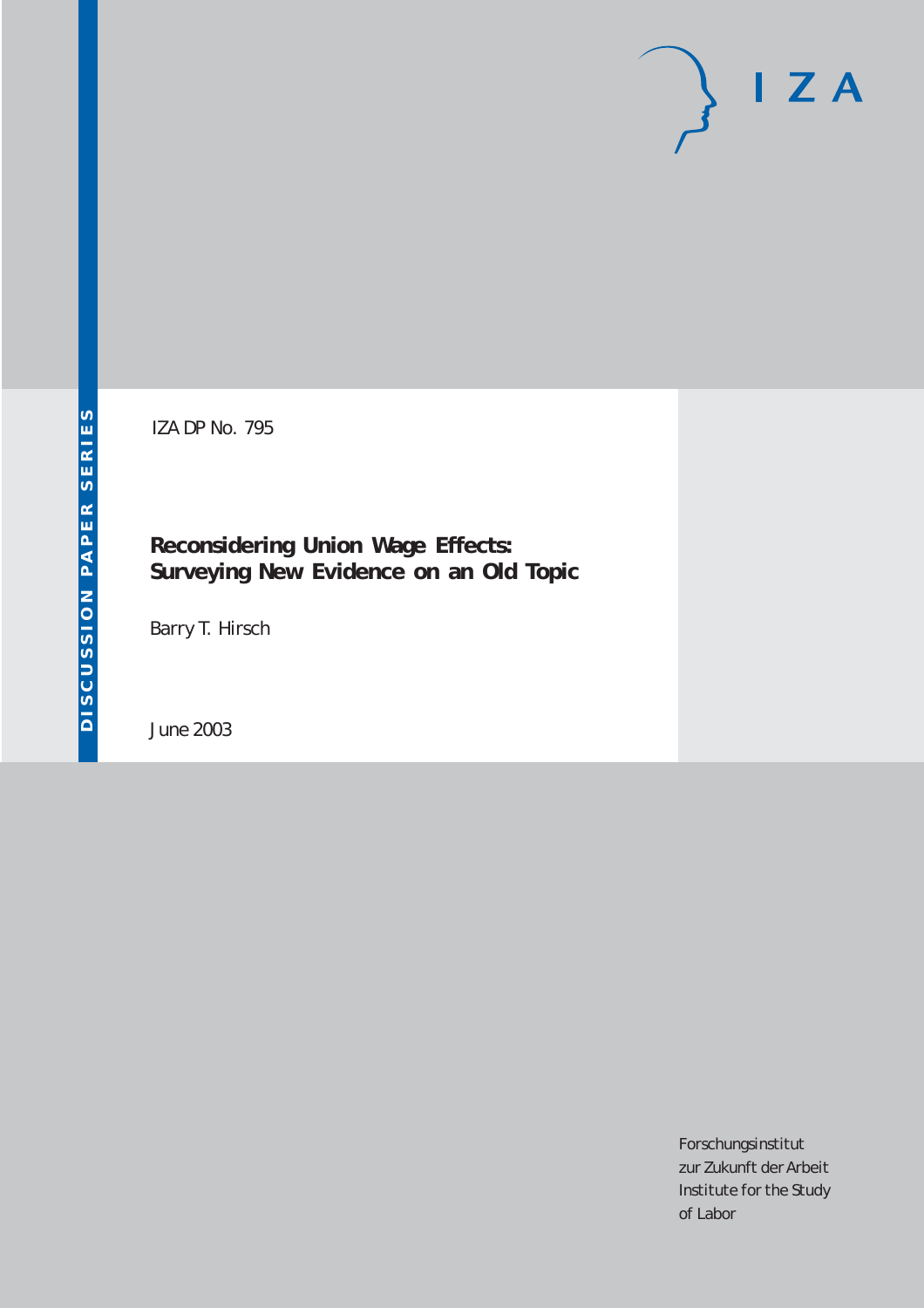# **Reconsidering Union Wage Effects: Surveying New Evidence on an Old Topic**

## **Barry T. Hirsch**

*Trinity University and IZA Bonn* 

### Discussion Paper No. 795 June 2003

IZA

P.O. Box 7240 D-53072 Bonn Germany

Tel.: +49-228-3894-0 Fax: +49-228-3894-210 Email: [iza@iza.org](mailto:iza@iza.org)

This Discussion Paper is issued within the framework of IZA's research area *Welfare State and Labor Market.* Any opinions expressed here are those of the author(s) and not those of the institute. Research disseminated by IZA may include views on policy, but the institute itself takes no institutional policy positions.

The Institute for the Study of Labor (IZA) in Bonn is a local and virtual international research center and a place of communication between science, politics and business. IZA is an independent, nonprofit limited liability company (Gesellschaft mit beschränkter Haftung) supported by the Deutsche Post AG. The center is associated with the University of Bonn and offers a stimulating research environment through its research networks, research support, and visitors and doctoral programs. IZA engages in (i) original and internationally competitive research in all fields of labor economics, (ii) development of policy concepts, and (iii) dissemination of research results and concepts to the interested public. The current research program deals with (1) mobility and flexibility of labor, (2) internationalization of labor markets, (3) welfare state and labor market, (4) labor markets in transition countries, (5) the future of labor, (6) evaluation of labor market policies and projects and (7) general labor economics.

IZA Discussion Papers often represent preliminary work and are circulated to encourage discussion. Citation of such a paper should account for its provisional character. A revised version may be available on the IZA website ([www.iza.org](http://www.iza.org/)) or directly from the author.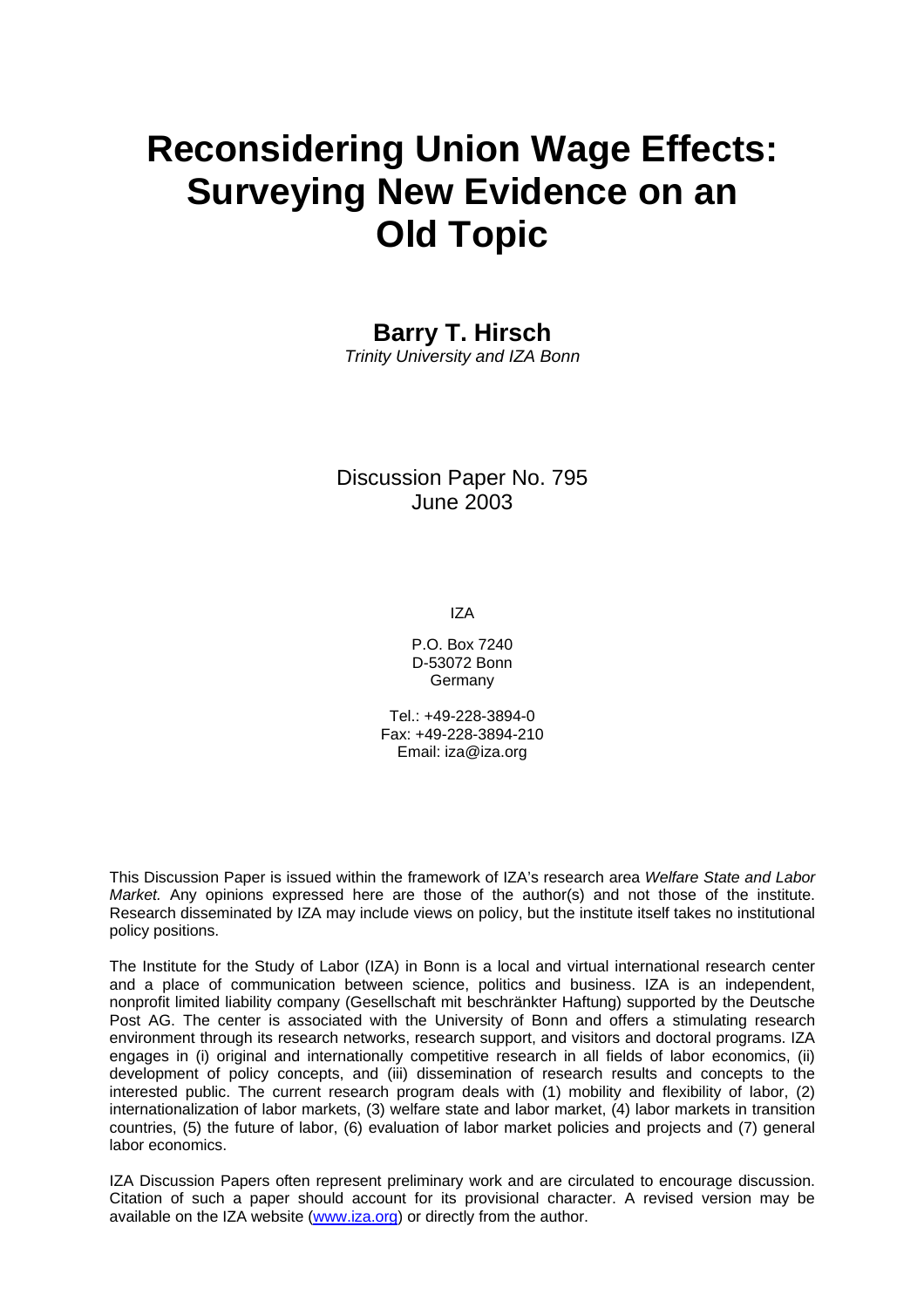IZA Discussion Paper No. 795 June 2003

## **ABSTRACT**

## **Reconsidering Union Wage Effects: Surveying New Evidence on an Old Topic**

I examine evidence on private sector union wage gaps in the U.S. The consensus opinion among labor economists of an average union premium of roughly 15 percent is called into question. Two forms of measurement error create a downward bias in standard wage gap estimates. Match bias results from Census earnings imputation procedures that do not include union status as a match criterion. Downward bias is roughly equal to the proportion of workers with imputed earnings, currently about 30 percent. Misclassification of union status causes additional attenuation in union gap measures. This bias has worsened as private sector density has declined, since an increasing proportion of workers designated as union are instead nonunion workers. Corrections for misclassification and match bias lead to estimated union gaps substantially higher than standard estimates, but with less of a downward trend since the mid-1980s. Private sector union gaps corrected for these biases are estimated from the CPS for 1973-2001. The uncorrected estimate for 2001 is .13 log points. Correction for match bias increases the gap to .18 log points; further correction for misclassification bias, based on an assumed 2 percent error rate, increases the gap to .24. Reexamination of the skill-upgrading hypothesis leads to the conclusion that higher union gap estimates are plausible. The conventional wisdom of a 15 percent union wage premium warrants reexamination.

JEL Classification: J3, J5, C81

Keywords: union wage differentials, measurement error, hot deck imputation, match bias

Barry T. Hirsch Department of Economics Trinity University San Antonio, TX 78212-7200 USA Tel.: +1 210 999 8112 Fax: +1 210 999 7255 Email: [bhirsch@trinity.edu](mailto:bhirsch@trinity.edu)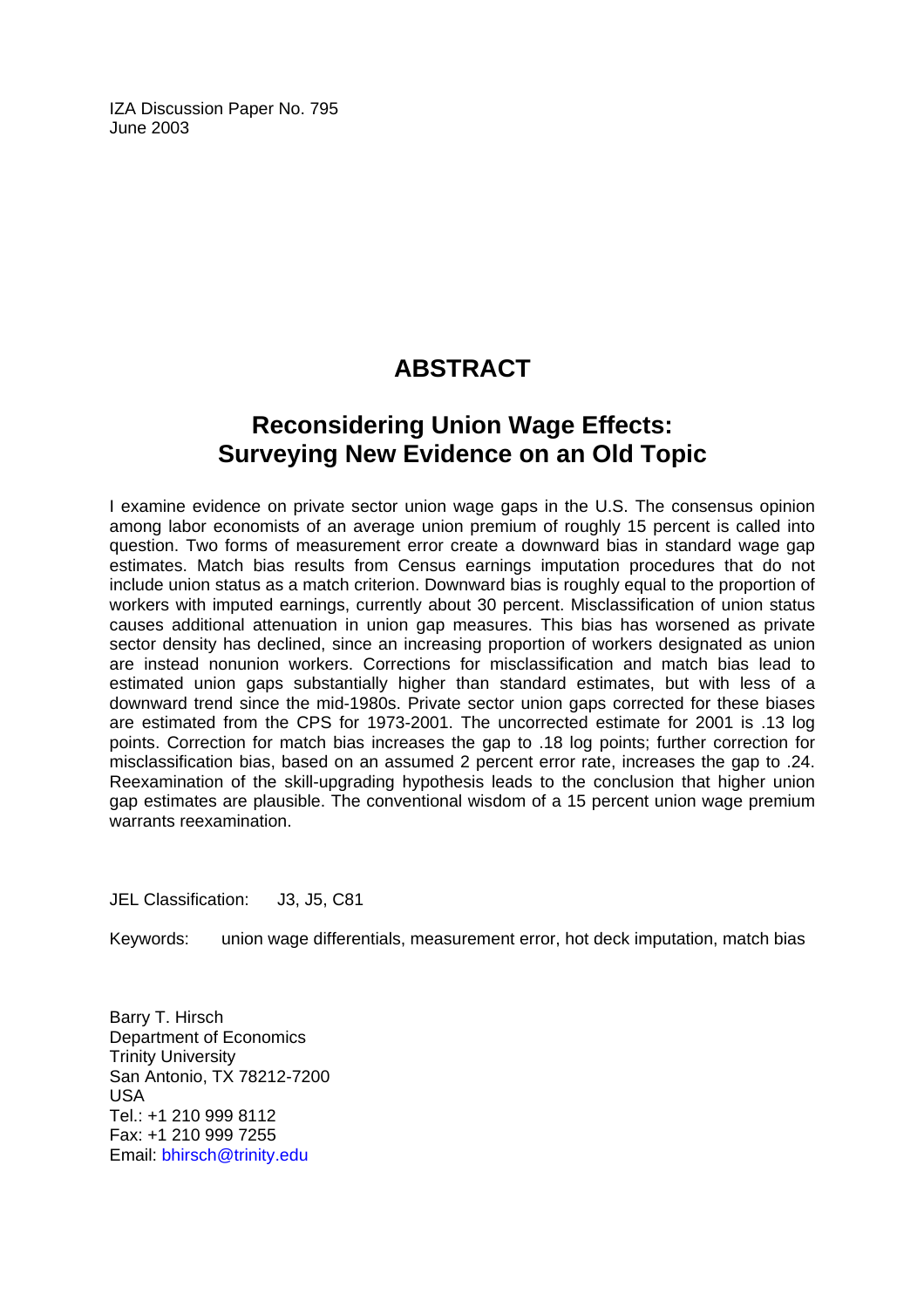#### I. *Introduction*

The effect of labor unions on wages is one of the more heavily studied topics in empirical labor economics. There exists a reasonably strong consensus among economists that the average union-nonunion wage gap is about 15 percent, a consensus based in no small part on the influence of work by H. Gregg Lewis (1963, 1986). A survey of labor economists at leading universities by Fuchs, Krueger, and Poterba (1998) asked the question: "What is your best estimate of the percentage impact of unions on the earnings of their average member?" The median response was 15 percent and mean response 13.1 percent; dispersion was low. A meta-analysis by Jarrell and Stanley (1990), reexamining the studies surveyed by Lewis (1986), places the range of average union wage gaps at 9-12 percent, a bit lower than Lewis's summary of these same studies, with union gaps rising with unemployment. Likewise, labor economics textbooks place the union wage gap in the range of 10-20 percent.

This paper interprets recent evidence on the union impact on wages. It makes no attempt to provide a comprehensive survey of union wage gap studies. Rather, the paper focuses in depth on recent strands in the literature, with particular attention given to work by the author. The evidence on union wage effects is found to be far less clear-cut than might be expected given the consensus among labor economists. In the end, one concludes that the "Lewis consensus" centering on 15 percent (or less) is too low. Current private sector union wage gaps from the CPS appear well in excess of 20 percent, even following a gradual decline since the mid-1990s. How one arrives at this conclusion makes for an interesting story, one involving arguments and evidence not so well known among labor economists.

Although standard estimates of the union gap in the U.S. are in the neighborhood of 15 percent, these estimates fail to account for two measurement problems in CPS data (as well as other data sets), each of which causes a downward bias to wage gap estimates. The first problem, misclassification error in the reporting of union status, is well understood by labor economists and a central focus of studies using *longitudinal* analysis. Misclassification (measurement error) bias has not been considered a serious concern for standard wage level studies. This assumption is no longer tenable. As true union density in the U.S. private sector has fallen to below 9 percent, the noise-signal ratio in union status has risen and downward bias from misclassification has become a serious problem. This paper provides corrected estimates of union wage gaps based on alternative assumptions about rates of misclassification (1, 2, and 3 percent).

1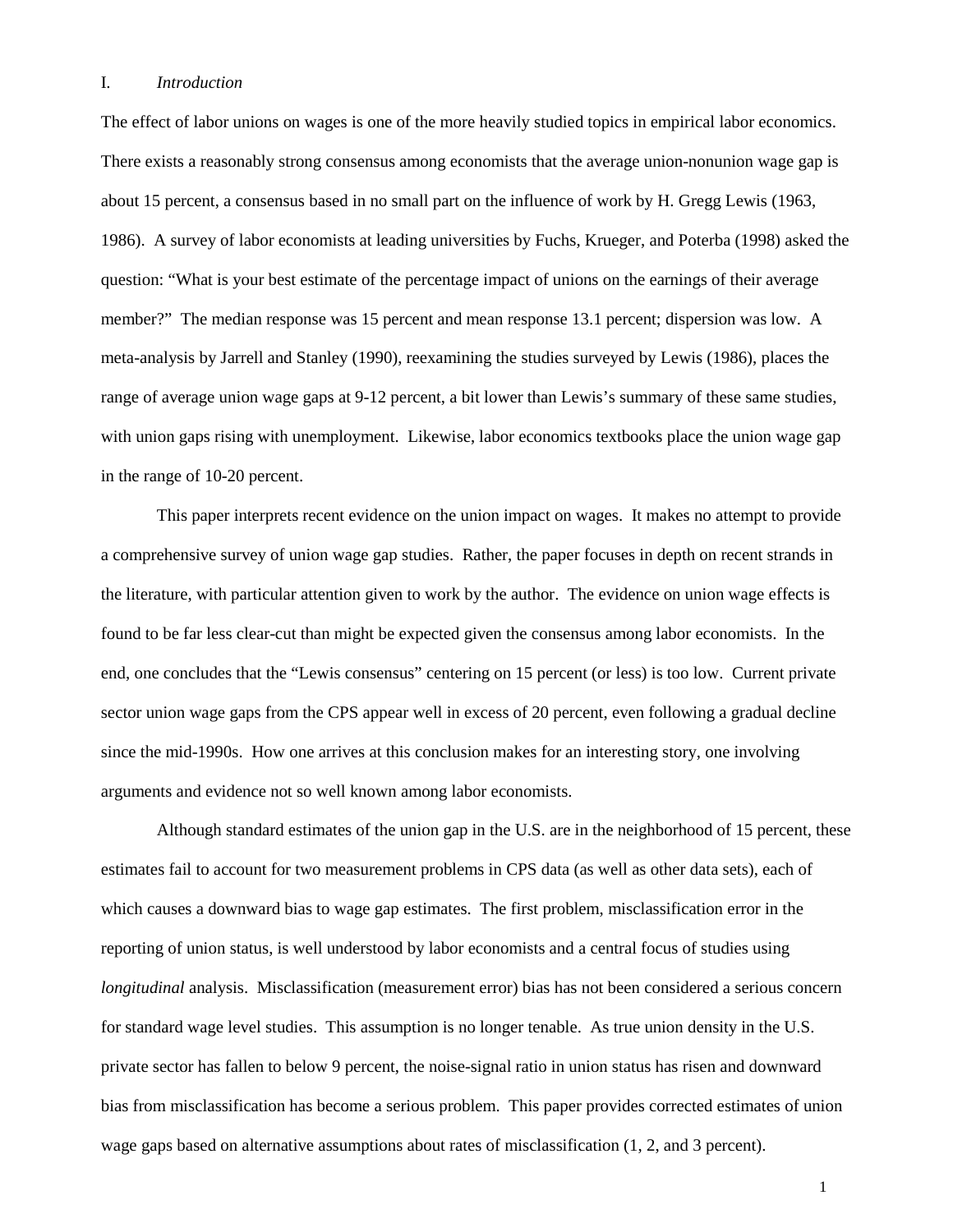The second source of downward bias (currently about 5 percentage points) is the result of imputation "match bias" (Hirsch and Schumacher, 2004). Workers who do not report earnings have them assigned (imputed) based on the earnings of a matched donor with a set of characteristics identical to the nonrespondent. CPS match criteria do *not* include union status, however, so most union workers who fail to report earnings are assigned the earnings of nonunion workers, while a few nonunion workers are assigned the earnings of union workers. Hirsch and Schumacher show that the proportional attrition in the union coefficient is roughly equal to the proportion of workers with imputed earnings, currently about 30 percent.

The combined effect of match bias and misclassification error is substantial – a downward bias in union wage gap estimates on the order of .10 log points, from roughly .25 to .15 in recent years. Match bias and misclassification error have roughly equal effects, although the magnitude of the latter bias depends critically on the assumed rate of misclassification, something about which we know far too little. Each of these sources of bias has become more severe over time, with rising imputation rates leading to increased match bias and falling private sector density leading to greater misclassification bias. Standard estimates of union wage gaps, therefore, substantially understate the level of the union wage gap, but overstate decline in the union wage gap since the mid-1980s. Independent of the biases addressed herein, the magnitude of the decline in the union wage gap is uncertain due to conflicting evidence from alternative data surveys (Hirsch et al., 2003).

My principal focus centers on the level and changes over time in the union-nonunion wage gap in the U.S. private sector, following accounting for measurement biases. The analysis is based on OLS wage level estimates, which raises the question of whether such methods are appropriate, given the possibility of unmeasured skills correlated with union status and skill upgrading by union employers who pay high wages. I discuss alternative estimation approaches, in particular selection models and longitudinal analyses accounting for worker fixed effects. Longitudinal evidence shows that selection is two-sided, with positive selection among workers with low measured skills and negative selection among workers with high measured skills (Card, 1996; Hirsch and Schumacher, 1998). As emphasized by Card, this form of two-sided selection is inconsistent with single-index selection models, calling into question gap estimates from such studies (Lee, 1978; Robinson, 1989).

The theoretical basis for the skill-upgrading hypothesis also warrants examination. Theory and

2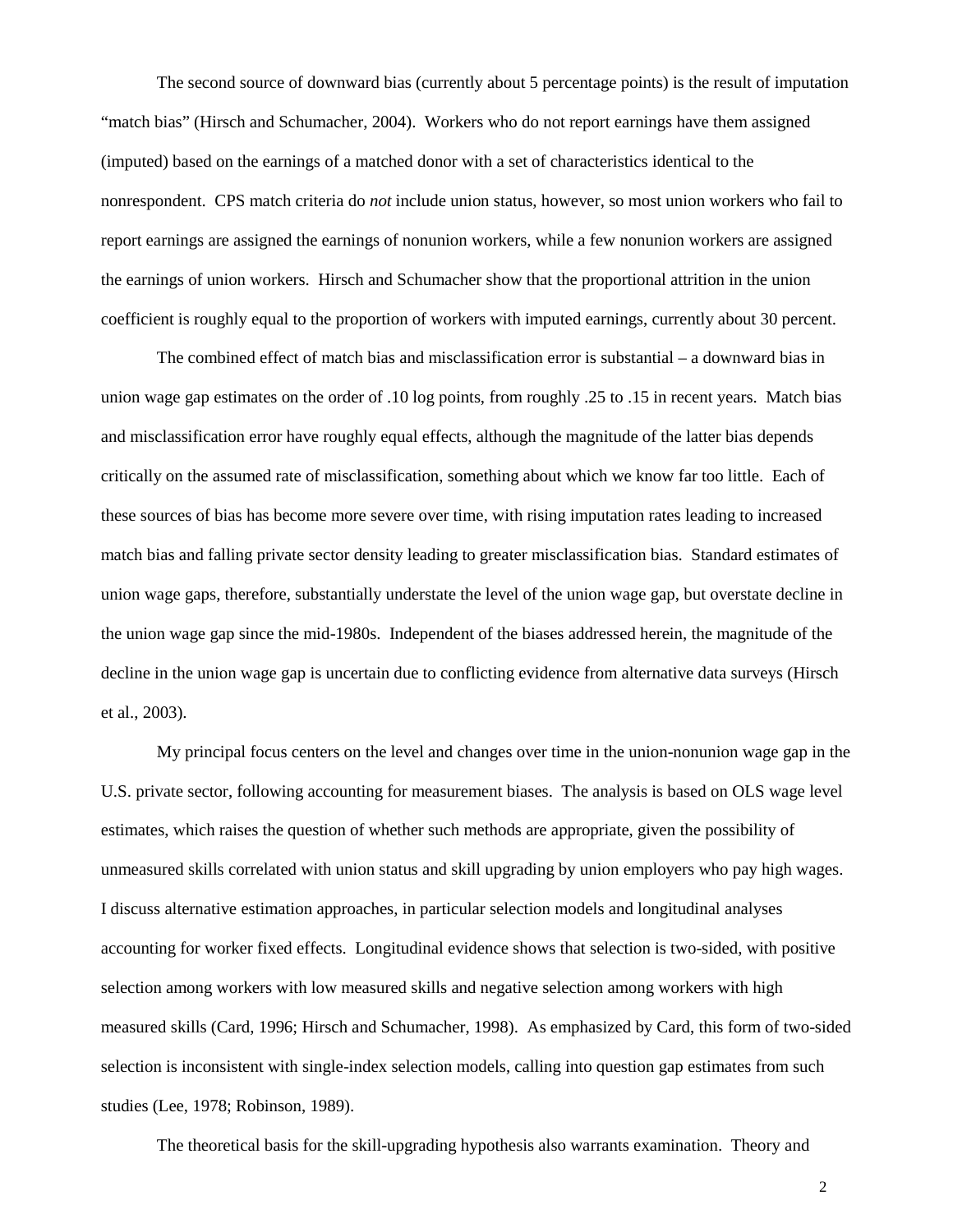evidence suggest that unions may have little effect on *average* worker skills (Wessels, 1994). Union wage effects *following sorting* by employers and employees may differ little across worker skill groups, contrary to standard evidence. The average wage gap obtained across a broad sample of workers may be a better measure of the causal impact of unions on wages than are wage level estimates disaggregated by worker group, based on schooling, occupation, race, gender, etc. Absent good instruments for union status (i.e., predictors of union status that do not affect earnings), wage level analysis producing an average union wage effect may provide a reasonable approach for many (but not all) applications.

I first present an overview of union wage gap theory and estimation. This is followed by an analysis of two important measurement issues – match bias in wage gap estimates due to earnings imputation and bias from misclassification of union status. Estimates of union wage gaps that account for these biases are presented for the U.S. private sector for 1973-2001. That is followed by an appraisal of the skill-upgrading hypothesis and longitudinal union gap estimates. A final section examines briefly such topics as unions and earnings inequality, union wage effects in the public sector, differences in wage effects for union members and covered nonmembers, union effects on compensation (wages plus benefits), and the relationship between union status and working conditions.

#### II. *Union Wage Gaps: Estimation Methods and Measurement Issues*

#### A. *What Wage Effects Are Being Measured? Union Gaps and Gains*

Unions affect wages in a number of ways. Most important, union bargaining power leads to higher wages among covered workers. Collective bargaining leads to a more formalized governance structure and wage determination process, reducing management discretion. A result of this process is lower wage dispersion, evident through both a flattening of skill differentials and the standardizing of wages within job-seniority classifications (Freeman, 1980, 1982). As argued subsequently, the decrease in skill differentials is far less than suggested by standard wage regressions.

Unions also affect nonunion wages, albeit to a far lesser extent than union wages. On the one hand, "threat effects" lead nonunion employers to increase wages to deter union organizing. Threat effects are most apparent in sectors with highly unionized labor markets, defined by industry (e.g., airlines) or location. "Spillover" effects, on the other hand, produce downward pressure on nonunion wages. Such effects follow from a two-sector model in which the decrease in employment in the union sector increases labor supply in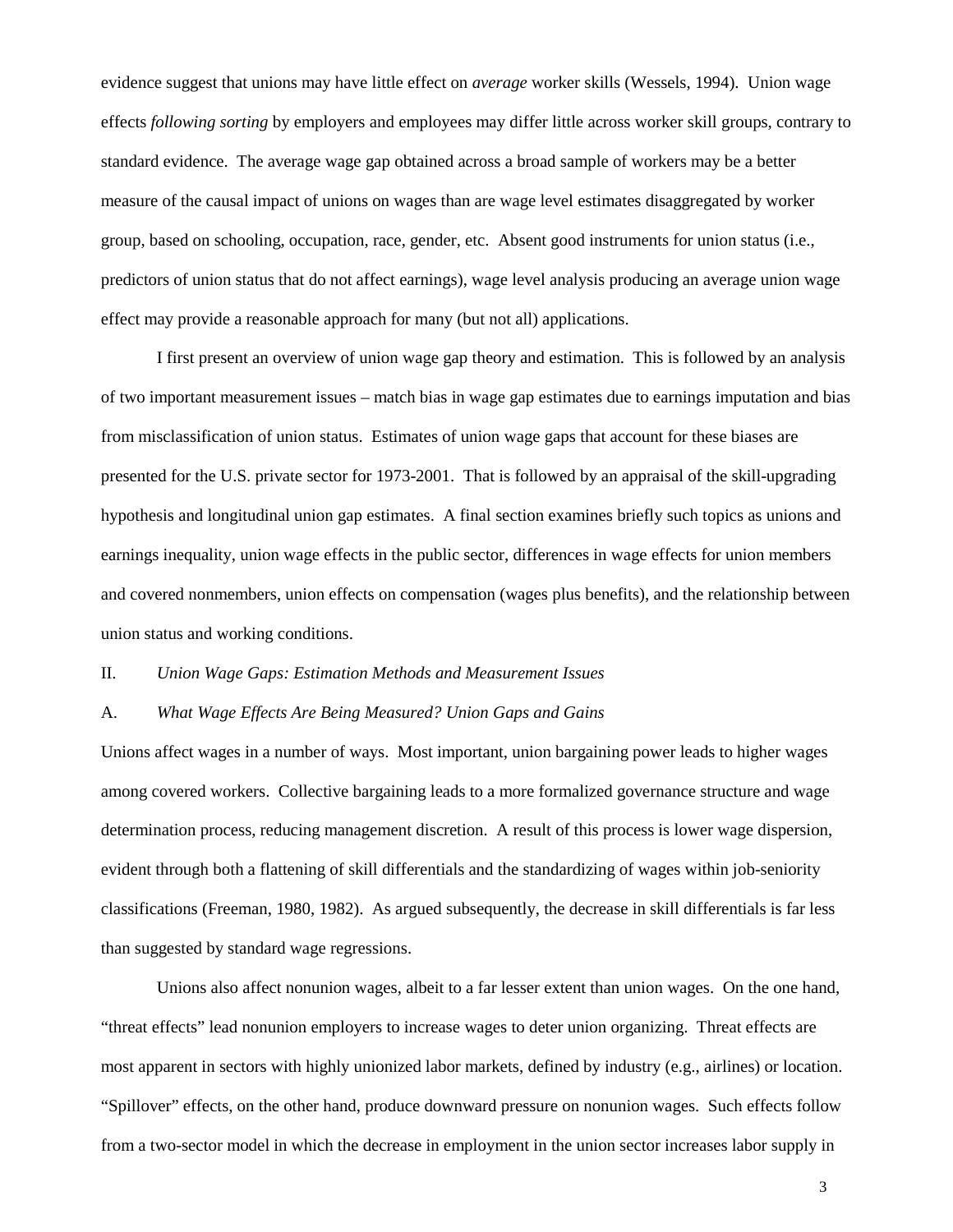the nonunion sector. A number of studies find evidence consistent with threat effects, based on a positive relationship between nonunion wages and industry union density. The weight of the evidence suggests that union wages grow with respect to industry density at a rate equivalent to or greater than nonunion wages, implying a constant or increasing union wage gap with respect to density. Evidence is less clear-cut with respect to metropolitan area density.<sup>1</sup>

Spillover effects are difficult to detect since they are widely dispersed. Were the negative effects on nonunion wages from spillovers sufficiently large to offset both the wage gains among union members and positive threat effects on nonunion wages, the total wage bill or labor's share of income should be unaffected by unionization. But isolating how union density affects labor's share is not easy. Aggregate time series data require that one distinguish the effect of changes in (highly trended) union density from that of other time-series variables that may influence labor's share. Considerable cross-sectional variation occurs in union density across industry, but this reflects differences among industries heavily affected by threat effects and those most affected by spillover effects, rather than their net effect economy-wide. $2$ 

Lewis makes a useful distinction between wage "gaps" and "gains." Gaps are wage differentials between union and nonunion workers. Gains are the effect of unionism on union wages, relative to what wages would be absent unionism. Were the net effect of unionism on nonunion wages zero, union gaps and gains would be equivalent. If union threat effects are dominant (thus raising nonunion wages), estimates of union gaps understate union gains. If spillover effects are dominant, gaps exceed gains. The focus in the literature (and in this paper) has been on estimates of the average union wage gap. Union gains are difficult to estimate given that we do not observe what wages would be in absence of unionization or the institutional structure (e.g., labor law) that enables unions. One can estimate union and nonunion wages including a control for union density (say at the industry level), thus providing estimates of union gaps and gains for each level of union density (e.g., Freeman and Medoff, 1981). Lewis (1986) is skeptical about the reliability of this approach. He is concerned that union density coefficients capture more than the effects of unionization

-

 $1$  One of the first micro-level wage equation papers to include measures of union density at the industry level was Freeman and Medoff (1981). Curme and Macpherson (1991) include union density in union and nonunion wage equations at the industry and metropolitan area levels.

 $2 \text{ Macherson}$  (1990) examines union effects on labor's share based on cross-sectional variation in union density within manufacturing for the years 1973-1975 and 1983-1985. He obtains a positive relationship in each of the periods and concludes that unionization increases labor's share.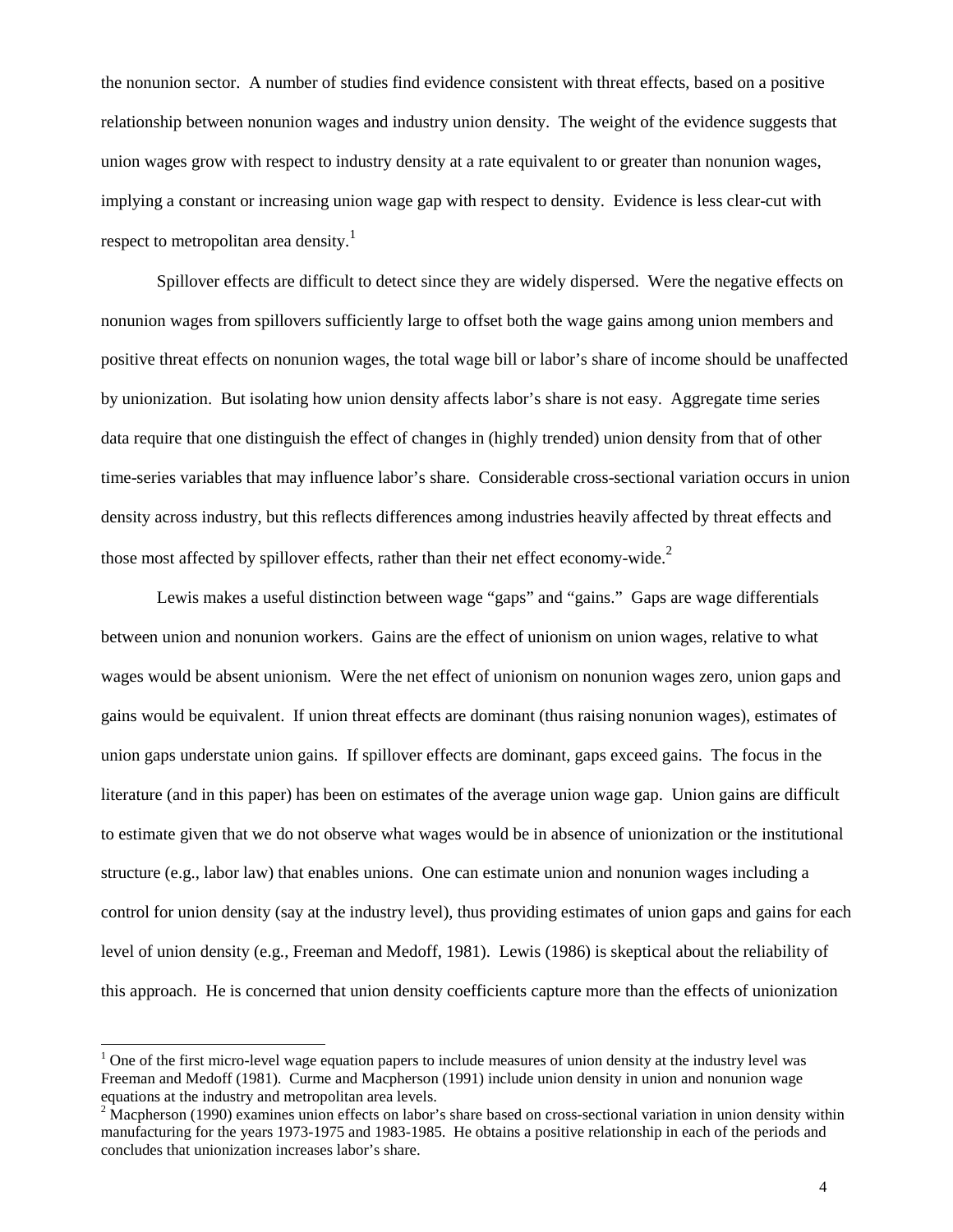(for example, employer size), as seen by their sensitivity with respect to choice of control variables.

Finally, it is worth clarifying terminology. A term used frequently in the literature is union wage *premium*. The terms premium and gap are largely interchangeable, typically referring to the excess of union wages over wages for similar nonunion workers and jobs. As a matter of taste, I prefer the term gap; the term premium is used sparingly.

B. *Specification*

-

My focus is on union gaps estimated with cross-sectional wage level regressions. A subsequent section discusses longitudinal gap estimates and variation in wage effects across worker groups. The obvious starting point is the standard semilogarithmic wage equation. This earnings function can be interpreted, rather heroically, as a structural human capital model (Mincer, 1974; Willis, 1986) or, more generally, as a reduced form price equation in which supply and demand determinants, including union status, are explanatory variables. The semilog form of the earnings function is justified by theory (both human capital and probabilistic descriptions of the earnings generations process) and statistical evidence on functional form (Heckman and Polachek, 1974). Given a semilog wage equation, a natural metric for measuring union gaps is the log wage differential, which is simply the difference in mean union log wages and mean nonunion log wages, conditional on worker and (ideally) job characteristics. Although log wage gaps can be readily converted to (approximate) percentage differentials, I present gaps in log point form.<sup>3</sup>

A logical starting point is a general model of both wage and union status determination.

$$
U = Z\Psi + \gamma (W_u - W_n) + \mu_I \tag{1}
$$

$$
W_u = X_u \beta_u + \mu_2 \tag{2}
$$

$$
W_n = X_n \beta_n + \mu_3. \tag{3}
$$

Here *U* is union status; subscripts *u* and *n* designate union and nonunion; *W* is the individual log wage; *X* is a vector of wage determinants; β is the corresponding coefficient vector; and  $\mu$  is the error term. Interpreted as a structural union choice equation, individual workers select a *U* job conditional on a vector *Z* of individual characteristics and their relative wage opportunities in union and nonunion jobs. As emphasized by Abowd and Farber (1982), workers must select the union job queue *and* be selected from the queue by union

<sup>&</sup>lt;sup>3</sup> A simple approximation of the percentage gap is [ $exp(\beta-1)$ ]100, where  $\beta$  is the log wage gap. Giles (1982) provides a comparison between this simple measure and more precise approximations.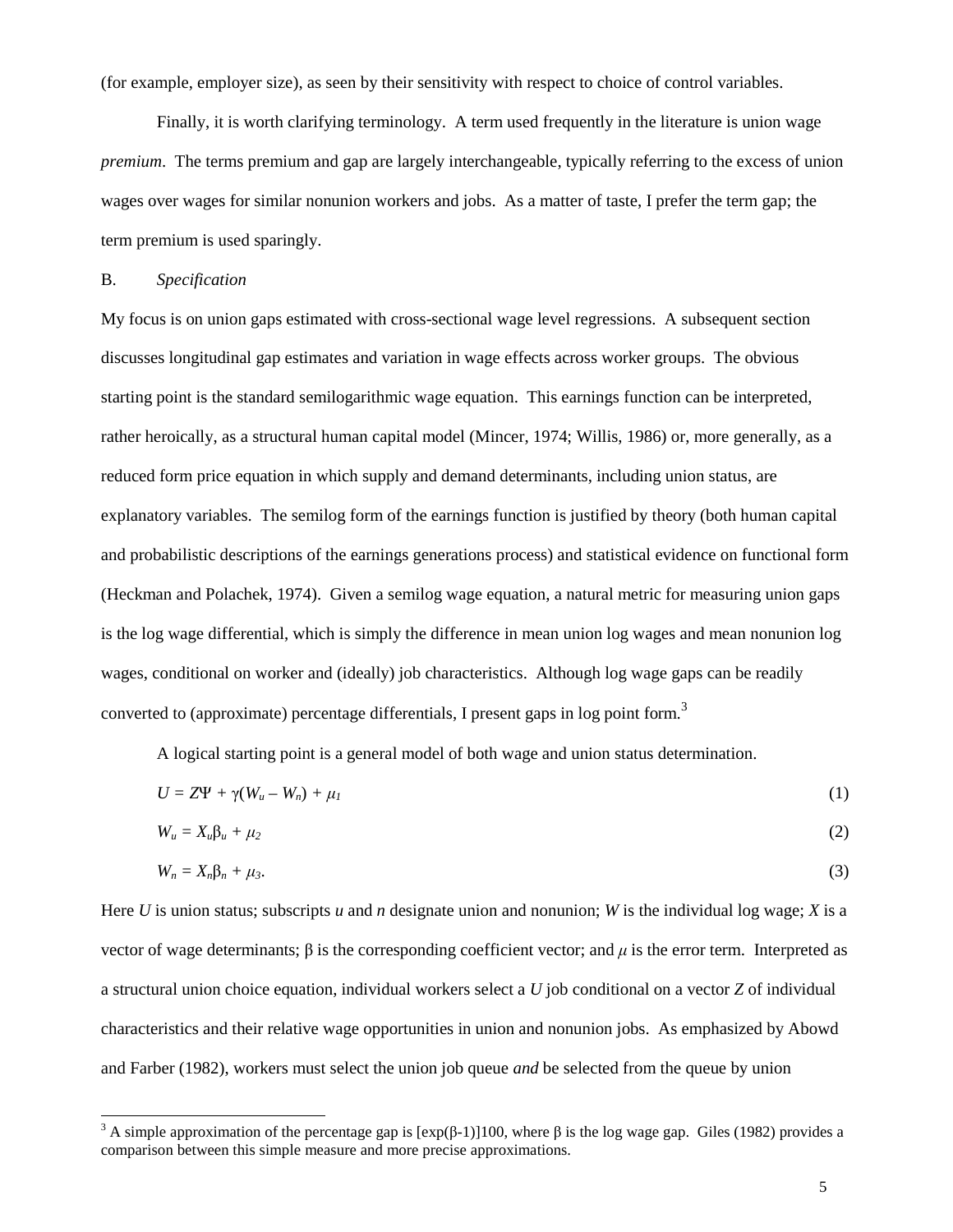employers. Thus, the union status equation might better be interpreted as a reduced form equation in which vector *Z* includes job characteristics (employer size, working conditions, etc.) that influence the benefits and costs of union organizing and provision of union services (Hirsch and Berger, 1984).

Although reliable estimation of the general model is not typically possible, it is useful to think about what such a model involves, if for no other reason than to help understand the limitations inherent in models estimated in the literature. In the Heckman-Lee selection approach (Lee, 1978; Duncan and Leigh, 1980; Hirsch and Berger, 1984; Robinson, 1989), a reduced form union status probit equation is first estimated (i.e., with  $W_u - W_n$ , the log wage gap, excluded), from which selectivity variables for the union and nonunion wage equations are constructed (so-called lamda's). In principle, these are intended to yield unbiased estimates of wage equation parameters and thus each worker's wage in the union and nonunion sectors. Once such information is available, one can calculate both "unbiased" union-nonunion wage gaps and "structural" estimates of the union status equation (i.e., with inclusion of  $W_u - W_n$ ). Such models can be identified and estimated in a statistical sense, based on (sometimes arbitrary) exclusion of a union status determinant from the wage equations or due to nonlinearity in the probit equation error term.

The reliability of results obtained from selection models has been questioned by prominent labor economists (Lewis, 1986; Freeman and Medoff, 1984). Skepticism initially stemmed from the enormous variance of estimates produced by such methods and because the high gap estimates sometimes obtained in such studies violated most economists' priors that skill upgrading should result in selectivity-adjusted estimates that are lower than standard estimates. Robinson (1989) provides a careful defense of such methods, but also obtains gap estimates exceeding those obtained from standard (nonselection) models.<sup>4</sup>

Selection model estimates of the union gap are unreliable for two principal reasons. First, economically meaningful identification of the selection model requires that there be at least one variable that determines union status but not the wage. Unfortunately, there are few obvious candidates among available measures. A less recognized but no less important shortcoming is that the selection model (as typically employed in the literature) is incompatible with the two-sided selection process that characterizes union status determination. Longitudinal evidence (Section V) implies that there is positive selection into unions

-

<sup>&</sup>lt;sup>4</sup> Robinson (1989) offers the explanation that skills are heterogenous, with union workers having an absolute advantage in skills in union jobs and nonunion workers an absolute advantage in nonunion jobs.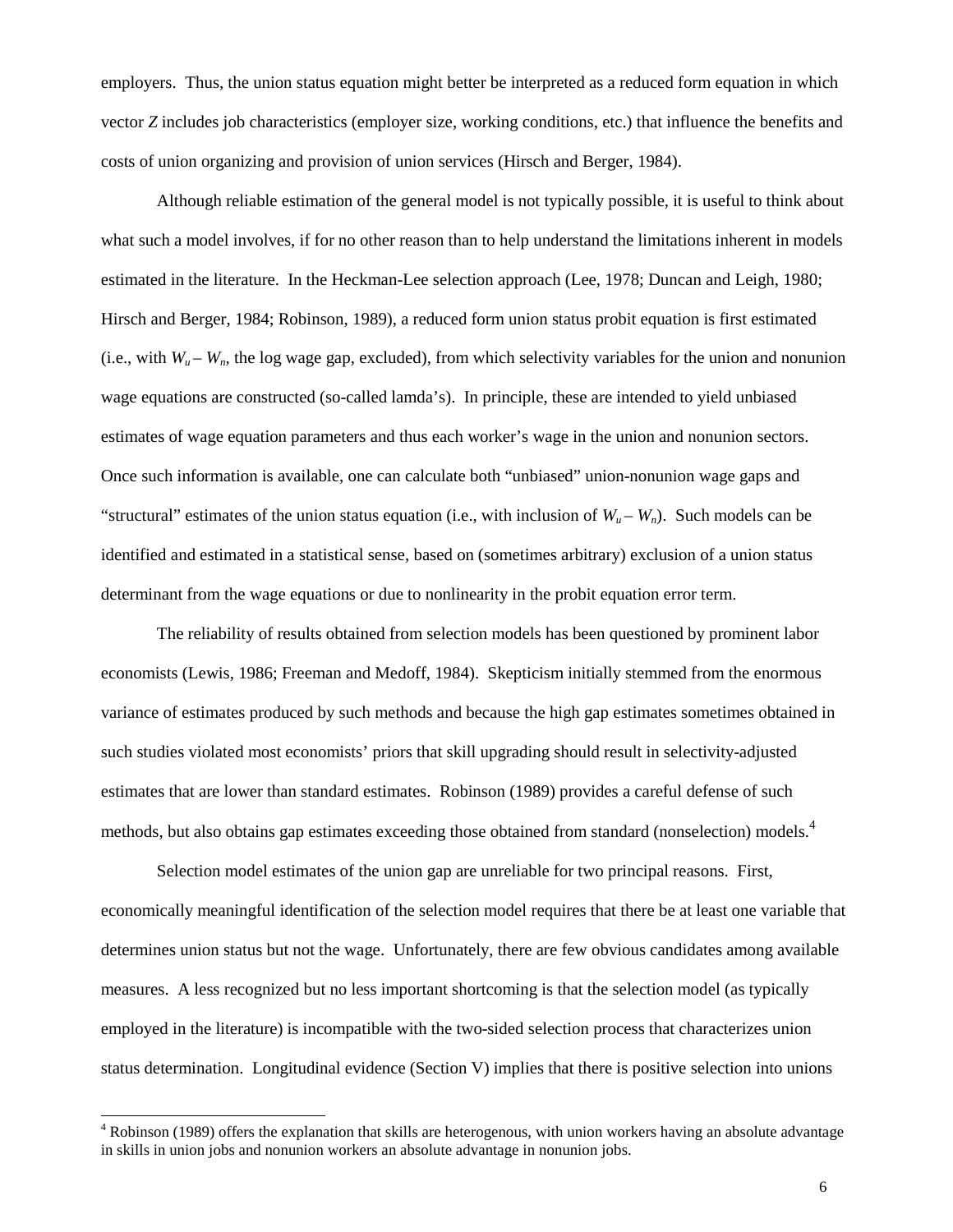(i.e., positive unmeasured attributes) among workers with low levels of measured skill and negative selection among workers with high levels of measured skill. As discussed by Card (1996), however, selection models used in the literature produce identical selectivity terms for those with equivalent probabilities of being a union member. Those in the bottom and top of the skill distribution have roughly equal union density rates (Card, 1996), implying that these workers are assigned similar selectivity adjustment terms, wholly inconsistent with there being two-sided selection. It is not surprising that selection models produce unreliable estimates of union wage effects. $5$ 

Absent the ability to estimate the full model shown above, a natural approach would be to "instrument" union status in order to avoid bias in the wage equations due to unmeasured wage determinants correlated with union status. But such an approach does not avoid the inherent problem of identifying appropriate instruments (i.e., good predictors of union status not correlated with unmeasured skills or other wage determinants). Apart from the issue of unmeasured skills, a union wage effect identified through IV methods would strictly apply only to the exogenous variation in union status associated with that particular variable(s) (Angrist and Krueger, 2001). It is uncertain whether such an estimate would be close to the average gap obtained (theoretically) with respect to all exogenous variation in union status. Despite these concerns, "discovery" of appropriate instruments, or other sources of exogenous variation in union status, would provide an important step toward estimation of unbiased union gaps.

In practice, union wage gaps are typically estimated with union status treated as exogenous. Union wage gaps can be and sometimes are estimated based on separate union and nonunion wage equations (Bloch and Kuskin, 1978). Decomposition of the union-nonunion wage differential into portions *explained* by differences in the *X'*s and a portion that is a union wage premium (i.e., due to different coefficients or payoffs in the union sector), begins with the following (nonunique) identity:

$$
w_u - w_n = (x_u - x_n)\beta_n + (\beta_u - \beta_n)x_u \tag{4}
$$

where lowercase *w* and *x* now represent *mean* values. Here the total union wage differential  $w_u - w_n$  is

<sup>&</sup>lt;sup>5</sup> Closely related critiques of the selection model, as applied to union wage gap estimates, are provided in Farber (1983) and Lemieux (1998). It is not surprising that estimation of a structural model is difficult, given the complexity of the process by which union status is determined. There exists both worker demand for union services and a supply curve of union services based on the costs of organizing and satisfying the preferences of rank and file (Pencavel, 1971; Lazear, 1983; Hirsch and Addison, 1986, Ch. 2). Union employment requires both that workers be in the union queue and be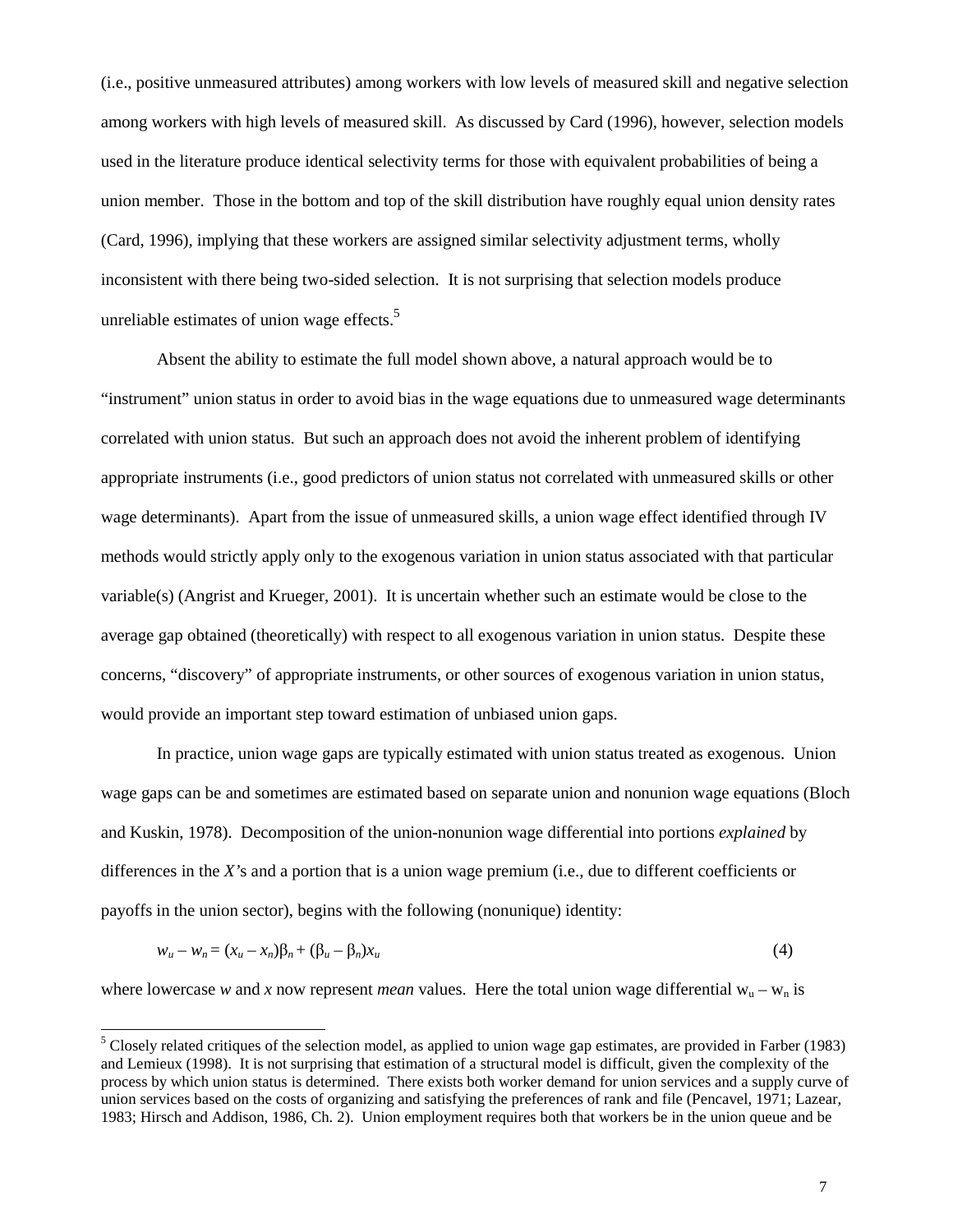shown as the sum of the portion explained by differences in the *X'*s, evaluated using nonunion betas, and the union wage premium or gap, measured by union mean characteristics (*X'*s) times the difference in coefficients (note that this portion includes the difference in intercepts). Coefficients (apart from the intercept) tend to be smaller or "flatter" in the union than in the nonunion sector due to greater wage standardization in the union sector and because of greater homogeneity in the union work force for a given set of measured characteristics. In calculating the union gap (the right-hand-side term in (4)), "flatter" union betas are more than offset by a larger union intercept.<sup>6</sup>

The simplest and most common method for obtaining union wage gap estimates is the single equation approach:

$$
W = X\beta + \Gamma U + \mu. \tag{5}
$$

This is simply a restricted form of the general model, making the assumptions that union status is exogenous and slope coefficients equal, with the union gap  $\Gamma$  measured by the difference in the union and nonunion intercepts. For estimates from the private sector, this simple method produces an estimate not too different from that obtained from the right-hand-side term in equation (4). Estimates of the private sector wage gaps shown in subsequent sections will be based on a single equation (by year), as seen in equation (5).

#### C. *Choice of Control Variables*

1

Estimates of the union gap can differ depending on the choice of control variables. That being said, most wage equations contain a fairly standard set of controls and, with a few exceptions noted below, estimates do not vary too greatly because of differences in controls (for an analysis, see Lewis, 1986; Blanchflower and Bryson, 2002). One of the more important choices is the use of occupation and industry controls (dummies). In general, control for occupation (even at a very broad level) is associated with higher union wage gap estimates, since union workers are concentrated in lower skill broad occupational categories. Detailed

selected by employers, with a wage premium creating excess demand for union jobs (Abowd and Farber, 1982). There is no presumption that there exists a price (dues) based equilibrium as in standard markets.

 $<sup>6</sup>$  The decomposition shown by (4) is not unique; for example, one can decompose the wage differential by:</sup>  $w_{u} - w_{n} = (x_{u} - x_{n})\beta_{u} + (\beta_{u} - \beta_{n})x_{n}.$ 

This provides a less intuitive decomposition, since the explained portion is based on the wage structure in the union sector and the union premium is measured by the additional wage that workers with nonunion characteristics would earn if paid according to the union wage structure. One could also take a weighted average of these two measures, letting the explained portion be the employment (or sample) weighted average of  $\beta_u$  and  $\beta_n$  times  $(x_u - x_n)$  and the remainder of the differential a measure of the gap. Owing to a large nonunion share, the weighted average approach would produce a premium estimate for the U.S. private sector close to the estimate obtained in (4).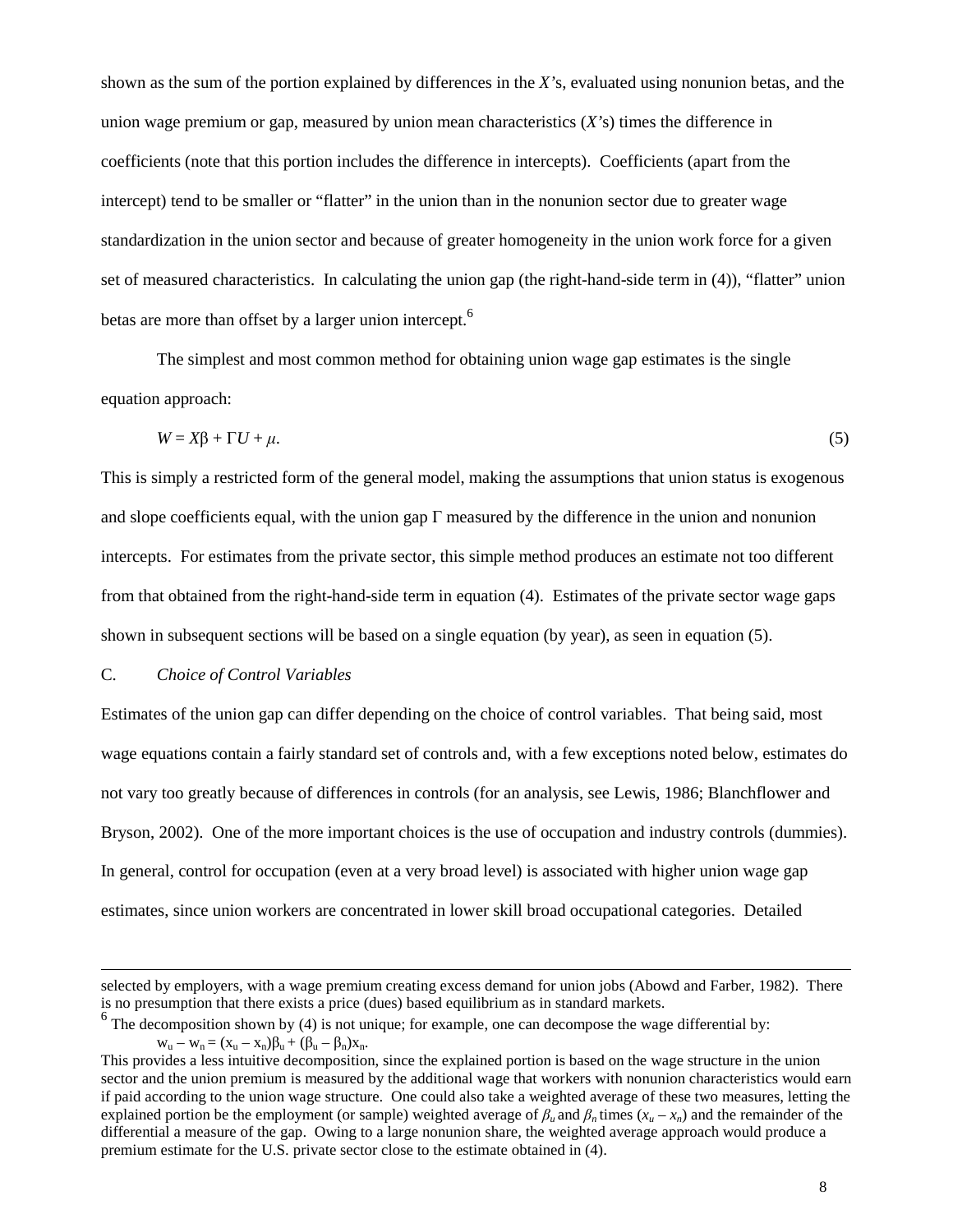controls for industry, by contrast, tend to lower union gap estimates, since industry controls capture the effects of unions on industy-wide wages and may control for compensating differentials associated with adverse working conditions.

Blanchflower and Bryson (2002), for example, omit occupation dummies and include relatively detailed industry (and state) dummies. Using otherwise similar data and estimation methods, they obtain lower CPS union wage gap estimates than do Hirsch and Schumacher (2004), who include broad occupation and industry dummies. My own preference is that broad occupation be included and interpreted as a crude control for unmeasured skills, since the schooling and potential experience variables available in the CPS are incomplete measures of human capital. Supporting this proposition is Hirsch and Schumacher's (1998) evidence that inclusion of occupation dummies sharply increases estimated union gaps in wage level equations but have little effect in wage change equations where unmeasured worker-specific skills (fixed effects) have been netted out.

Including industry dummies are appropriate to the extent that they measure differences in working conditions or skills not captured by occupation or other controls.<sup>7</sup> They also may be appropriate as controls if substantial industry rents exist independent of union coverage. The concern with inclusion of *detailed*  industry dummies is that they entangle industry differentials and union wage effects. For example, union bargaining power within industries included in the Census transportation category (e.g., airlines, railroads, the U.S. Postal Service) increases wages for union and nonunion workers. With detailed industry controls, one roughly makes a comparison of wages between union members and nonmembers within each detailed industry (since all get "credit" for the industry dummy), whereas absent industry dummies one makes a comparison between union and nonunion workers with similar characteristics within broad industries.<sup>8</sup>

Two controls typically excluded from regression estimates of union wage gaps are employer size (company and establishment size) and years of tenure with a worker's current employer. Neither of these

-

 $<sup>7</sup>$  As seen subsequently, misclassification bias is worsened by inclusion of industry dummies, since these are correlated</sup> with observed union status. Bratsberg and Ragan (2002) examine differences across industries in union wage gaps. They find that industry differences in union gaps have narrowed over time.

<sup>&</sup>lt;sup>8</sup> A similar issue arises if one wants to measure an industry wage effect in a highly unionized sector. For example, in measuring wage comparability between unionized U.S. Postal Service workers and similar levels of work in the private sector (as required by statute) control for union status would effectively compare union postal workers to unionized private workers (i.e., postal workers would be credited with a union "endowment" variable in the same way they are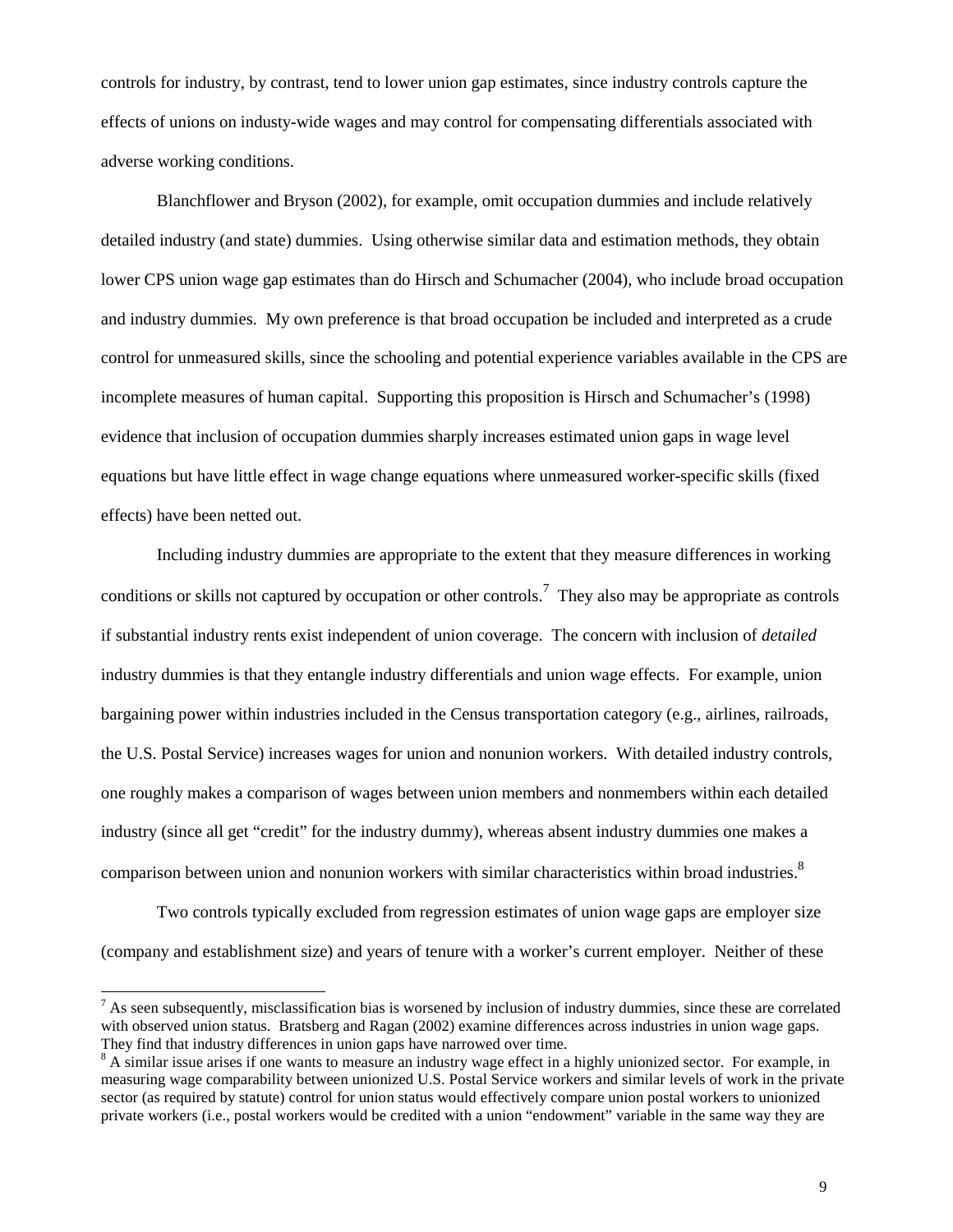wage correlates is available in the monthly CPS earnings files. Each of these exclusions leads to higher union gap estimates since employer size and tenure are positively correlated with earnings and union status. Whether it is better or worse to include these variables is not clear. The union wage gap is largest among small employers and relatively small among large employers. That is, unions do not increase wages by very much over and beyond what is obtained by nonunion employees in large firms and establishments. The wage advantage associated with employer size appears to be some combination of human capital (measured and unmeasured) matched with physical capital and economic rents (Brown and Medoff, 1989; Oi and Idson, 1999). If the size advantage were entirely due to skill, the question would then arise whether the matching on skill seen among nonunion employers applies equally to union employers. (Section V discusses unions and unmeasured skills.) If not, inclusion of employer size would bias downward union gap estimates. If matching on skill by large employers were the sole source of the size-wage advantage and occurred in both union and nonunion firms, control for employer size would be appropriate. My reading of the literature is that skill differences are insufficient to account for size-wage advantage in general and that selection on skill is less likely in union than in nonunion establishments. If my assessment is correct, exclusion of employer size may produce a less biased estimate of the union gap than would inclusion, albeit in opposite directions.

Control for tenure when estimating a union wage gap is problematic. The argument for inclusion is based on the presumption that tenure measures accumulated skills beyond those captured by an experience (or potential experience) variable. But length of tenure with an employer is simply an inverse function of quits (Farber, 1999). Quits are lower in union firms because of higher wages, benefits (e.g., defined benefit pension plans that penalize mid-career quits), and union voice (Freeman, 1980). Thus, causality runs not only from tenure to wages but also from wages to tenure (Abowd and Kang, 2001; Farber, 1999). Inclusion of tenure necessarily biases the union gap downward since the tenure coefficient reflects in part how wages affect quits. To the extent that tenure measures skills not reflected in general experience and other control variables, it exclusion biases the union gap upward.

III. *Measurement Issues: Match Bias and Misclassification of Union Status*

-

Data quality is an important concern in most empirical endeavors. Estimation of union wage gaps is no

credited with schooling or experience). Exclusion of a union control would effectively compare postal workers to a weighted average of union and nonunion workers throughout the private sector (Hirsch, Wachter, and Gillula, 1999).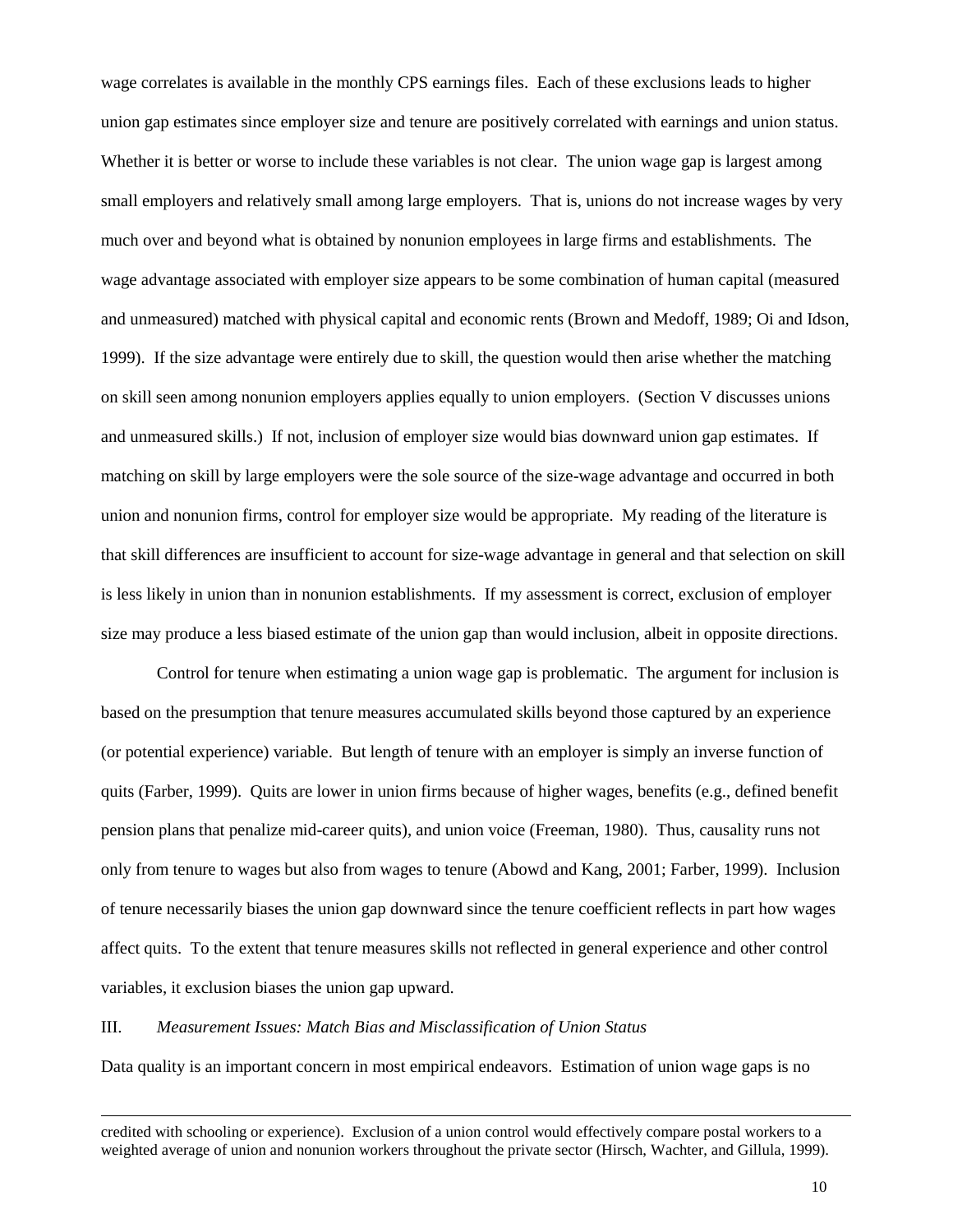exception. This section provides discussion of two measurements issues. The first issue, "match bias," refers to the downward bias in union gap estimates due to earnings imputation procedures that do not include union status as a match criterion. This problem is not well known, but has a major impact on union gap estimates. The second issue – misclassification in union status – is a well-known problem. Misclassification is generally thought to cause a substantial bias in longitudinal estimates of the union wage gap, but to have little effect on wage level estimates. Discussion here suggests that misclassification has a sizable effect on wage level estimates when true union density is low, as in the U.S. private sector. Taken together, match bias associated with earnings imputation and measurement error from misclassification of union status cause a large downward bias in estimates of union wage effects.

#### A. *Match Bias from Earnings Imputation*

A substantial proportion of workers surveyed in the CPS and in other household surveys do not report earnings, and these individuals have their earnings imputed by the Census. As analyzed by Hirsch and Schumacher (2004), earnings imputation in the CPS causes a substantial downward bias in union wage gap estimates, currently about 5 percentage points. Because of increases in nonresponse over time, match bias affects the trend as well as level of union gap estimates. CPS estimates that fail to account for match bias greatly understate the magnitude of the union gap and overstate a downward trend in the gap evident since the mid-1980s.

The monthly CPS-ORG (outgoing rotation group) files are a principal source of union gap estimates. Individuals who either refuse or are unable to report weekly earnings have earnings imputed using a "cell hot deck" method that matches each nonrespondent to an earnings "donor" with an identical set of match characteristics. There are 14,976 "cells" or combinations of match variables. Match criteria include categorical variables for schooling, age, occupation, hours worked, gender, and receipt of tips, commissions, or overtime. They do *not* include sectoral variables such as union status or industry.

Even if the Census matching provides an unbiased measure of average earnings, wage differential estimates are systematically understated when the attribute being studied is *not* a criterion used by the Census to match donors to nonrespondents. These include, among others, union-nonunion, industry, and public-

11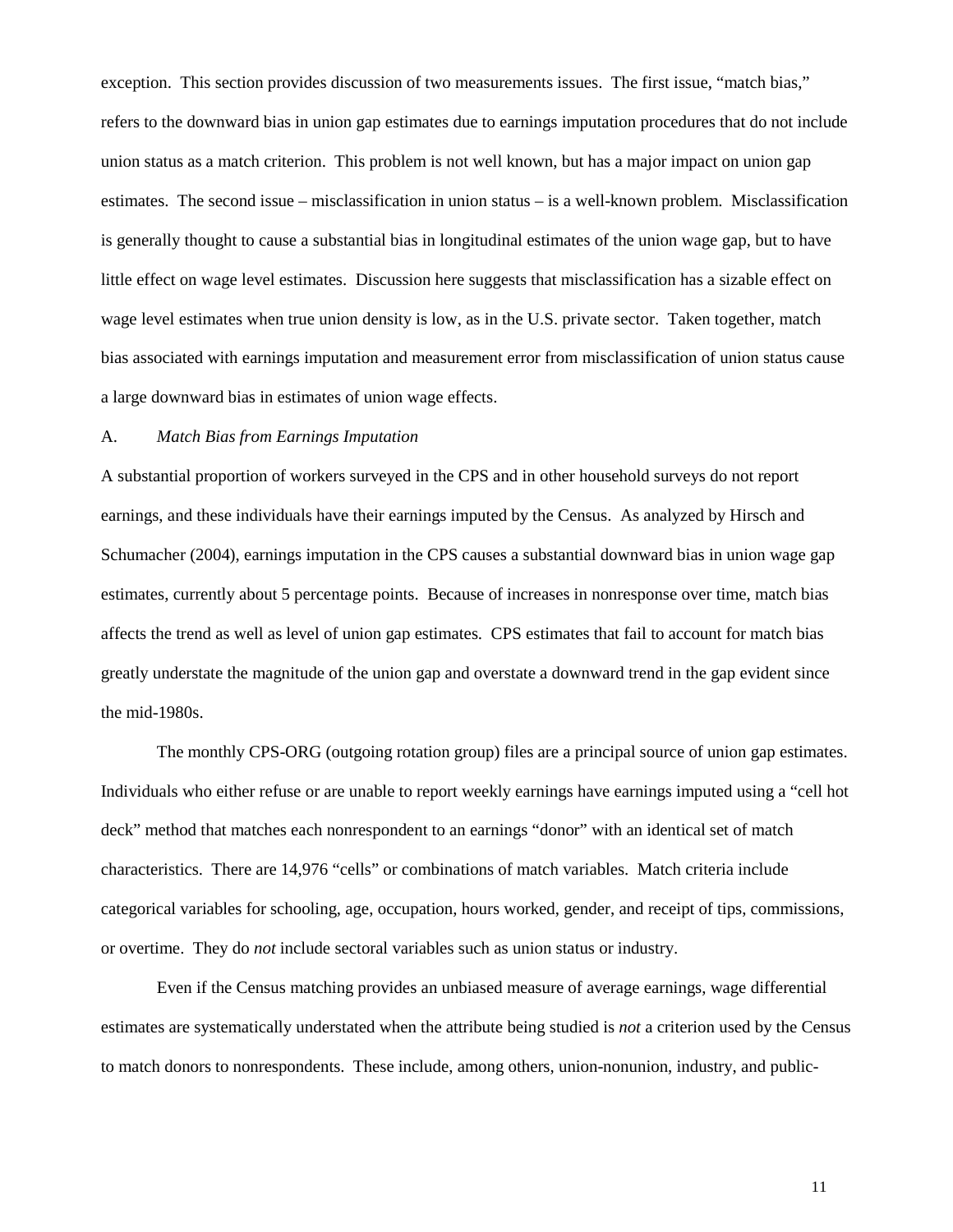private wage gap estimates. Hirsch and Schumacher (2004) derive a general expression for match bias.<sup>9</sup> Bias in the union wage gap, *absent covariates*, is shown to equal

$$
B = [(1-\rho_u)\Omega_u + \rho_n\Omega_n]\Gamma,\tag{6}
$$

where  $\Gamma$  is the unbiased log wage gap and the term in brackets is the attenuation in the gap estimate. The terms  $\Omega_u$  and  $\Omega_n$  measure the rate of imputation or nonresponse for union and nonunion workers, while  $\rho_u$ and  $\rho_n$  measure the proportion of union donors matched to union and nonunion workers. The attenuation term in brackets is equal to the sum of match error rates, the proportion of false negatives (nonunion donors matched to union nonrespondents) and false positives (union donors matched to nonunion nonrespondents).<sup>10</sup>

Note that if the nonresponse rate for union and nonunion workers is similar ( $\Omega_u = \Omega_n$ ) and the rate at which each is matched to a union donor is equivalent ( $\rho_u = \rho_n$ ), equation (6) reduces to:

$$
B = \Omega \Gamma. \tag{7}
$$

In this case, match bias can be approximated by *Ω*Γ, where *Ω* is the proportion of workers with imputed earnings and Γ is a log wage gap estimate free of match bias. Standard wage gap estimates from CPS samples including allocated earners must be multiplied by  $1/(1-\Omega)$  to approximate a wage gap free of match bias. For example, if 30 percent of the estimation sample has earnings imputed, the gap estimate is attenuated by about 30 percent. Intuitively, the 30 percent of the sample for whom earnings is imputed displays little or no union gap, since both union and nonunion nonrespondents are matched to similar proportions of union and nonunion donors.

Introduction of covariates *increases* the downward bias in gap estimates due to earnings imputation. Hirsch and Schumacher explain how this can be likened to right-hand-side measurement error bias and employ a bias expression developed by Card (1996).<sup>11</sup> Correlation between union status and other match criteria reduces bias via improvements in imputation match quality. For a given match quality, however, correlation between union status and right-hand-side covariates exacerbates bias in the union coefficient, since bias increases with the ratio of error variance to total variance *conditional on covariates*.

1

<sup>&</sup>lt;sup>9</sup> Note that match bias is distinct from response bias. It would exist even if nonresponse were randomly determined. <sup>10</sup> A similar but more complex match bias exists for longitudinal estimates of wage gaps, depending on whether a

worker has earnings imputed in one or multiple years and whether the worker is a union joiner or leaver. Hirsch and Schumacher (2004) describe this bias. Unlike wage level studies, longitudinal studies often omit workers with allocated earnings in any year.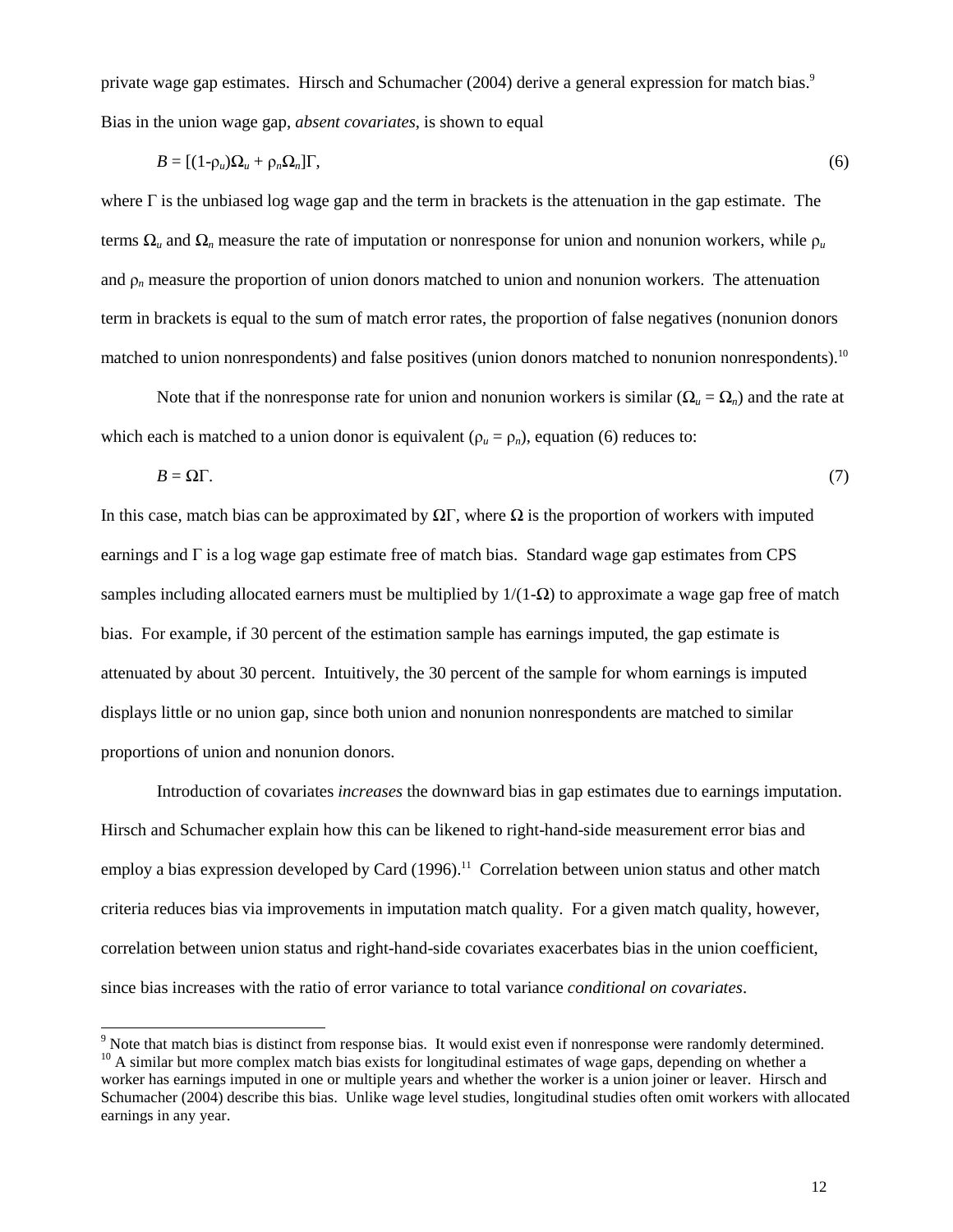Hirsch and Schumacher compare the difference in union gap estimates in samples including and excluding nonrespondents with the theoretical match bias (from Card) based on union and nonunion imputation and donor match rates and the correlation between union status and all other control variables. They conclude that excluding imputed earners from the estimation sample is a reasonable approach, the degree of *observed* attenuation being highly similar to *Ω*, the nonresponse or imputation rate. They show, however, that true bias exceeds the observed attenuation, with the nonrespondent population having a set of characteristics associated with a relatively high union gap. In short, the simplest approach for researchers is to exclude imputed earners from their estimation samples. This avoids the severe match bias that accompanies wage gap estimates associated with non-match criteria. In the case of union wage gaps, however, even this approach leaves gap estimates slightly biased.

Census imputation rates and the ability to identify imputed earners have varied over time, making it difficult to obtain time-consistent union gap estimates. For example, the 1973-1978 May CPS files do not provide imputed earnings for nonrespondents (earnings are recorded as missing). The apparent sharp decline in CPS union wage gap estimates after 1978, viewed as a puzzle in the literature (Freeman, 1984; Lewis, 1986), is in large part a result of the inclusion of imputed earners in CPS estimation samples beginning in 1979 following their exclusion in 1973-1978. During the period 1989-1993, only about a fifth of those with imputed earnings are identified as such by the Census allocation flag. For those years, Hirsch and Schumacher identify imputed earnings based on whether or not the "unedited" earnings field value is missing or contains an earnings value. Revisions in the earnings questions beginning in 1994 increased complexity and rates of imputation. There were no valid allocated earnings flags included with the CPS-ORG during 1994 and most of 1995. Hirsch and Schumacher address these issues and construct time-consistent union gap estimates for 1973-2001 that are purged of match bias.

#### B. *Misclassification Bias*

A second measurement issue concerns bias from the misclassification of union status. Random measurement error on a right-hand-side variable, such as union status, biases the coefficient toward zero, with attenuation

<sup>&</sup>lt;sup>11</sup> When earnings are imputed, one is correctly measuring a *donor's* earnings and explanatory variables used in the match. The donor's union status and other nonmatch criteria are measured with error.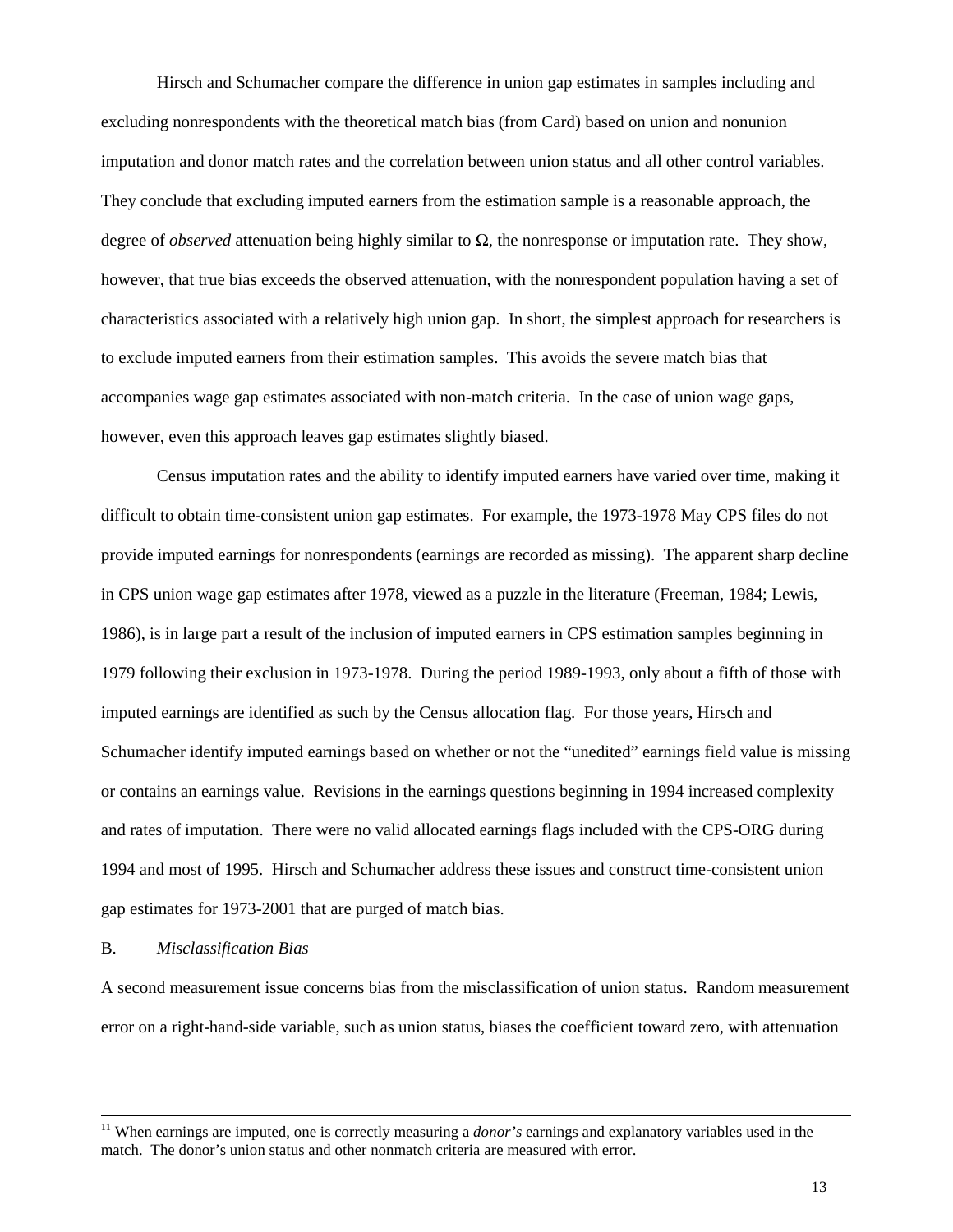increasing with the ratio of noise to signal.<sup>12</sup> The principal source of information on CPS reporting error in union status comes from a January 1977 CPS validation study that compared employer reports of union status with worker-reported union status in the CPS (Mellow and Sider, 1983). Freeman (1984) and Card (1996) have used information from the validation study to adjust longitudinal union wage gaps for misclassification bias. Card concludes that both workers and employers misreport union status and that misreporting is roughly symmetrical, the probability of a nonunion worker misreporting union status is equal to the probability of a union worker misreporting. Card's best estimate is that the misclassification rate for union status is between 2.5 and 3 percent. Based on Card's analysis, Farber and Western (2002), for example, assume a symmetric misclassification rate of 2.7 percent in order to calculate a "corrected" union density series for the U.S.

I am not aware of any other data source with which to compare the 1977 CPS validation results. But there are reasons to be cautious in placing too much weight on estimates from this single survey. First, the sample size is small: Card's calculations from the validation survey were based on 1,718 men age 24-66. Second, as pointed out by Card, the union status question asked of employers and employees in the CPS validation survey is not identical to the union question(s) asked of employees in the CPS.<sup>13</sup> Misclassification rates could differ across the two sets of questions, although it is not obvious which set of questions should produce a higher error rate. Finally, the validation survey is now a quarter century old. Because of the small sample sizes, differences in the union question, and age of the survey, it is easy to imagine that the true union misclassification rate is below or above, say, 2.7 percent. In the discussion below, I use a "conservative" estimate of a 2 percent misclassification rate. Subsequent analysis presents union gap estimates adjusted for 1, 2, and 3 percent misclassification rates.

Misclassification bias is a first-order concern for longitudinal studies, which identify the union wage effect by the partial correlation of wage change with respect to changes in union status. Because true changes in union status over short time periods is a low-frequency event, much of the measured union status

1

 $12$  See Aigner (1973) and Card (1996), among others. Absent covariates, misclassification bias looks very much like the match bias formula presented earlier, with attenuation (proportionate bias) equal to the sum of match error rates. As shown by Card, bias is exacerbated if there are covariates, since the relevant "signal" from union status is that net of its correlation with other explanatory variables.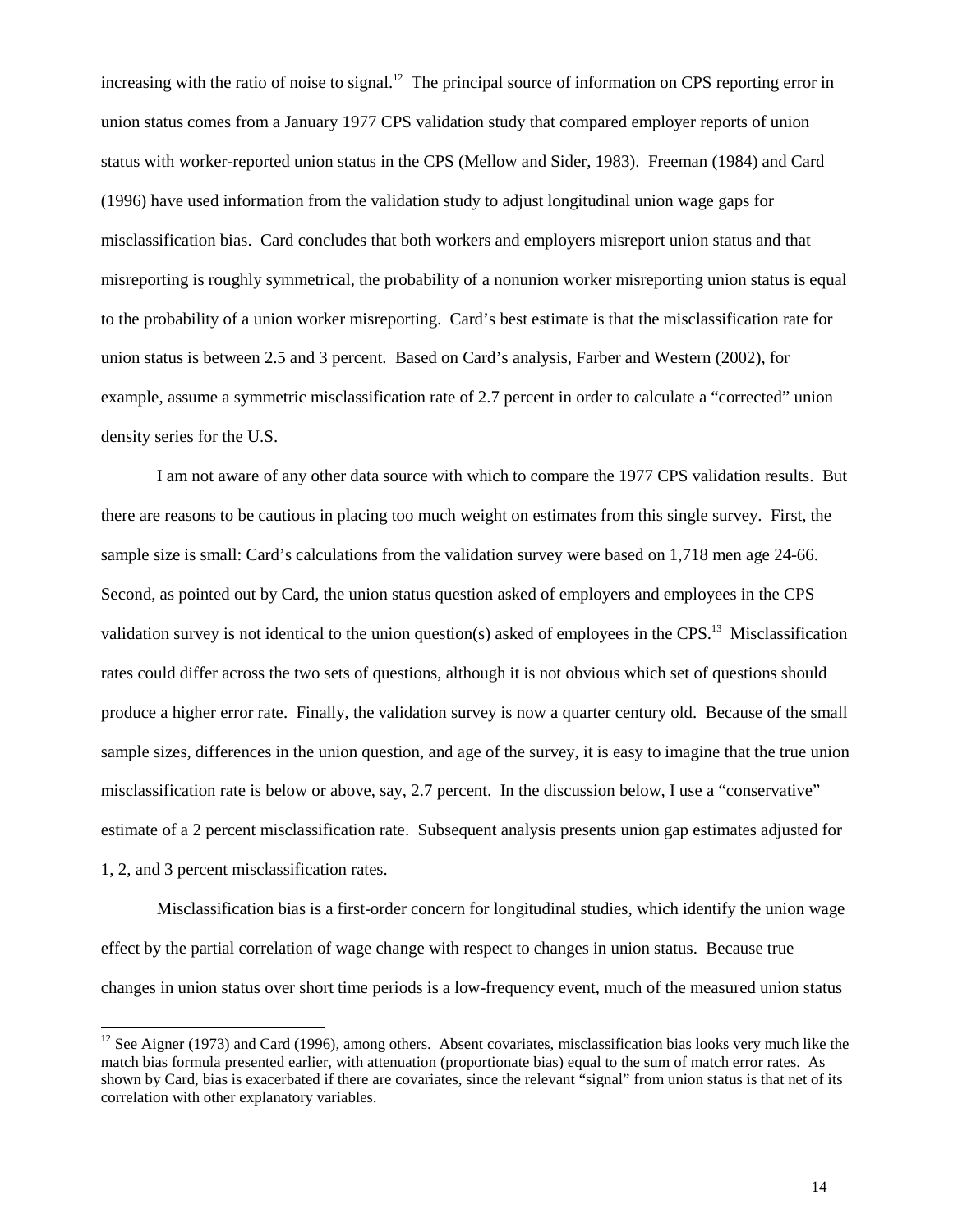change reflects reporting error (Mincer, 1983; Freeman, 1984; Card, 1996).<sup>14</sup> Freeman and Card conclude that following adjustment for misclassification bias, longitudinal union wage gap estimates are similar to those obtained from OLS wage level regressions.

In contrast to the longitudinal studies, misclassification bias has not been regarded as serious for the estimation of union gaps from wage level regressions.<sup>15</sup> This assumption should be reconsidered. As Farber and Western (2002) show in their analysis of union density, were true union density 50 percent, symmetric misclassification would not bias density estimates, but bias becomes more serious as union density moves toward zero or one hundred percent. For example, if true union density were zero and there were a 2 percent misclassification rate, all 2 percent of the measured union density would be due to misclassification.

Letting *u\** be the true but unobserved union status and *u* be observed union status, Farber and Western (2002) derive the following relationship between true union density  $\bar{u}^*$  and observed union density  $\bar{u}$ (likewise, see Card, 1996):

$$
\bar{u}^* = (\bar{u} - \lambda)/(1 - 2\lambda),\tag{8}
$$

where  $\lambda$  is the union misclassification rate, assumed in (8) to be the same for union and nonunion workers. For example, given an observed union density in the private sector of 9 percent in 2001and assuming that the misclassification rate is 2 percent, true union density is 7.3 percent (that is,  $(.09-.02)/(1-.04) = .0729$ ).

I am concerned with bias in the estimation of union wage gaps, and not the measurement of union density. Given high *nonunion* density, a 2 percent misreporting rate distorts by very little observed nonunion wages. However, observed private sector union density is below 10 percent, implying that the proportion misclassified in the union sample is high and that union wages are understated accordingly. Thus, a substantial downward bias exists for standard union wage gap estimates, at least those for the private sector.

To estimate the bias in union gap estimates resulting from misclassification error, I rely on Card's attenuation coefficients. An attenuation coefficient, γ, is bounded [0, 1], with  $γ = 1.0$  implying no attenuation

 $13$  The validation survey asked employers and employees whether their wage was determined by collective bargaining. The CPS question asks workers if they are members of a labor union or employee association like a union. Nonmembers are asked if they are covered by a collective bargaining agreement on their principal job.

 $14$  Here two wrongs make a right, with consistent misreporters not being classified as changing union status.

<sup>&</sup>lt;sup>15</sup> A notable exception is Bollinger (2001), who emphasizes the wide bounds that both cross-section and fixed-effects union gap estimates can take over the full range of union misclassification rates. Bollinger does not provide "preferred" estimates of union wage gaps based on "best guess" misclassification rates. He calculates that the misclassification rate must be below 0.8 percent for the true coefficient in his fixed effects model to be bounded below the true coefficient in a wage level model. The 1977 CPS validation study suggests a far higher misclassification rate.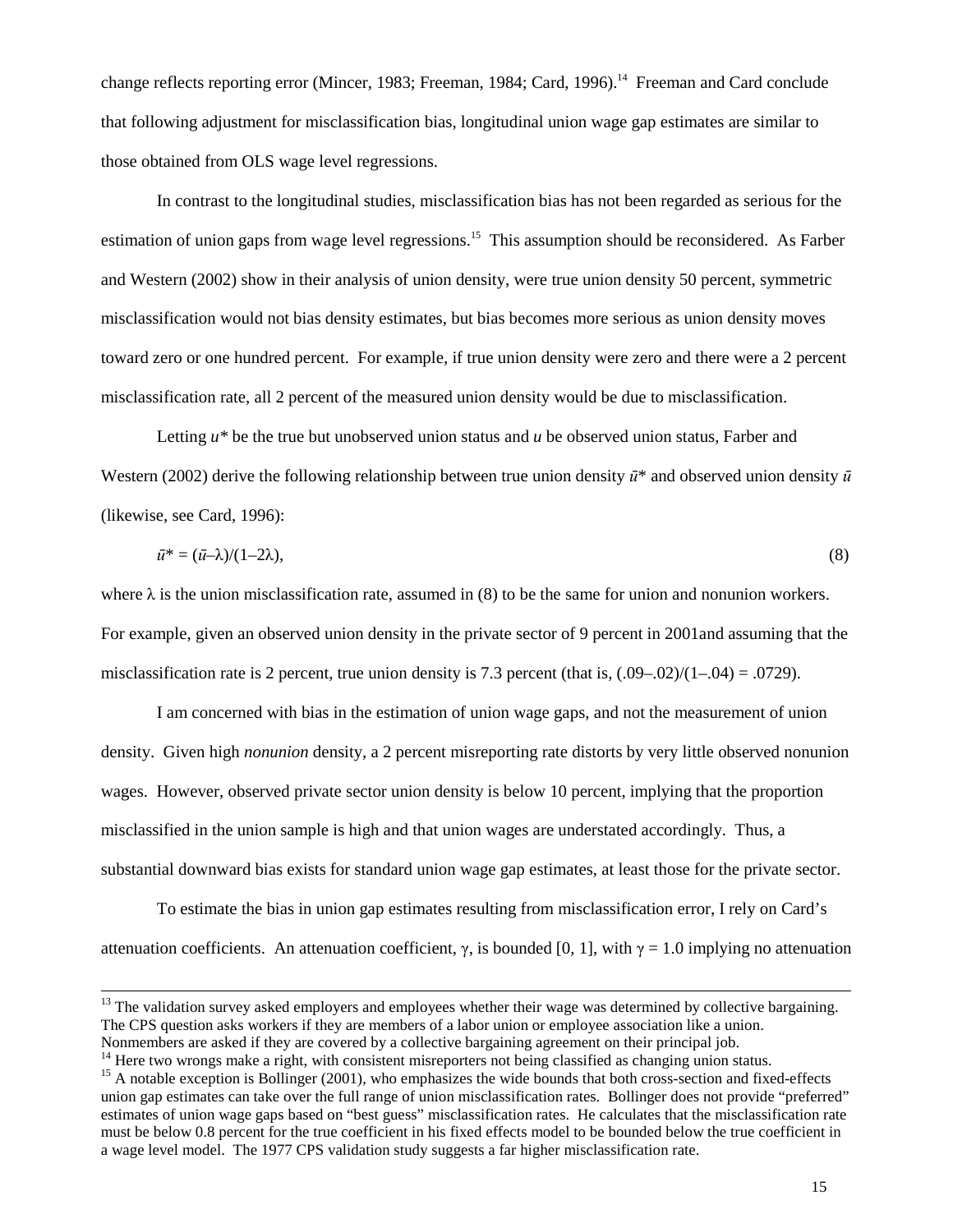or bias, and  $\gamma = 0$  implying complete attenuation or a coefficient that goes to zero. Absent covariants, Card (1996, p. 959) derives the attenuation coefficient  $\gamma^0$  equal to:

$$
\gamma^0 = \bar{u}^* / \bar{u} \left[ \left( q_1 - \bar{u} \right) / \left( 1 - \bar{u} \right) \right] \tag{9}
$$

Here  $q_1 = \text{Prob}(u = 1 | u^* = 1)$ , the probability of a true union member being classified as union. This is simply equal to  $(1-\lambda)$  or .98 if we assume a misclassification rate  $\lambda$  equal to .02. As previously stated,  $\bar{u}^*$ and  $\bar{u}$  are the true and observed union densities, respectively, with  $\bar{u}^* = (\bar{u} - \lambda)/(1 - 2\lambda)$ .

Based on equation (9) above and assuming a misclassification rate  $\lambda$  equal to .02 and an observed private sector union density  $\bar{u} = .09$ , the implied attenuation is  $\gamma^0 = .792$ . Thus, private sector union wage gaps (unadjusted for covariates) are biased downward by a fifth (.208) given a misclassification rate of 2 percent, and by considerably more if misclassification exceeds 2 percent.

Attenuation is more severe given positive correlation between union status and other regression covariates. Letting  $R^2$  be the coefficient of determination from a regression of observed union status on other covariates, Card (1996, p. 960) derives an attenuation coefficient that for our application is equal to:

$$
\gamma^1 = [\gamma^0 - (R^2/(1 - 2\lambda))] / (1 - R^2)
$$
\n(10)

If  $R^2$  were equal zero,  $\gamma^1 = \gamma^0$ . Assuming that  $R^2 = .11$ , its average value across recent years (Hirsch and Schumacher, 2004), the attenuation coefficient is  $\gamma^1 = .761$ , which implies that private sector union gap estimates are biased downward by almost a quarter (.239). Stated alternatively, private sector union wage gap estimates (for recent years) must be multiplied by  $1/\gamma^1 = 1.31$  to eliminate misclassification bias.

Downward bias in the union coefficient is highly sensitive to the rate of misclassification, which I have assumed to be 2 percent (1 person in 50). A misclassification rate of  $\lambda = .03$  or 3 percent implies  $\gamma^0 =$ .686 and  $\gamma^1$  = .642. In short, downward bias in standard union gap estimates may be far more severe than previous figures suggest. Unfortunately, we simply know far too little about actual union misclassification rates. Given the importance of attenuation bias for low-frequency outcomes (e.g., union status in the private sector), future CPS validation surveys by the Census and BLS would have high value added.

The misclassification bias discussed in this section adds to what is already a substantial downward bias from imputation mismatch on union status. Obviously, attenuation from measurement error is less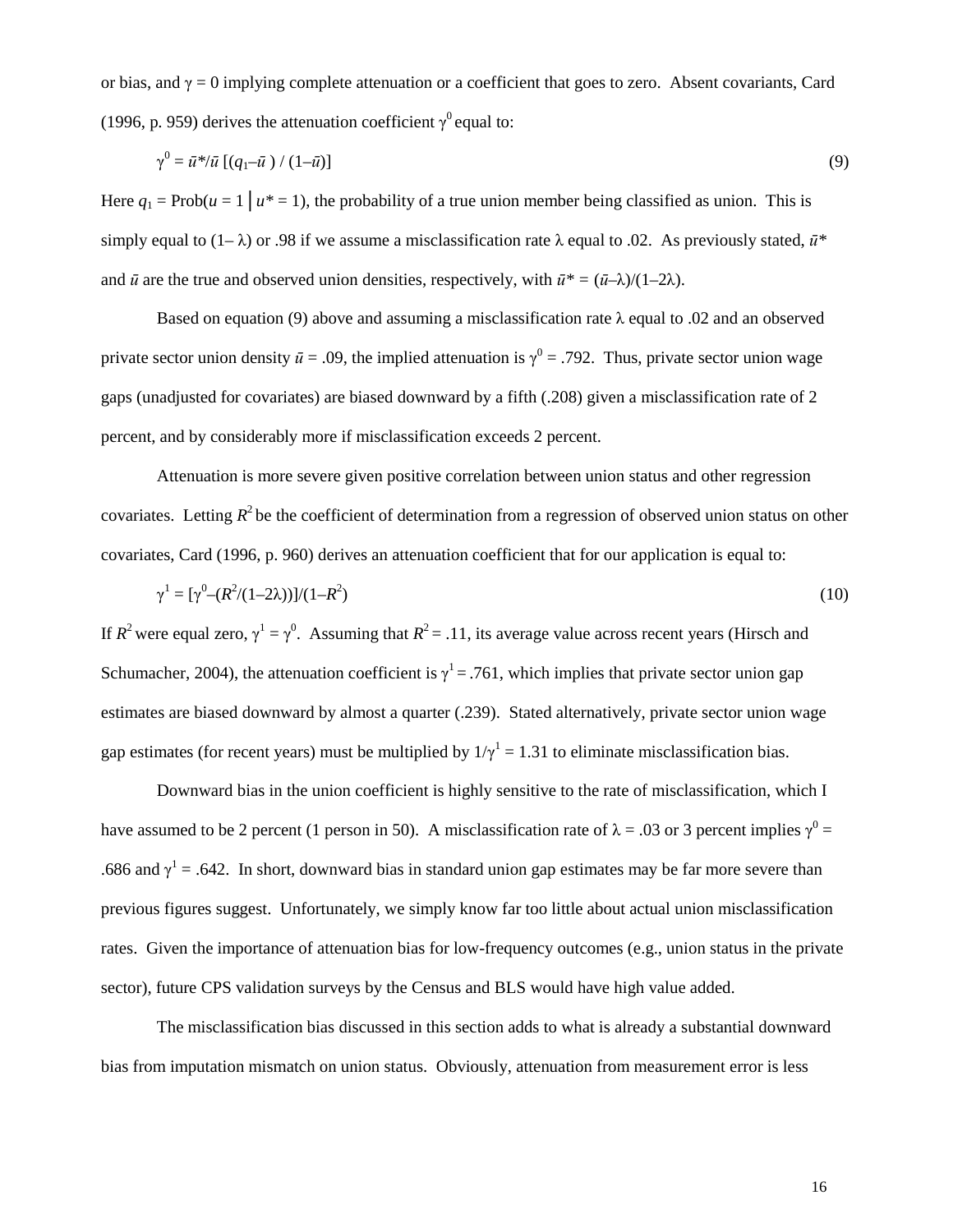severe if misclassification rates are low or union density is high.<sup>16</sup> The clear implication of this section is that measurement error bias should be carefully considered not only in longitudinal analyses of union wage gaps, but also in wage level analyses. Moreover, the severity of this bias has increased over time as union density has fallen in the private sector, at the same time that match bias from imputation has worsened as CPS nonresponse rates have increased. Both misclassification and match bias result in standard analyses understating the level of the union wage gap and overstating its decline. We turn to this evidence below.

#### IV. *Private Sector Union Wage Effects Over Time*

1

In this section, changes over time in the U.S. private sector union wage gap are examined, based on regression results from the CPS. Following the analysis in the previous section, results are presented based on standard CPS samples with imputed earners included, with imputed earners excluded, and with alternative assumptions about the rate of union misclassification (1, 2, and 3 percent). Union wage gap estimates increase substantially once imputed earners are excluded, consistent with a downward match bias from imputation described in Hirsch and Schumacher (2004). As described in the previous section, union gap estimates also increase substantially with the assumed rate of misclassification. The downward trend in the private sector union gap seen in standard estimates from the CPS is shown to result in part from attenuation due to match bias and misclassification bias.

#### A. *Union Wage Gaps with Match Bias and Misclassification Rate Adjustments*

Figure 1 shows estimates of private nonagricultural sector union wage gaps from the CPS for 1973-2001, taken from recent work by Hirsch and Schumacher  $(2004).$ <sup>17</sup> The base series in Figure 1 (shown in diamonds) provides estimates from the sample including workers with imputed as well as reported earnings; hence, these estimates suffer from the downward match bias described in the previous section.<sup>18</sup> The next series (in squares) provides correction for match bias by omitting workers whose earnings are allocated (for details, see Hirsch and Schumacher, 2004). As evident from the two series, inclusion of imputed earners biases union estimates gap downward roughly 3-4 percentage points prior to 1994 and by roughly 5

<sup>&</sup>lt;sup>16</sup> An interesting question is how misclassification rates differ between the private and public sectors (see Section VI). Because the meaning of union membership and coverage is not well understood by workers in some public sector jobs, my expectation is that misclassification is less severe in the private sector. On the other hand, union density levels are lower in the private sector, making attenuation bias more severe for a given misclassification rate.

<sup>&</sup>lt;sup>17</sup> Details regarding estimation and a listing of wage gap estimates by year are in Hirsch and Schumacher (2004).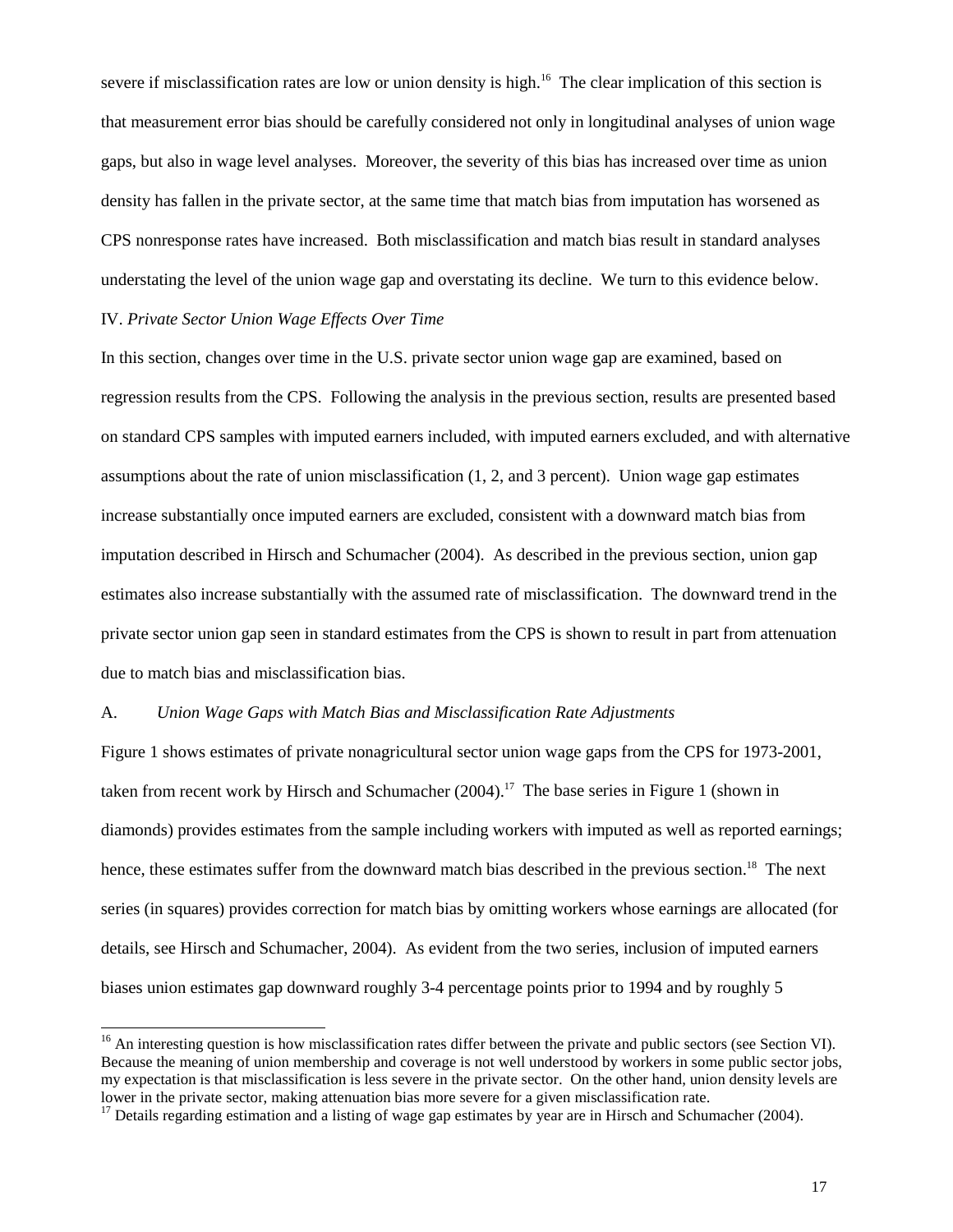percentage points in years since 1999. Standard estimates including workers with imputed earnings tend to understate the magnitude of the union wage gap, but exaggerate its decline.

Relying on estimates from the series corrected for match bias, the average private sector union gap rose during the 1970s, hit a high of .23 in 1984, and has slowly declined since that time, the exception being the early 1990s economic slowdown. By 2001, the private sector union gap is estimated to be .18 log points, not too far above the 15 percent "conventional wisdom" based on a much earlier period. The CPS sample including imputed earners, which makes up 30 percent of the CPS sample, produces a union wage gap estimate of .13 in 2001. The differences between series 1 and 2 illustrate clearly that union wage gap estimates from the CPS must account for what is a severe downward bias, either through removal of imputed earners or the use of alternative imputation methods (Hirsch and Schumacher, 2004).

Apart from the issue of match bias due to Census earnings imputation, are the estimates in Table 1 consistent with what other researchers would obtain? A recent paper by Blanchflower and Bryson (2002) helps answer this question. Blanchflower and Bryson also use the CPS for 1973-2001 and provide adjustments for imputation bias based on the methods described in Hirsch and Schumacher. However, they choose a specification that excludes broad occupation dummies but includes rather detailed industry dummies and state fixed effects. For reasons described in an earlier section, each of these adjustments drive down the union premium. Moreover, correlation between union status and the other covariates in the Blanchflower-Bryson specification will be higher than in Hirsch-Schumacher, since union status differs substantially by detailed industry and state. As seen in the previous section, such correlation exacerbates downward bias in the union gap estimate owing to misclassification error in union status. Whereas our log wage gap estimate for 2001, corrected for match bias, is .18, the corresponding Blanchflower-Bryson estimate is .14. Changes in the union wage gap over time are similar in the two studies. Blanchflower and Bryson provide further checks on specification sensitivity.

Shown next in Figure 1 is the estimated union wage gap series (in triangles) including not only the match bias adjustment, but also a correction for misclassification bias using the Card (1996) correction formula (equation 10). The diamond series is based on an assumed misclassification rate of 2 percent, which

 $18$  The May 1973-1981 CPS does not include imputed earnings for nonrespondents. The "diamond" wage gap estimates for 1973-1978 are approximations of what gaps would be for the full sample were earnings imputed for nonrespondents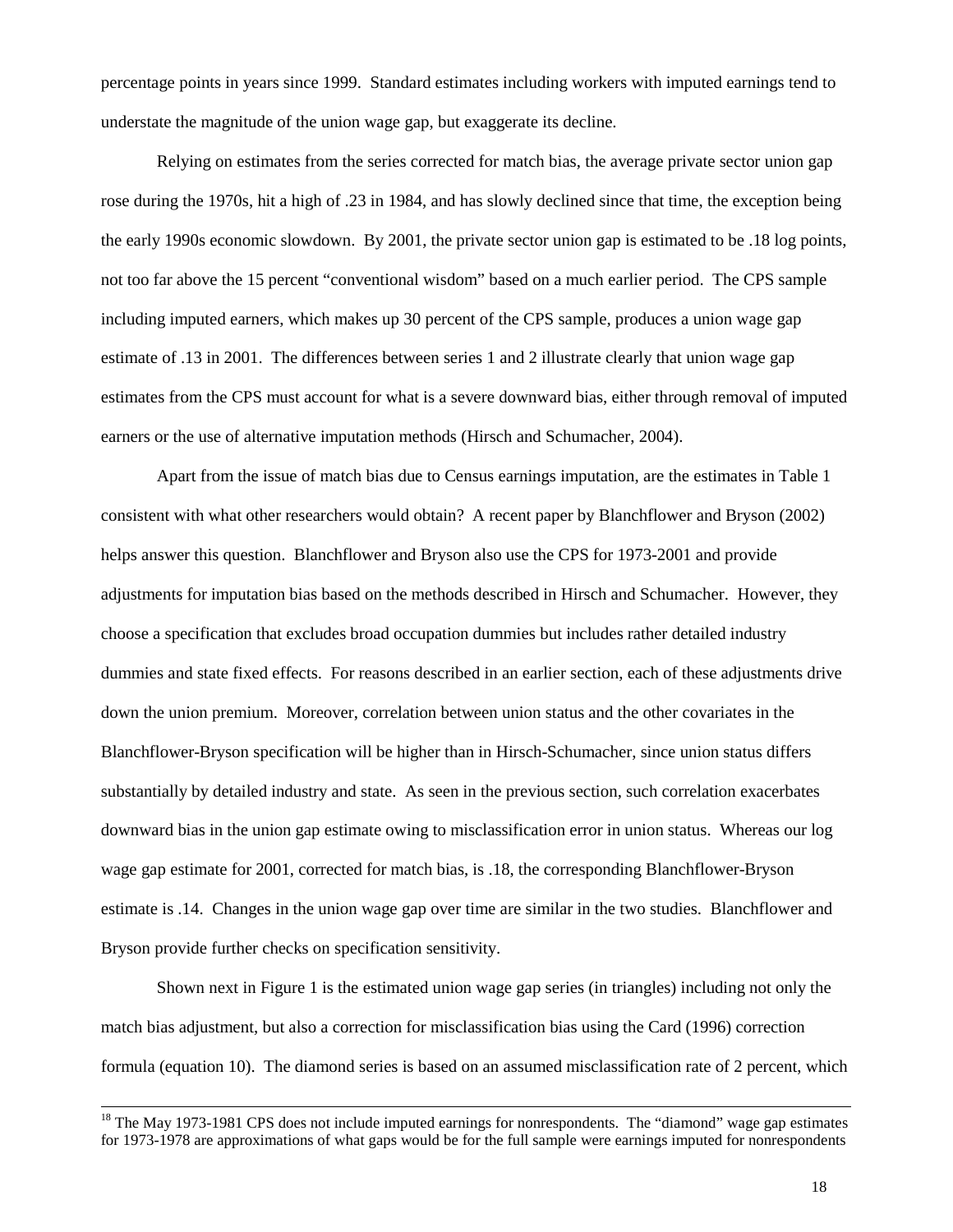earlier discussion characterized as "conservative." Adjustment for misclassification has a substantial effect on union gap estimates. The attenuation coefficient  $\gamma^1$  is about .89 in 1973 and declines throughout the nearly thirty-year period, to a value of .77 in 2001 (downward bias of 11 and 23 percent, respectively). Comparing wage gap estimates from series 2 and 3, those adjusted for misclassification bias are about 2 percentage points higher during the mid-1970s, a bit over 4 percentage points in the mid-1980s, and currently in excess of 5 percentage points higher.

The bias from misclassification is sensitive to the assumed rate of misreporting. Figure 2 shows alternative union wage gap series, with corrections to the Hirsch-Schumacher series based on the assumption of misclassification rates of 1, 2, and 3 percent (the 2 percent series was shown previously in Figure 1). A misclassification rate of 1 percent has little effect on estimates, at least in early years when private sector density was well above current levels. In 2001, a 1 percent misclassification rate implies an attenuation coefficient  $\gamma$ <sup>1</sup> of about .88 (downward bias of 12 percent) or about .02 log points off the union gap (.182 versus .206). A rate of 3 percent misclassification implies a large bias, with an attenuation coefficient  $\gamma^1$  of .65 (downward bias of 35 percent) or nearly .10 log points off the union gap (.182 versus .281).

These results show clearly that as private sector union density has fallen to low levels, attenuation in wage gap estimates due to misclassification of union status has increased. The bias is now serious, causing a substantial understatement of union wage gaps. Unfortunately, the exact degree of attenuation is highly sensitive to the rate of misclassification, a number about which we know little, apart from the error rate of 2.5-3 percent found in the 1977 CPS validation survey (Card, 1996).<sup>19</sup>

Although the precise degree of misclassification bias is uncertain, enough is known to cause us to reconsider the conventional wisdom of a 15 percent union wage gap (Fuchs et al., 1998). A misclassification rate of 3 percent (1 in 33 workers), in line with evidence from the 1977 CPS validation survey, yields estimates of union wage gaps since the mid-1980s of about .30 log points (this includes both the match bias and misclassification bias corrections). An error rate of 2 percent (1 in 50 workers) implies union wage gaps of roughly .25 since the mid-1980s. Union wage gaps at these levels are well beyond conventional beliefs.

-

<sup>(</sup>Hirsch and Schumacher, 2004).

<sup>&</sup>lt;sup>19</sup> Note that adjusting for misclassification error requires knowledge of the error rate (assumed here), union density in each year, and the  $R^2$  obtained from a regression of union status on the other covariates. The annual  $R^2$ , calculated in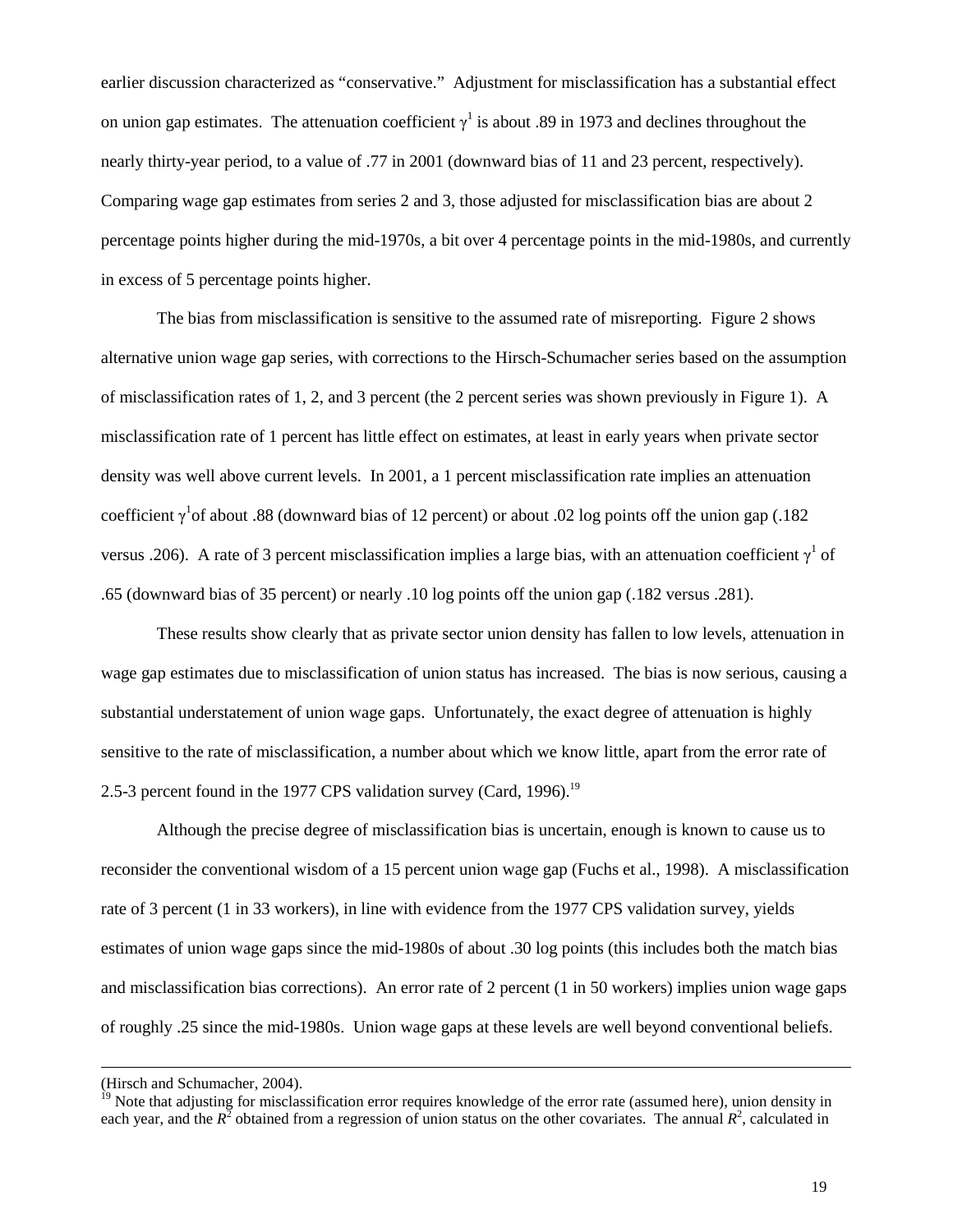Based on the discussion in this section, I would argue that the profession should adjust upward its belief about the magnitude of union wage effects in the U.S. private sector. Just how large that upward adjustment ought to be, however, requires further study.

#### B. *Union and Nonunion Wage Trends in the CPS, ECI, and ECEC: Troubling Puzzles*

Adjustment for match bias and misclassification affect inferences regarding changes in the union wage gap over time. The evidence from standard estimates not accounting for these biases can be readily summarized. As recognized in the literature, union wage gaps tended to increase during the 1970s, a period of both a strong and weak recession and high unanticipated inflation.<sup>20</sup> Sample sizes were very small during 1979-1981 (there was no 1982 union question in the CPS), but it appears that union wage gaps peaked around 1984, consistent with evidence from the Employment Cost Index (ECI). Union wage gaps appeared to ease downward after around 1984, and then declined steadily after 1996, with a particularly sharp drop beginning in 1999. Inferences about the size of the decline must be moderated once one adjusts for imputation match bias and then again following a correction for misclassification bias.

Nothing in the analysis causes us to question the conventional wisdom that the union wage gap is countercyclical, noted long ago by Lewis (1963, 1986). Stated alternatively, one observes a lesser degree of wage cyclicality among union than among nonunion workers. An article by Grant (2001) surveys the literature and provides new evidence, concluding that nonunion wages tend to be somewhat procyclical and union wages largely acyclical.

As seen in Figures 1 and 2, all union gap series indicate a decline in the gap since 1984, but the extent of the decline is affected by adjustments for imputation and misclassification bias. Each of these adjustments lessen the decline in the union gap. In our preferred series with the 2 percent misclassification rate, much of the decline that occurs takes place in the years after 1997, a period when the labor market was relatively strong. This evidence supports the conclusion reached by Blanchflower and Bryson (2002) that there has been little underlying change in the union wage premium, the 1990s decline being the result of an unusually strong economy and likely to be temporary.

-

Hirsch and Schumacher (2004), declines over time from a high of about .25 in 1973 to .10 in 2001. Declining union density over time increases bias, while the declining correlation of union status with other covariates mitigates bias.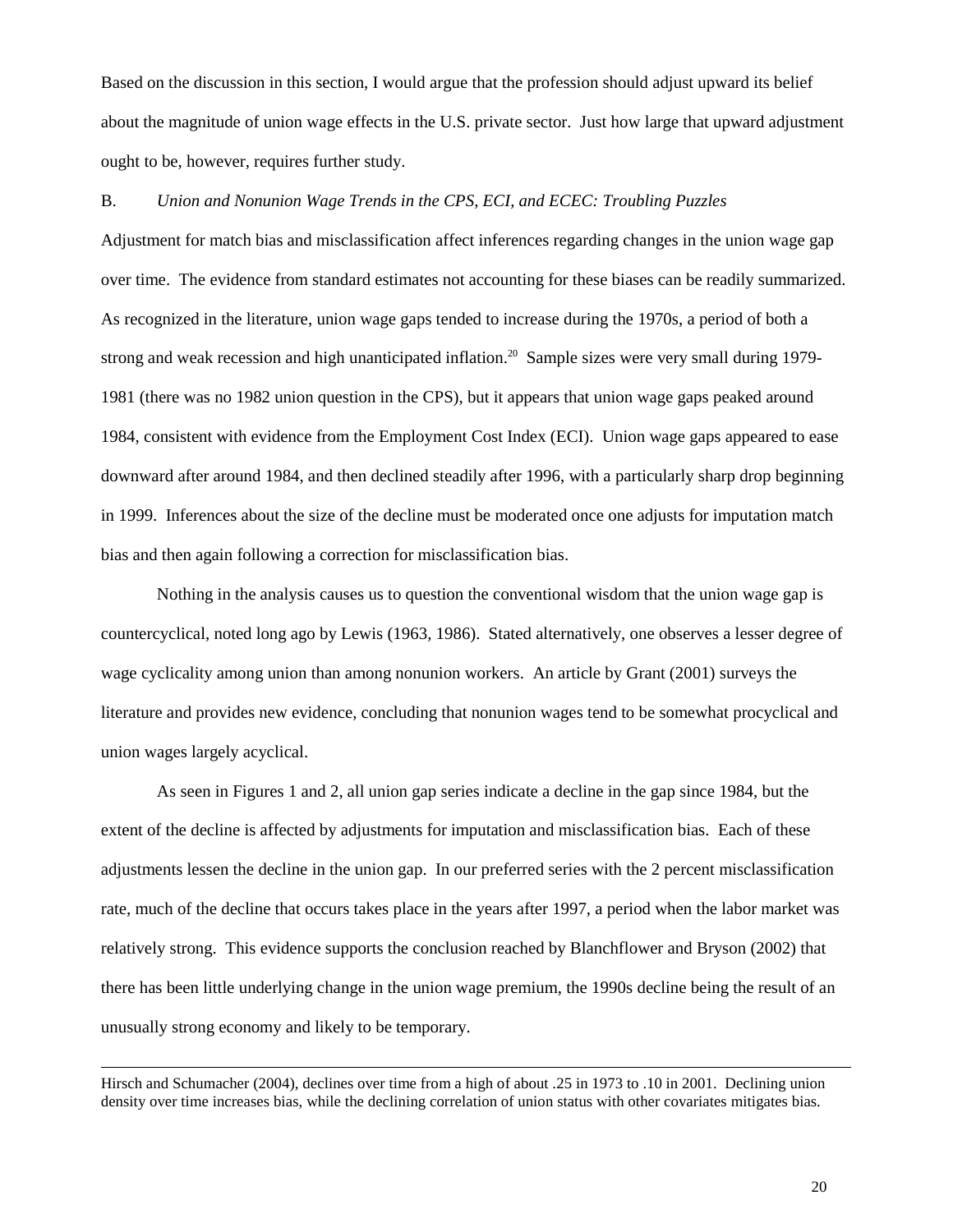Does evidence on union and nonunion wages from other data surveys match the CPS? The most commonly used measure of wage growth is the Employer Cost Index (ECI), derived from the National Compensation Survey, published by BLS (USDOL, 2003). Its observational unit is occupation-byestablishment job cells observed in consecutive quarters. The ECI measures quarterly wage and compensation growth and has separate indices for private sector union and nonunion jobs beginning in 1975:3. Shown in Figure 3 is an updated version of a figure from Hirsch, Macpherson, and Schumacher (2003) (hereinafter HMS). It provides ECI union-nonunion differences, by quarter, in rates of wage growth during the previous four quarters (thus beginning with 1976:3). A positive value indicates faster union than nonunion wage growth (a rising union gap) and a negative value indicates slower growth (a falling gap).

The ECI evidence is qualitatively the same as that seen in the CPS. As evident in Figure 3, union wage growth exceeded nonunion growth during the late 1970s and early 1980s, briefly during the early 1990s recession, and once again in late 2001 and 2002 during the most recent recession, consistent with a countercyclical wage gap (BLS, 2003). Despite the recent pattern, for most of the years since the early to mid-1980s, union wages have risen more slowly than have nonunion wages. Figures on total compensation indicate less of a decline in the union compensation gap than in the wage gap, with greater growth in union than in nonunion benefits (Hirsch et al., 2003).

Despite the broad similarity in the ECI and CPS evidence on relative union-nonunion wage growth, HMS identify several troubling puzzles. The ECI indicates far more rapid decline in relative union wages than seen in CPS regression analysis of union wage gaps. Decline in the ECI is similar to that seen in the *unadjusted* (i.e., non-regression) CPS figures. HMS show that about half of the CPS decline in the unadjusted union gap is accounted for by changes in the relative composition of union to nonunion wage attributes, with the remaining half representing decline in the adjusted gap. The puzzle is that the ECI is intended to represent a fixed weight index, much akin to what is effected through regression controls. The ECI unit of observation holds the occupation, occupation skill level, industry, and establishment constant, as well as changes in employment (through the use of fixed weights). It cannot take into account (i.e., hold constant) worker characteristics such as schooling, age, or gender.

 $20$  The CPS did not include imputed earnings in May 1973-1978. So standard estimates in the literature are similar to the "squares" in Figure 1 for 1973-1978 and then show a large drop to the "diamonds" beginning in 1979, a puzzle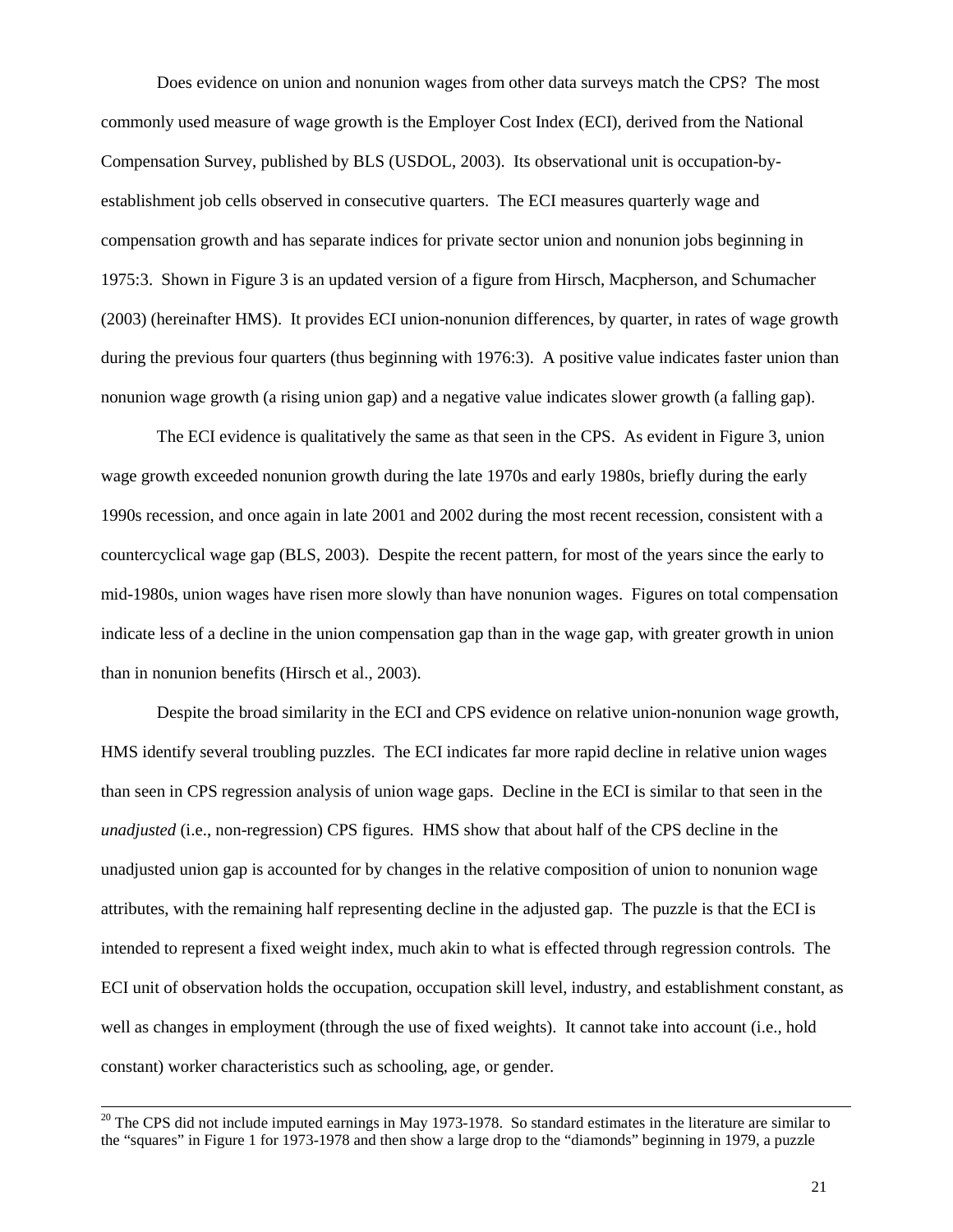Even more puzzling is that the Employer Costs for Employee Compensation (ECEC), also drawn from the NCS shows a different pattern than the ECI. The ECEC uses current rather than fixed weights and allows job cells to move into and out of the sample. In principle, the ECEC should yield results more similar to the *unadjusted* CPS, rather than regression estimates. Surprisingly, the ECEC indicates highly similar union and nonunion wage growth, at odds with both the ECI and the CPS (unadjusted or adjusted for worker characteristics and sector). HMS are unable to resolve these puzzles in a satisfactory manner.

A reasonable conclusion seems to be that the weight of the evidence shows a decline in relative union to nonunion wages. The magnitude of the decline is in doubt, as is the question of whether the decline since the mid-1990s will be short-lived or permanent. Closing over time between union and nonunion *compensation* has been less than the closing in wages. Blanchflower and Bryson (2002) conclude that the 1990s decline in the union gap is likely to be temporary, primarily the result of the unusually strong economy. Focusing on the CPS evidence in Figure 1, it is clear that the series corrected for match bias and misclassification bias (the triangles) is more consistent with the "no trend thesis" than are uncorrected estimates (the diamonds). Given the increased competitiveness of the U.S. economy and the continuing decline in private sector union density, a rebound in the union gap to its *peak* level would be surprising. Evidence will tell (or may tell), but not for some time.

V. *Employer/Employee Selection, the Skill-Upgrading Hypothesis, and Longitudinal Wage Gaps* Preceding sections have argued that union wage gaps are higher than standard estimates and conventional wisdom suggest. Whether union gap estimates well above 15 percent are plausible depends to no small degree on one's priors regarding the relationship between union status and worker skills. This section addresses the issue, focusing on the skill-upgrading hypothesis.

Interpretation of union wage gap estimates depends in part on the correlation between union status and worker skills that are unmeasured in typical wage equations.<sup>21</sup> If unmeasured skills are positively correlated with union status, union gap estimates are likely to be biased upward, and vice-versa. A conventional argument, sometimes referred to as the "skill-upgrading" hypothesis, is that a union wage premium both allows and provides incentive for employers to upgrade the skill level of their work forces,

addressed without satisfaction by Freeman (1984) and Lewis (1986).

1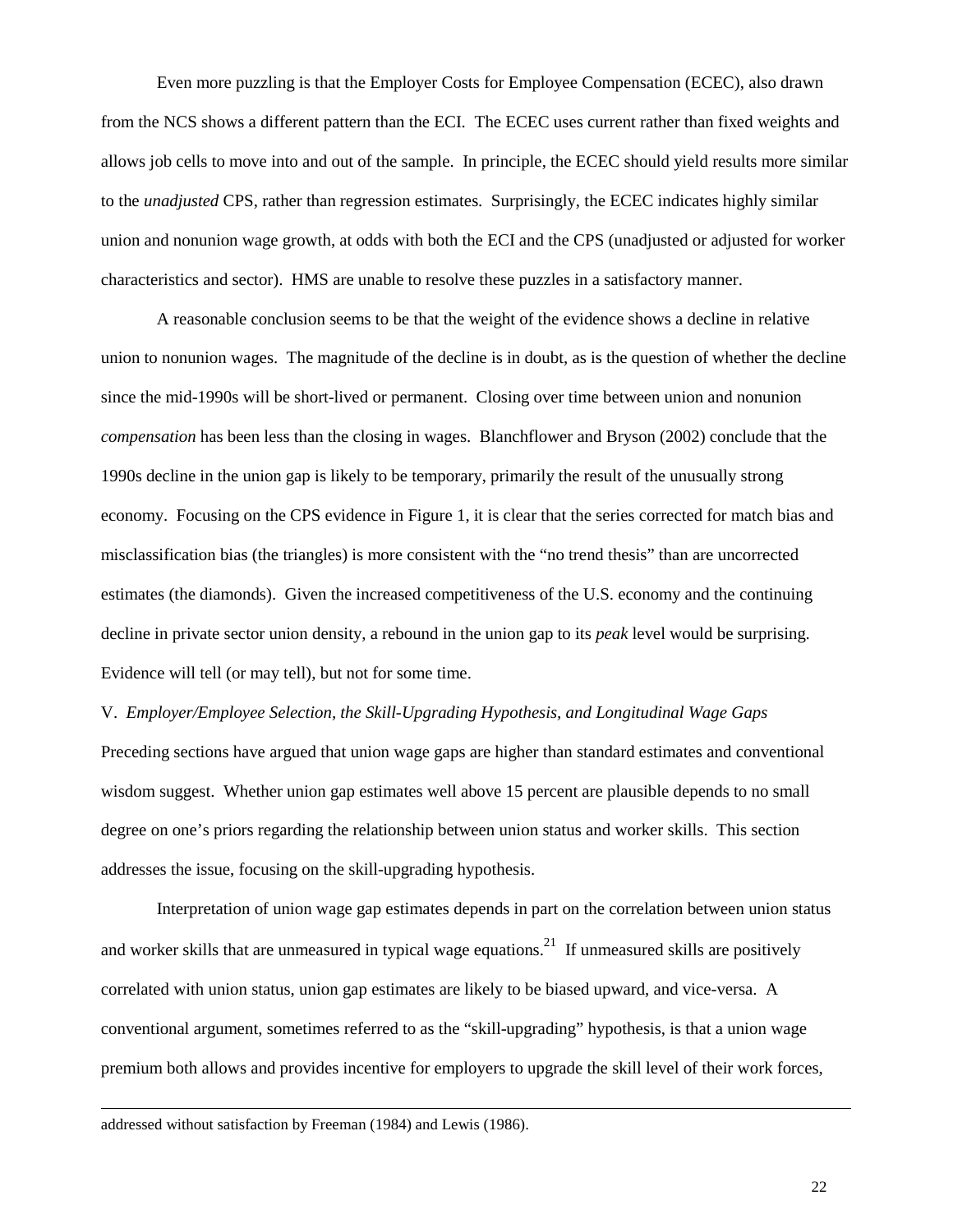offsetting part of the higher wage. Despite a substantial empirical effort to account for unmeasured skills and facilitate estimation of unbiased union gap estimates, the literature does not point clearly toward the existence of substantial skill upgrading in union workplaces.

Absence of clear-cut evidence in favor of skill upgrading by union employers is not so surprising once one realizes that such behavior need not follow from theory. Wessels (1994) has provided a simple but persuasive challenge to the skill-upgrading hypothesis. If firms upgrade in response to a union wage increase, the union can then bargain in a future contract for an even higher wage in order to restore the premium.<sup>22</sup> Employers, anticipating this, may respond by not upgrading. Firms that upgrade will face higher future wage demands and will have distorted their factor mix, using a higher skill labor mix than is optimal given its technology. Wessels provides an explicit model in which it is assumed that labor quality augments capital productivity and the decision to hire higher (lower) skill workers results if the elasticity of substitution between labor and capital is greater (less) than unity. Wessels concludes that available evidence is not consistent with skill upgrading. In short, once one takes into account that unions acquire wage gains through bargaining power, it no longer follows that firms can offset, or will attempt to offset, cost increases through skill upgrading.

The selection mechanism within union companies may best be characterized as a form of two-sided selection (Abowd and Farber, 1982; Card, 1996). A queue of workers exists for union jobs. Hence, employers are able to avoid hiring workers in the lower tail of the ability distribution (ability is used broadly to include productivity-related attributes such as motivation and reliability). Yet few workers from the upper-tail of the ability distribution are either in or chosen from the union queue. Wage compression within union firms, both compression in skill differentials and contractually standardized wages, discourages applications by many of the most able workers. And, following the logic of Wessels, firms may not have incentive to screen for and select the most able workers in the union queue if such action may lead to an increase in future wage demands. In short, realistic models of worker and firm selection lead to the prediction that unionized work forces need not be systematically more or less skilled than a nonunion labor

 $21$  The same point holds true for omitted working conditions correlated with union status. This issue is discussed briefly in a final section.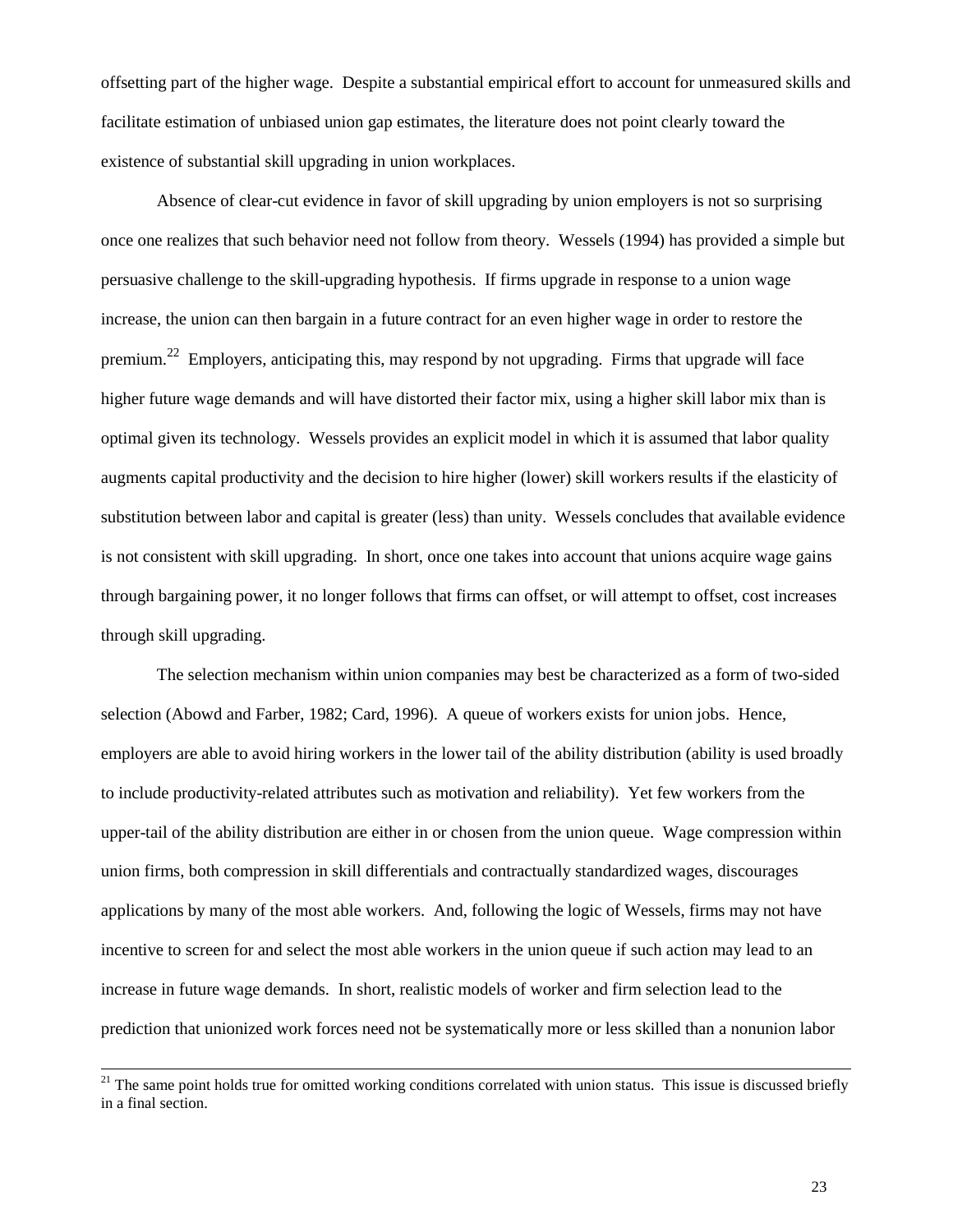force, but the skill distribution is more likely to be compressed. Not only are unions associated with compression in wages, but also compression in worker ability (Hirsch and Schumacher, 1998).

The estimation issue arising from the nonrandom determination (i.e., endogeneity) of union status is how to account for the possible bias in union gap estimates owing to correlation between unmeasured skill and union status. The literature has attempted to account for skill bias in two principal ways: (a) selection models that explicitly account for the process through which union status is determined, and (b) longitudinal models relating wage changes for individual workers to changes in union status, thus netting out unmeasured worker-specific skills fixed over time, i.e., transferable across jobs. $^{23}$ 

Selection models were discussed in a previous section, where I argued that selection results on union wage gaps are unreliable for two reasons. First, these models typically employ a single index selection measure that is equivalent for workers with the same probability of union status. This is inconsistent with the two-sided selection results in Card (1996) in which workers with low and high measured skills have similar union probability rates, but opposite selectivity (e.g., positive selection for workers with low measured skills, and negative selection for those with high measured skills). Second, even were the single index selection model appropriate, meaningful identification requires use of one or more variables that are good predictors of union status but not earnings.

Longitudinal models identify a union wage effect from the wage changes of workers who switch union status (Mellow, 1981; Freeman, 1984; Card, 1996, Hirsch and Schumacher, 1998), thus controlling for unmeasured skills transferable across jobs. That is, if union workers possess high unmeasured skills, their wages would be higher than predicted in nonunion jobs and we should observe relatively small wage gains in

 $22$  This process is aptly described by Kalachek and Raines (1980, p. 68), who nonetheless stress the importance of skill upgrading by union employers. "Hence the stage is set for a neverending chase between the employer and the union. The faster the employer liquidates rents, the greater the pressure on the union to recreate them."<br><sup>23</sup> A distinct but related literature uses a production function approach to see if unionized firms or industries have hi

technical efficiency, or measured output for given combinations of inputs (for surveys, see Addison and Hirsch, 1989; Booth, 1995). Studies attempt to measure whether union establishments are more productive owing to unionization, holding constant the capital-labor ratio and labor quality. If union status is a close proxy for unmeasured worker skills, it is likely that those same skills, unmeasured in a production function study, would show up as a positive union productivity effect. The most reliable economy-wide evidence, however, based on data at the line-of business or firm level (Clark, 1984; Hirsch, 1991) does not indicate positive union productivity effects, on average. A survey measuring the views of labor economists at top universities asked the question: "What is your best estimate of the percentage impact of unions on the productivity of unionized companies." The median response was zero and mean response 3.1 percent (Fuchs et al., 1998, pp. 1392, 1418).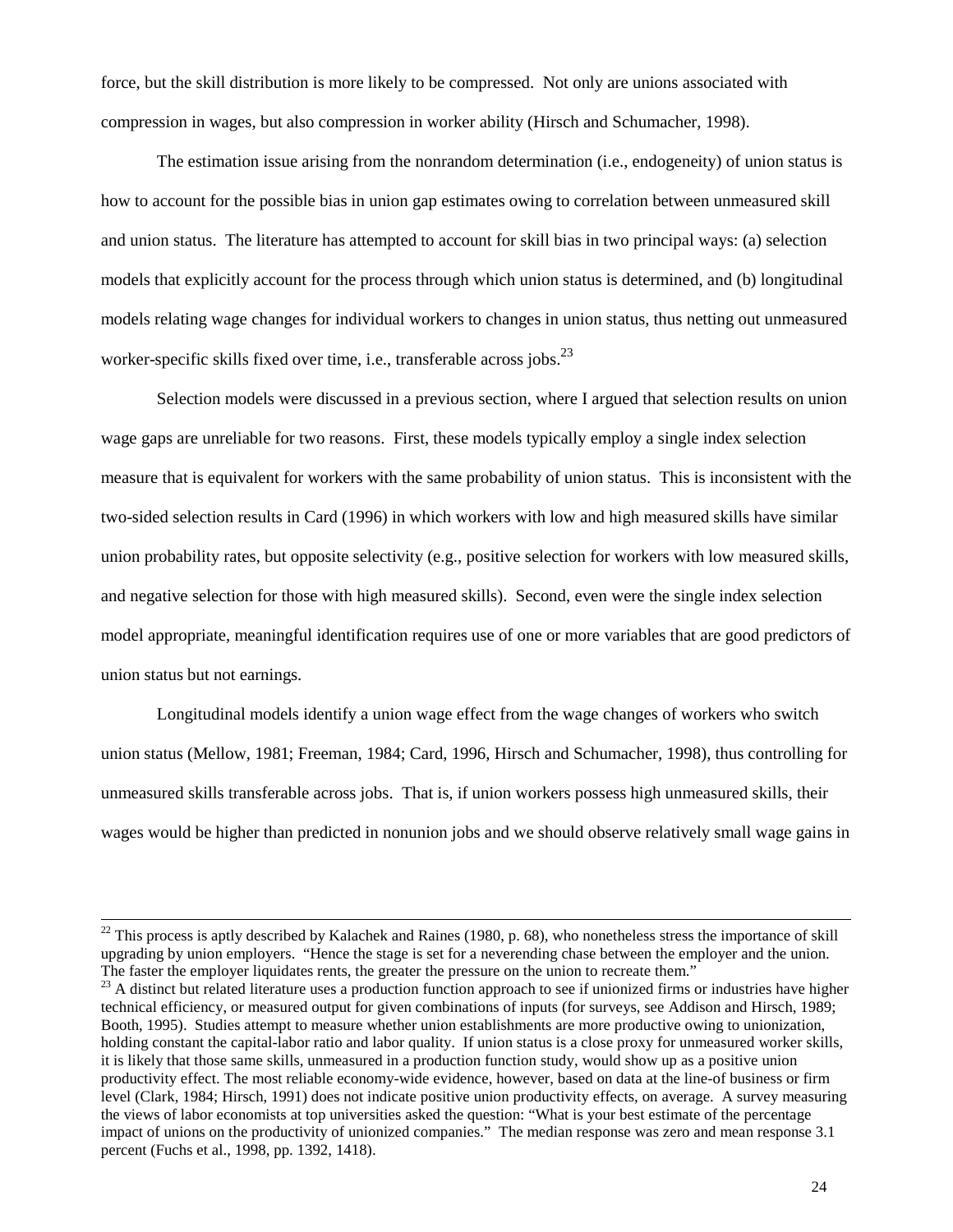moving from nonunion to union jobs, as well as small wage losses in moving from union to nonunion jobs.<sup>24</sup>

Absent an accounting for misclassification error in union status, longitudinal analysis typically obtains far lower union gap estimates than those obtained from wage level equations. Some authors conclude that the lower estimates support the proposition that union workers have high unmeasured skills. As emphasized by Freeman (1984) and others, longitudinal estimates are seriously biased toward zero owing to measurement error. Although misclassification rates for union status may be relatively low, so is the incidence of true union switching over short time periods (one year in studies using the CPS). Thus a large proportion of those recorded as union switchers have not changed union status and display no correlation between wage change and recorded union status change. Freeman and Card correct their estimates based on union status information from the 1977 matched CPS-employer survey. Although using different methods and assumptions to correct bias, each concludes that corrected longitudinal estimates are similar to those from wage level equations. Hirsch and Schumacher (1998) make no explicit correction for misclassification, but instead rely on union gap estimates among workers who change detailed industry and occupation as well as union status, since such workers are most likely to be true job and union status changers. Their longitudinal estimates are lower than their wage level estimates. Taken together, longitudinal studies suggest that omitted ability bias has at most a modest effect on average union wage gap estimates.<sup>25</sup>

Although longitudinal studies do not greatly alter our assessment of *average* union wage effects, they very much affect assessment of union wage differences across worker skill groups. The conventional wisdom is that union wage premiums are largest for workers with low skills and smallest for workers with high skills. For example, standard union gap estimates are substantially larger for high school than for college graduates and for blue-collar than for white-collar workers. Such findings reinforce the thesis that unions decrease skill-based wage differentials.

As emphasized by Card (1996) and Hirsch and Schumacher (1998), longitudinal union gap estimates, which control for worker-specific skills, are far more similar across skill groups than are standard estimates. Among union workers with low measured skills (e.g., high school dropouts), there exists positive

<sup>&</sup>lt;sup>24</sup> Ignored is the important issue of whether union status *change* is exogenous.

<sup>&</sup>lt;sup>25</sup> This same conclusion need not apply to specific worker groups. For example, Hirsch (1993) concludes that low longitudinal estimates among truck drivers support the proposition that union drivers have high unmeasured skill (e.g., driving experience, reliability).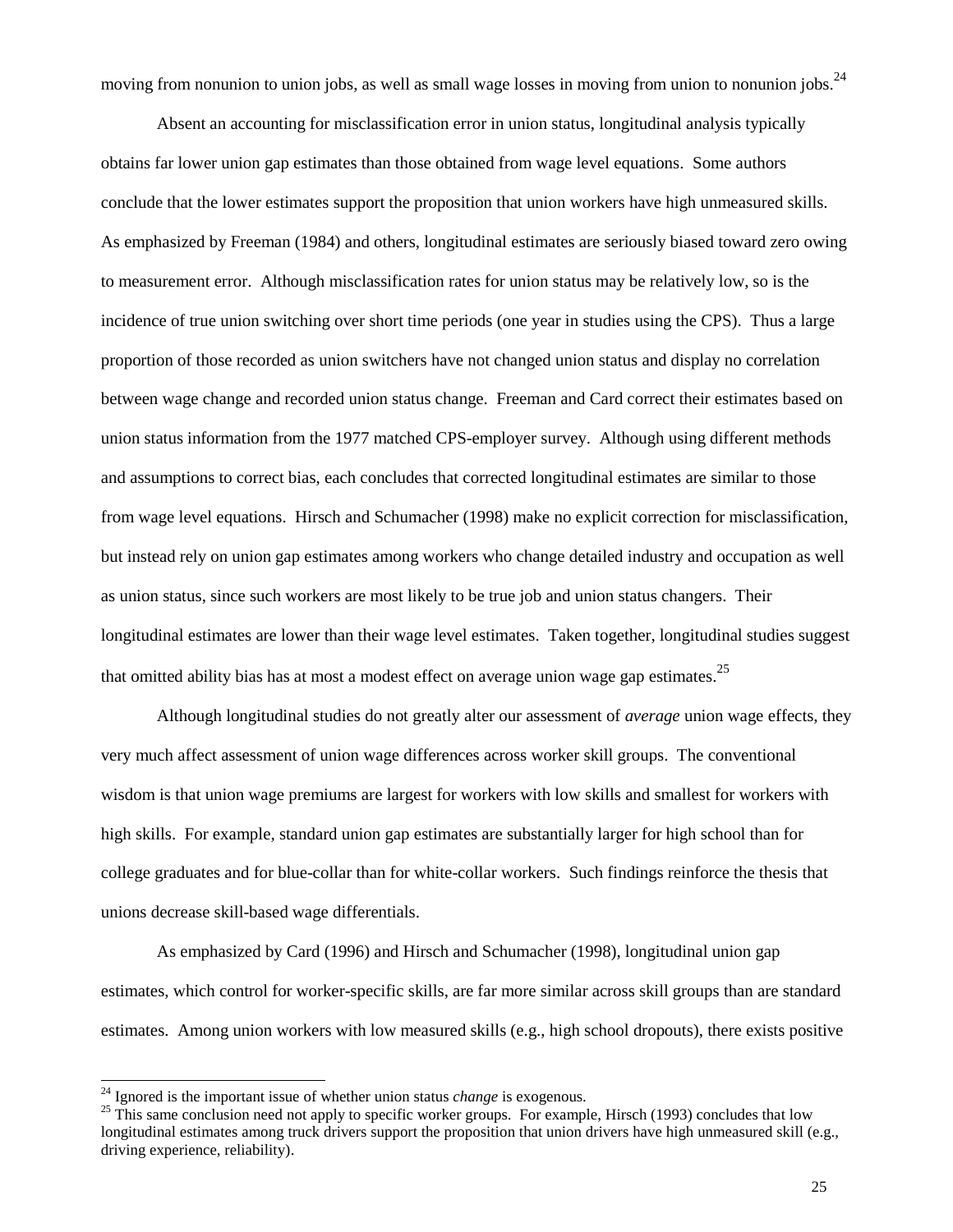selection, union employers hiring and retaining those with high unmeasured skills (motivation, dependability, etc.). By contrast, among union workers with high measured credentials (e.g., college graduates), negative selection is more typical, with the most motivated and skilled workers not sorting into the union sector or being so highly valued as by nonunion employers. Union wage compression and rate standardization help produce this pattern of two-sided selection. But, following sorting and a more complete accounting for worker skills, union wage gap differences across skill groups are far less than commonly believed.

A vivid example is provided in Hirsch and Schumacher (1998). When they segment their sample by educational group, they obtain the following log point union gap estimates – dropouts: 0.24; high school grads: 0.20; some college: 0.17; and college graduates: 0.08. This is the standard pattern found in the literature, gap estimates falling sharply with measured skill (if occupational dummies are excluded, a far steeper gradient with respect to schooling is found). In sharp contrast, longitudinal union gap estimates for the same four groups of workers were as follows: 0.11, 0.12, 0.12, and 0.11 (longitudinal estimates, which control for worker-specific skills, are unaffected by occupational controls). That is, no discernable difference is found in union gap estimates across schooling groups, following sorting in the labor market. A similar result is seen using a multidimensional index of measured skills (i.e., predicted earnings from a sparse earnings function). Card obtains a similar qualitative pattern, but concludes that union wage effects do decline with skill level, although not by nearly so much as evident in standard estimates.<sup>26</sup>

In short, union-nonunion wage gaps for workers of equivalent ability do not vary nearly so much across worker groups as commonly believed. This result follows selection by individuals into the union queue and the selection of workers by firms from the queue. Union workplaces not only tend to have a compressed wage distribution, but also a compressed distribution of worker skills. The compressed skill distribution results in part from union success in compressing compensation. Moreover, work settings that best lend themselves to relative homogeneity in skills and wages are also the most likely to be successfully organized and maintain political support for union representation.

Besides aiding our understanding of what unions do, the conclusion that union wage effects vary relatively little across worker groups, following matching by workers and employers, has implications for

26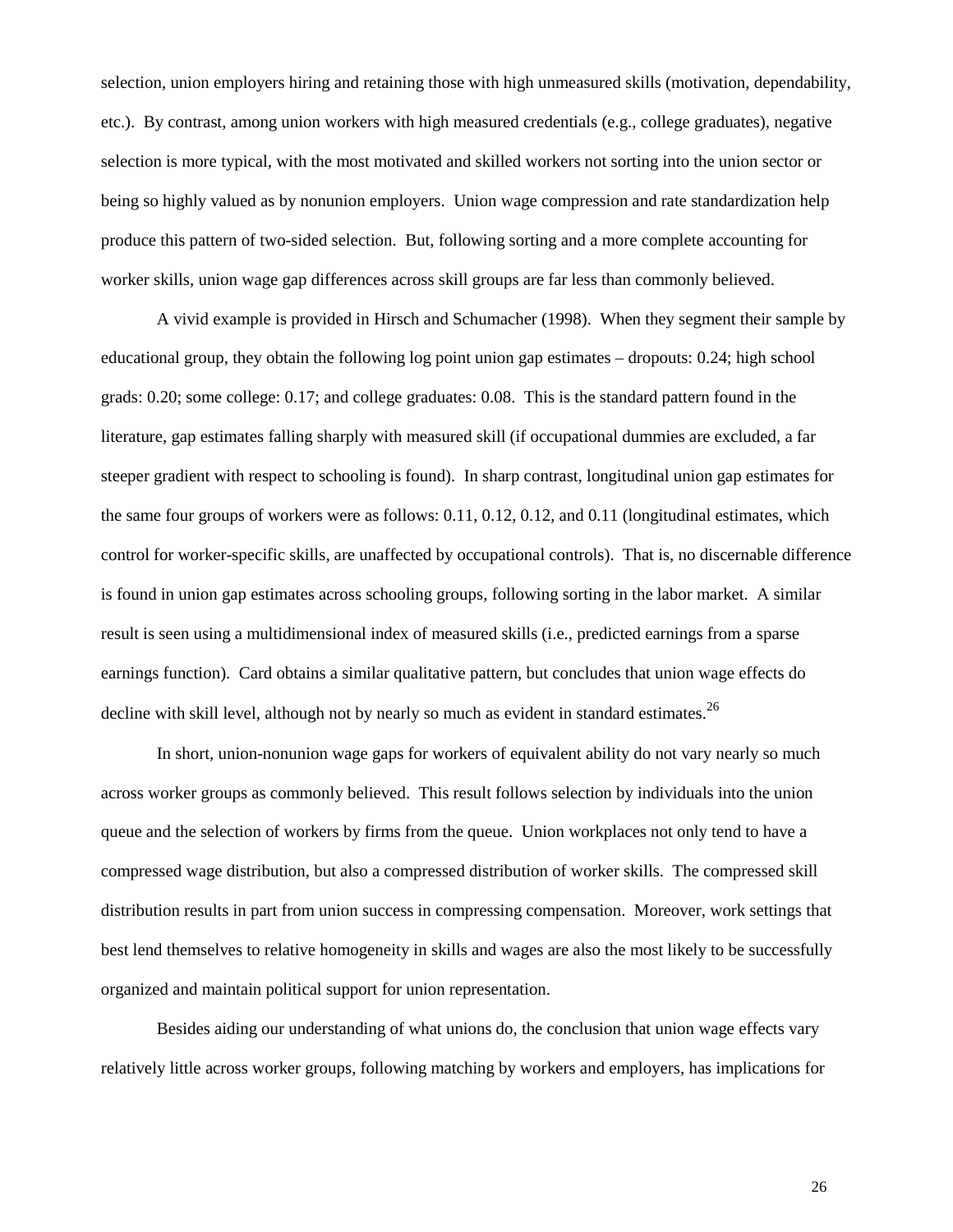empirical studies. Because union gap estimates from wage level equations differ so markedly by worker group, the response by some is to move away from a single union wage gap estimate and instead estimate a family of union wage effects. Some applied researchers recommend the use of quantile regression methods or other semi-parametric (or nonparametric) methods that permit gap estimates to better fit the data. Discussion in this section suggests that flexible estimation methods that fail to account for two-sided selection need not produce reliable measures of union wage gaps. Union wage gaps estimated across a broad cross-section of private sector wage and salary employees may well produce more appropriate estimates. Attention should be aimed at controlling for positive selection at the low end of the measured skill distribution and negative selection at the high end of the measured skill distribution. Studies that model and estimate this process in a principled manner would provide a welcome contribution to the literature.

#### VI. *Further Topics: Inequality, Public Sector Unions, Membership vs. Coverage, Compensation, and Working Conditions*

I have focused on a narrow but important range of issues concerning unions and wages. In this section, brief mention is made of several additional issues. Some of these topics have been studied extensively in the literature (e.g., inequality), while others have not (e.g., working conditions).<sup>27</sup>

#### A. *Unions and Earnings Inequality*

Unionization is strongly associated with lower earnings dispersion or inequality. As carefully documented by Richard Freeman (1980, 1982), unions appear to lower dispersion in two major ways. First, union workplaces have compressed skill differentials – that is, smaller wage differences between workers in low and high skill positions. Second, wages are contractually determined or standardized, with pay often depending solely on a worker's job position and seniority. Management has less discretion and is limited in its ability to vary pay across workers in similar positions. The decline in private sector unionization is

<sup>&</sup>lt;sup>26</sup> Hirsch and Schumacher (1998) also provide a direct measure of two-sided selection, reporting AFQT percentile scores for union and nonunion workers with low and high measured attributes. Among workers with high measured attributes, union workers have AFQT scores 14-15 percentile points less than nonunion workers.

 $^{27}$  Space prevents discussion of additional topics. Two that warrant exploration are an evaluation of matching techniques and the use of sample weights. Matching estimators would calculate a union gap as the mean difference in log wages between each union worker and a matched nonunion worker, where each match is based on a random selection from among all nonunion workers with the exact combination of attributes (i.e., hot-deck matching) or among nonunion workers with similar propensity scores (i.e., the probability of being a union member based on logit or probit estimates). In contrast to regression analysis, matching estimators provide an explicit weighting function based on union worker ("treatment group") characteristics (Angrist and Krueger, 1999). A second issue concerns use of sample weights. The CPS and other household surveys are not fully representative, although they do contain weights intended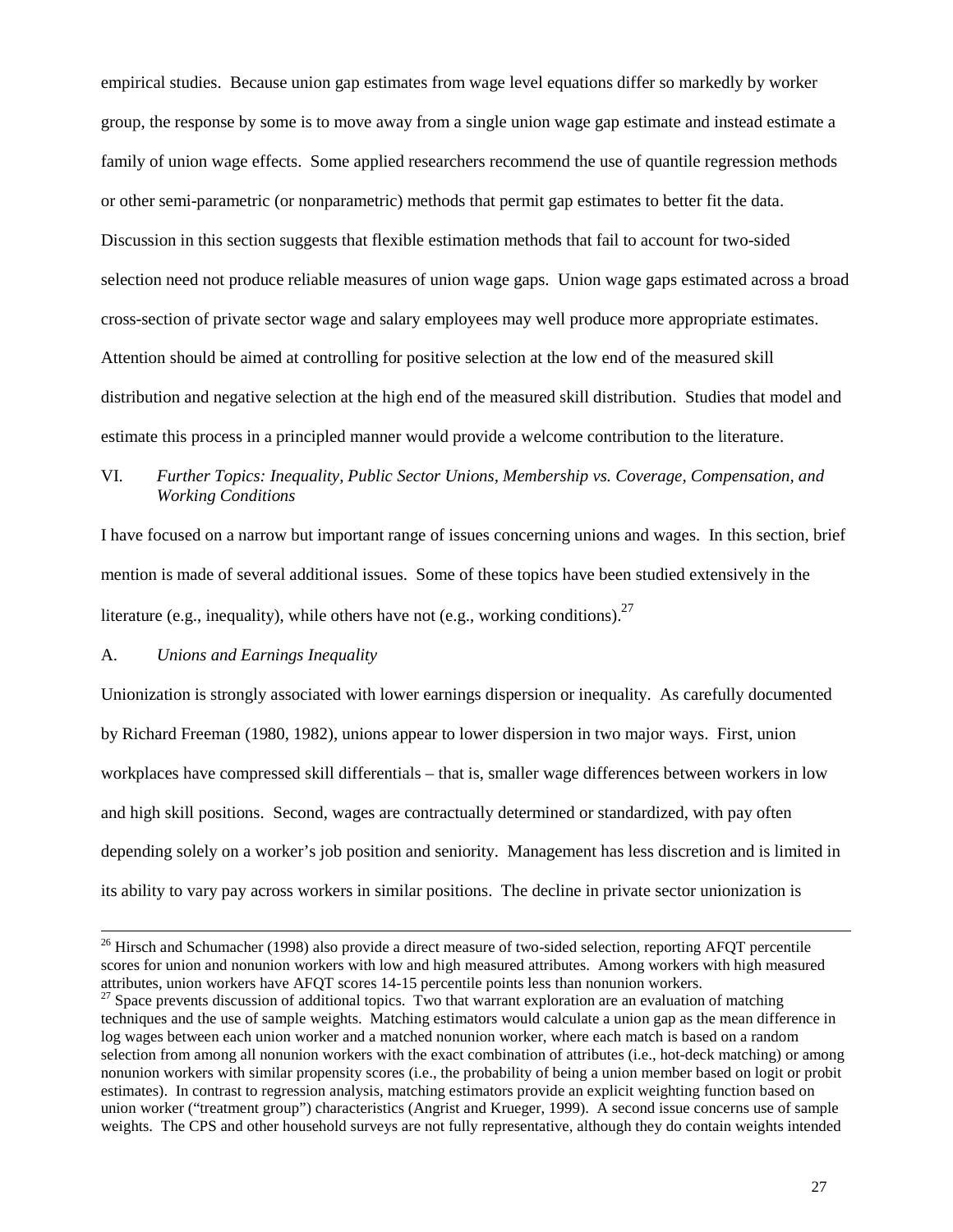frequently identified as one of several important explanations for rising earnings inequality. In particular the sharp decline in union density during the 1980s corresponds to the period when earnings inequality rose most rapidly. A paper by Card et al. (2003) provides recent evidence and a careful documentation of the unioninequality relationship. Moreover, the strong empirical relationship between unions and inequality is consistent with the political economy of democratic unions that have incentive to foster support among average workers (the median voter) more than mobile marginal workers catered to by employers in a competitive labor market (Farber, 1986).

Despite the strong inverse correlation between unions and inequality, an important caveat is in order. It is difficult to know how much of this relationship is causal. As discussed in the previous section, longitudinal union gaps across measured skill groups vary little following sorting in the labor market (i.e., positive sorting on low-measured skill and vice-versa). Union wage policies affect sorting in the labor market between the union and nonunion sectors. Thus, differences in observed wage inequality between the union and nonunion sectors exaggerates unions' causal effects on economy-wide dispersion. Were unions to disappear, inequality among previously unionized *workers* would not rise to the level seen in nonunion sectors since there exists greater homogeneity or compression of worker skills and tastes within the union sector. Moreover, greater homogeneity is not only the result of sorting in response to union policies. Unions are more likely to organize successfully in sectors where worker preferences and skills are homogeneous (Hirsch, 1982). That is, causality runs from low dispersion to unionization as well as in the other direction.

#### B. *Public Sector Unionization*

-

Much of my discussion has concerned union wage effects in the private sector. Separate analyses of unionism in the private and public sectors are appropriate. First, the legal structure differs, the private sector being covered by the National Labor Relations Act (or the Railway Labor Act for workers in a few industries), while public sector workers are covered by a diverse mix of federal and state collective bargaining laws. Second, some public sector workers counted as members belong to employee associations that do not have collective bargaining rights or, more generally, the bargaining rights of public workers vary considerably across jurisdictions. Third, the impact of public sector workers may take place as much through

to provide population estimates. A weighted estimator should produce an average union gap estimate similar to what would be obtained based on a fully representative sample.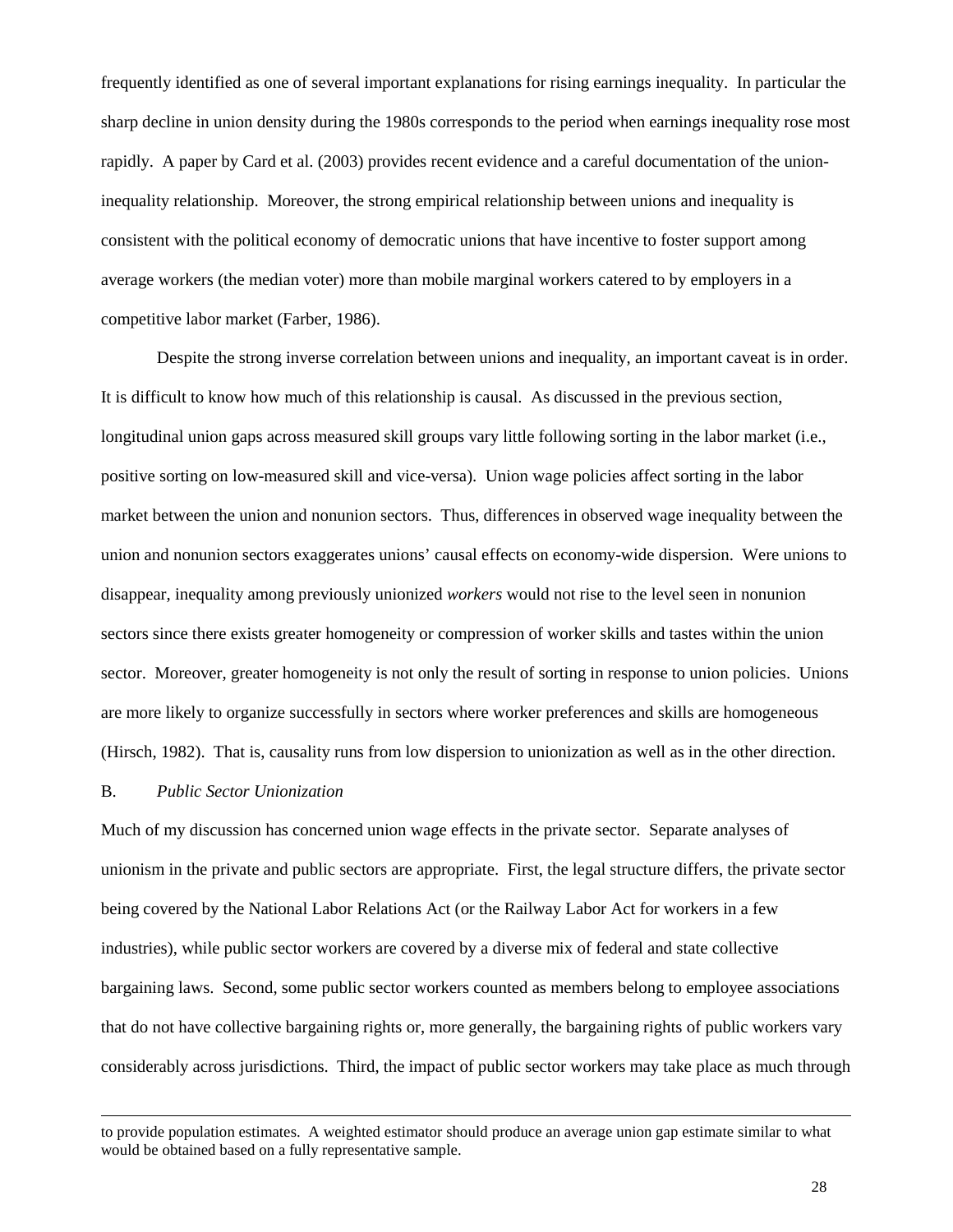the political process as through collective bargaining and show up not only in higher wages, but also in public appropriations and employment (Freeman and Medoff, 1984). Fourth, there is likely to be more misclassification error in union status in the public sector since what constitutes union membership and coverage may not be clear to some workers.28

As discussed previously, downward bias in union wage estimates from misclassification is a more serious problem than generally believed. Bias is a function of the ratio of noise to signal in the union measure. Misclassification in the public sector is probably more severe than in the private sector. Yet true density is far higher in the public than private sector. We simply do not have enough information to know whether misclassification bias is more or less severe in the public than in the private sector.

For the above reasons, estimation of private and public sector union gaps are best kept separate. My focus on private sector gaps should not be taken to imply that study of the public sector is not important. It is important and increasingly so. Whereas 26 percent of all union members and 28 percent of covered workers were government employees in 1977 (the year the CPS adopted its current set of union status questions), corresponding figures were 44 and 45 percent in 2001 (Hirsch and Macpherson, 2003).

#### C. *Membership versus Coverage*

1

Most of the literature on union wage gaps uses as its measure of union status a binary variable either for membership or coverage, comparing the selected union group to everyone else. Few studies distinguish between the three groups – union members, covered nonmembers, and non-covered nonmembers. Were there identical union wage effects from being a member and being a nonmember covered by a collective bargaining agreement, one would get a lower union gap estimate using membership, since covered nonmembers would be included in the control group (Jones, 1982). Just the opposite is found. As seen in Lewis (1986), the choice of union status variable typically has a small effect on union gap estimates, but membership gaps typically are a little larger than are coverage gaps.

In the work shown in this study, a union membership variable is used, since the coverage variable was not available until 1977. The number of private sector covered nonmembers is sufficiently small so that their inclusion in the nonunion control group produces union wage effect estimates nearly equivalent to what

 $^{28}$  In the CPS, nonmembers are asked if they are covered by a collective bargaining agreement at their workplace. Misclassification of the coverage variable is believed to be particularly severe among federal workers, with workers in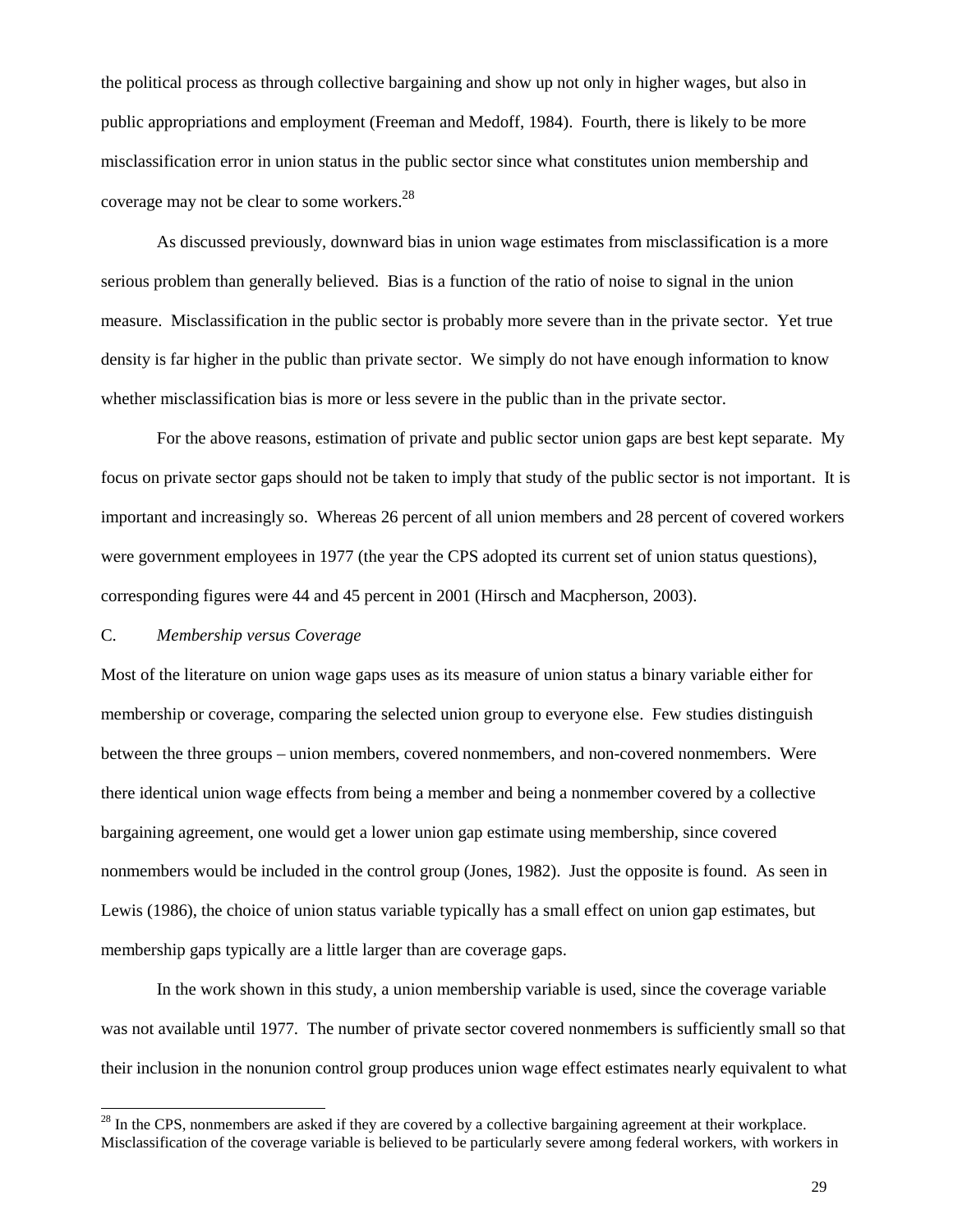would be obtained were covered nonmembers included as a distinct group (or removed from the analysis).

In U.S. studies that distinguish among the three groups, union members display a substantial wage advantage relative to covered nonmembers (Jones, 1982; Schumacher, 1999; Budd and Na, 2000). For example, focusing exclusively on right-to-work states, where union gaps tend to be higher than across all states, Schumacher (1999) finds a -.14 lower union gap for covered nonmembers than for members (and a -.10 log wage difference when the estimation sample is limited to covered workers, members and nonmembers). An interesting question then arises. Why is there a wage advantage to membership versus coverage? Schumacher investigates a number of sources. He finds little evidence to support the following explanations for the gap: (a) higher unmeasured skills among members than covered nonmembers; (b) lower job tenure among covered nonmembers than among members; (c) higher misclassification rates for covered nonmembers; or (d) industry and occupational wage effects.

Schumacher (1999) and Budd and Na (2000) conclude that union wage gaps are lowest in industryoccupation sectors in which there are large numbers of "free riders" (the ratio of nonmembers to total covered). What is not clear is the direction of causation. One possibility is that less free riding provides unions with greater bargaining power. Alternatively, covered workers may be less likely to free ride in jobs where they realize a substantial wage advantage. Both explanations are plausible and likely to matter. It will be up to future studies to sort out the relative importance of these two explanations.<sup>29</sup>

#### D. *Compensation*

1

Discussion to this point has been in terms of union *wage* effects. Ideally we would like to focus on *compensation* (wages plus benefits). The difficulty is that micro data sets providing worker characteristics (e.g., the CPS) at most provide indicator variables on the receipt of benefits (e.g., pension payments and health insurance) but not the dollar value of benefits. Published data on employer costs for benefits, for example, from the BLS's Employer Costs for Employee Compensation surveys, do not permit the matching of dollar benefits to individual workers and their characteristics.

Although evidence is limited, that which exists indicates clearly that higher benefits are received by

the same work units providing different answers.

 $29$  Booth and Bryan (2001) use matched employer-employee data from Britain and instrumental variable estimation to account for membership endogeneity. Despite some variation across worker groups, the authors conclude that there is little systematic difference in wages between covered members and nonmembers.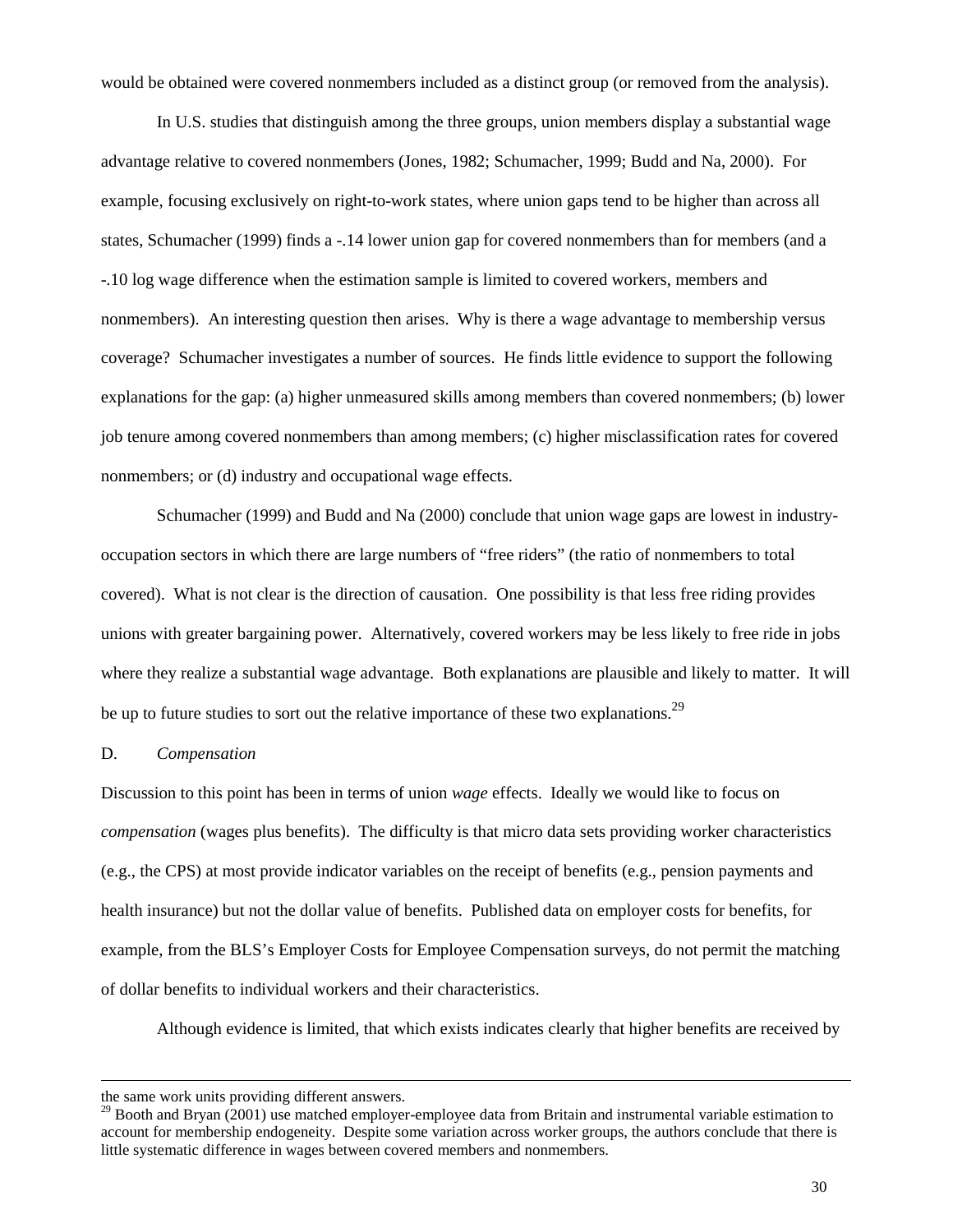union than by nonunion workers. Work by Freeman (1981) finds that the union benefit gaps greatly exceed wage gaps, leading to a union compensation gap that exceeds the wage gap by about 2 percentage points. Freeman finds the union benefit advantage particularly large for insurance and pensions.

Recent wage and benefit data from the *Employer Costs for Employee Compensation* indicates the large gap in benefits between union and nonunion workers. In 2001, the ECEC data (USDOL, 2002) show hourly compensation for nonunion workers of \$19.98, \$14.81 in wages and \$5.18 in benefits (included those government mandated). Compensation for union workers is \$27.80, \$18.36 in wages and \$9.45 in benefits. Current data confirm that union wage gaps understate union compensation gaps, perhaps substantially so.  $30$ 

#### E. *Working Conditions*

-

A shortcoming of most union wage gap estimates, including those herein, is that they fail to control (at least directly) for working conditions. To the extent that union jobs have more adverse working conditions than do nonunion jobs (Duncan and Stafford, 1980), union gap estimates are biased upward. The extent of this bias is not known. Even if appropriate data were available, estimation of compensating differentials associated with working conditions is notoriously difficult (Rosen, 1986; Hwang et al., 1992). To some extent, working conditions are controlled for through the inclusion of occupation and industry dummies. As discussed previously, control for occupation drives union gap estimates upward while control for industry drives gap estimates downward. Use of detailed industry controls, while helping control for working conditions, also captures some of what we consider a union effect and exacerbates downward bias from misclassification error in union status.

The literature on compensating differentials finds that union workers are compensated more highly for risks than are nonunion workers (Viscusi and Aldy, 2003). One explanation is that this reflects a lack of information or some form of market failure in nonunion companies, one that is mitigated by union voice. Alternatively, if compensating differentials in the nonunion sector reflect competitive returns, higher differentials in union jobs is simply one way in which unions produce a premium for their members. It is difficult to distinguish between these explanations (for an informal effort to do so with respect to workers' compensation claims, see Hirsch et al., 1997).

 $30$  Before attaching too much weight to ECEC wage figures, note that nonunion (but not union) wage growth in the ECEC is substantially lower than that seen in the ECI or CPS (Hirsch et al., 2003).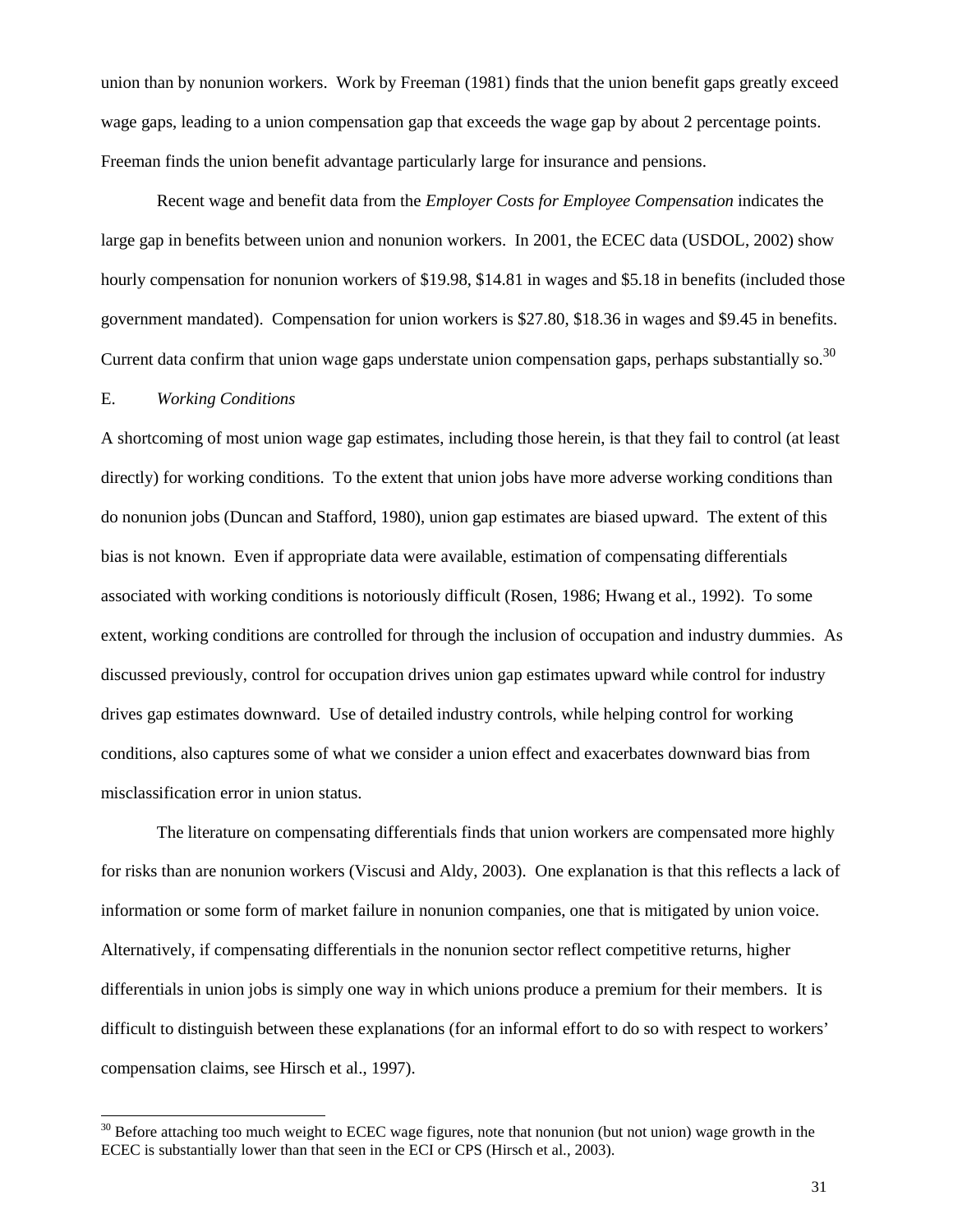#### VII. *Summary*

Conventional wisdom among labor economists holds that the average union wage premium is approximately 15 percent. Accompanying this loose consensus have been various arguments that can lead one to argue that union gaps are either higher or lower than 15 percent. Whatever one's view, arguments presented herein show that there exists a substantial downward bias in standard union gap estimates. The bias emanates from two sources of measurement error. The first source, not well known among economists, is the "match bias" associated with Census earnings imputation procedures. The second is a well-know source of bias, but one thought to be unimportant for wage level estimates of union gaps – measurement error resulting from the misclassification of union status.

Based on a 2001 CPS sample of private sector nonagricultural workers, a .13 log wage gap is obtained using the full sample of workers with and without imputed earnings. The union gap rises to .18 when nonrespondents are excluded from the sample. Correcting for misclassification bias (with an assumed 2 percent rate) raises the private sector union wage gap from .18 to .24 log points in 2001. Based on misclassification rates of 1 or 3 percent, the union gap increases from .18 to .21 or .28, respectively.

The combined effect of misclassification and match bias is not only sizable, but has become larger over time as nonresponse rates have risen and private sector density has declined. I have presented timeconsistent private sector union wage gaps for 1973-2001, with correction for match bias and misclassification bias. Absent these corrections, standard estimates substantially understate the true union wage gap and overstate decline in the union gap since the mid-1980s. The precise magnitude of the private sector gap and its decline depends very much on assumed rates of misclassification. Unfortunately, when one turns to data sources other than the CPS to clarify trends in union and nonunion wage growth, further puzzles arise.

How plausible is a union wage gap substantially greater than 15 percent? The answer depends in part on one's beliefs about employers' ability and incentives to offset union wage increases with skill upgrading of their work forces. It is argued herein that in a repeated bargaining framework, skill upgrading need not follow. Nor does empirical evidence reveal substantial skill upgrading among union employers. Longitudinal studies indicate that two-sided selection produces a skill distribution among union workers that is more compressed than among a nonunion work force with the same distribution of measured earnings attributes. Although wage level evidence produces union wage gap estimates that decline sharply with

32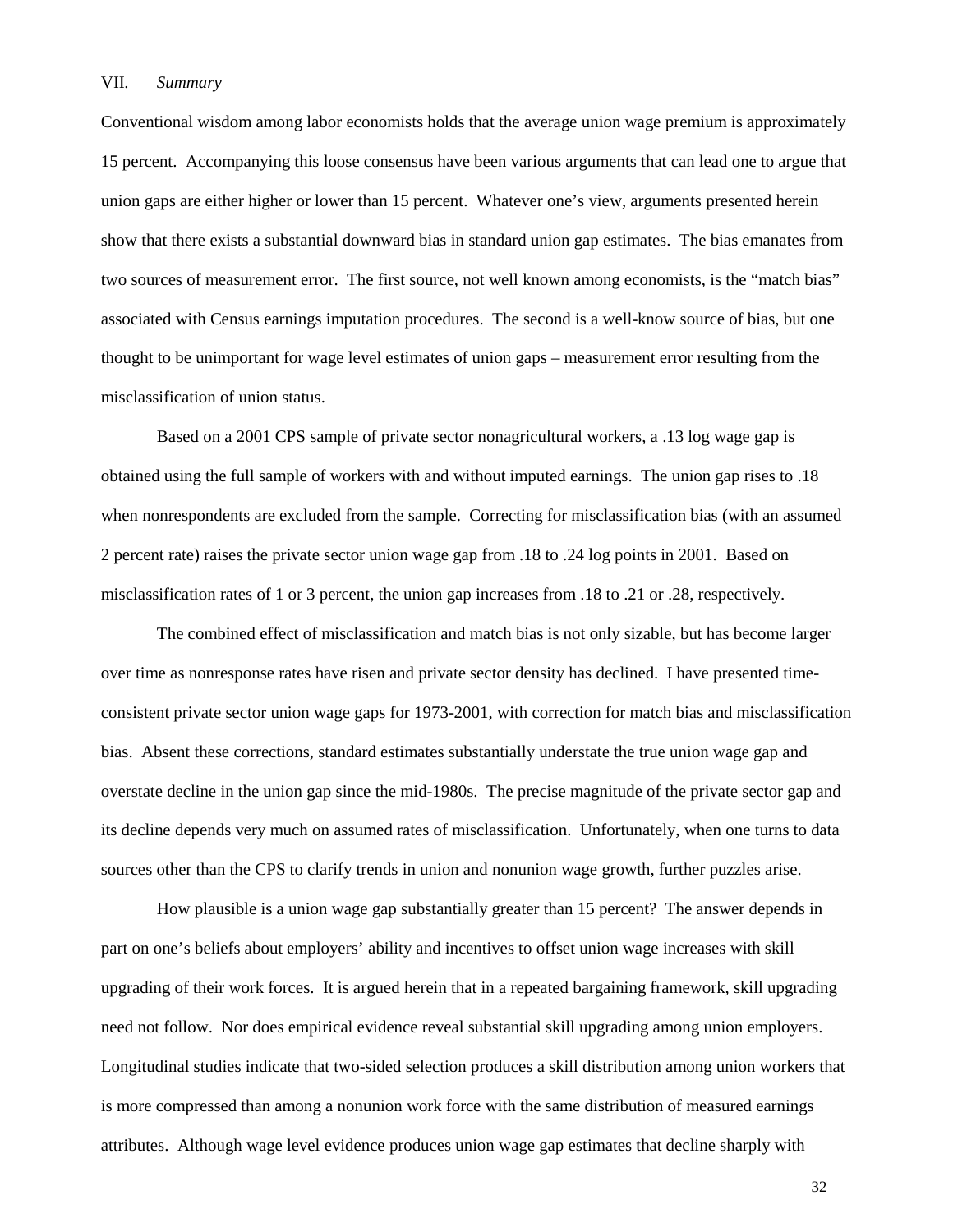respect to measured skill attributes (e.g., schooling), true union gaps may differ little across skill groups following labor market sorting and an accounting for two-sided selection.

Union wage gaps in the U.S., long thought to be about 15 percent, have been considered high as compared to union gaps in other countries (Blanchflower and Freeman, 1992; Blanchflower and Bryson, 2002). I argue that the average union wage gap in the U.S. private sector is substantially higher than previously believed. An even higher U.S. union wage gap makes the international comparison all the more notable.31 One cannot avoid the conclusion that a relatively high wage premium in the U.S. explains *part* of the fierce management opposition to union organizing and the inability of unions to maintain private sector union density at past or current rates.

The study of union wage gaps has a long history in labor economics, although interest in this topic may be waning as density declines. Recent research suggests that there remains much to be learned. There never has been a consensus on the most appropriate methods by which union gaps should be estimated. The literature continues to await modeling and estimation approaches that can reliably identify the causal effects of unions on wages. Independent of the approach, the measurement issues addressed herein require one to revise one's assessment of both the level and trend in the average union wage gap. The conventional wisdom of a 15 percent union gap requires reconsideration. Whether a new consensus will emerge is uncertain.

-

 $31$  I do not know in which countries or data sources there exist match bias from earnings imputation. To the extent that union density is higher in other countries, measurement error bias will be less severe for given rates of misclassification. In countries where union status is less clearly defined than in the U.S., rates of misclassification may be high.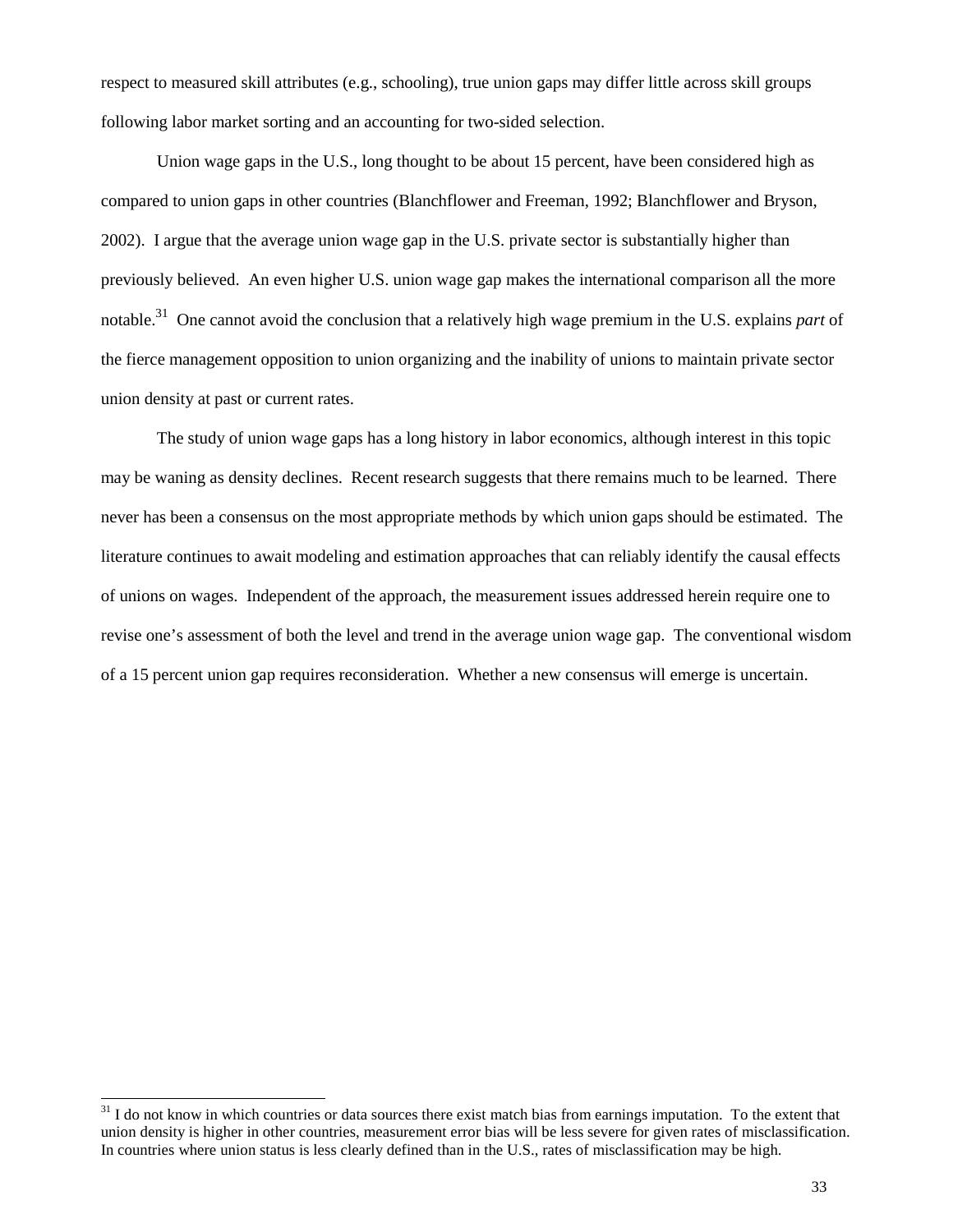#### REFERENCES

- Abowd, John M. and Changhui Kang. "Simultaneous Determination of Wage Rates and Tenure." Cornell University, March 2001.
- Abowd, John M. and Henry S. Farber. "Job Queues and the Union Status of Workers." *Industrial and Labor Relations Review* 35 (April 1982): 354-67.
- Addison, John T. and Barry T. Hirsch. "Union Effects on Productivity, Profits, and Growth: Has the Long Run Arrived?" *Journal of Labor Economics* 7 (January 1989): 72-105.
- Angrist, Joshua D. and Alan B. Krueger. "Empirical Strategies in Labor Economics." In O. Ashenfelter and D. Card, eds. *Handbook of Labor Economics, Vol. 3A*. Amsterdam: North-Holland, 1999, pp. 1277- 1366.

\_\_\_\_\_\_\_\_\_. "Instrumental Variables and the Search for Identification: From Supply and Demand to Natural Experiments." *Journal of Economic Perspectives* 15 (Fall 2001): 69-85.

Blanchflower, David G. "Changes Over Time in Union Relative Wage Effects in Great Britain and the United States." In S. Daniel, P. Arestis and J. Grahl, eds. *The History and Practice of Economics. Essays in Honor of Bernard Corry and Maurice Peston, Vol. 2*. Northampton, Mass.: Edward Elgar, 1999, pp. 3-32.

and Alex Bryson. "Changes Over Time in Union Relative Wage Effects in the UK and the US Revisited." NBER Working Paper #9395, December 2002.

- Blanchflower, David G. and Richard B. Freeman. "Unionism in the United States and Other Advanced OECD Countries." In M. Bognanno and M. Kleiner, eds. *Labor Market Institutions and the Future Role of Unions*. Cambridge, Mass.: Blackwell Publishers, 1992, pp. 56-79.
- Bloch, Farrell E. and Mark S. Kuskin. "Wage Determination in the Union and Nonunion Sectors." *Industrial and Labor Relations Review* 31 (January 1978): 183-92.
- Bollinger, Christopher R. "Response Error and the Union Wage Differential." *Southern Economic Journal* 68 (July 2001): 60-76.
- Booth, Alison L. *The Economics of the Trade Union*. Cambridge: Cambridge University Press, 1995.

- Bratsberg, Bernt and James F. Ragan, Jr. "Changes in the Union Wage Premium by Industry." *Industrial and Labor Relations Review* 56 (October 2002): 65-83.
- Brown, Charles and James Medoff. "The Employer Size-Wage Effect." *Journal of Political Economy* 97 (October 1989): 1027-59.
- Budd, John W. and In-Gang Na. "The Union Membership Wage Premium for Employees Covered by Collective Bargaining Agreements." *Journal of Labor Economics* 18 (October 2000): 783-807.
- Card, David. "The Effect of Unions on the Structure of Wages: A Longitudinal Analysis." *Econometrica* 64 (July 1996): 957-79.

\_\_\_\_\_\_\_\_\_, Thomas Lemieux, and W. Craig Riddell. "Unionization and Wage Inequality: A Comparative Study of the U.S., the U.K., and Canada." NBER Working Paper #9473, January 2003.

and Mark L. Bryan. "The Union Membership Wage-Premium Puzzle: Is there a Free-Rider Problem?" Center for Economic Policy Research, Discussion Paper No. 2879, July 2001.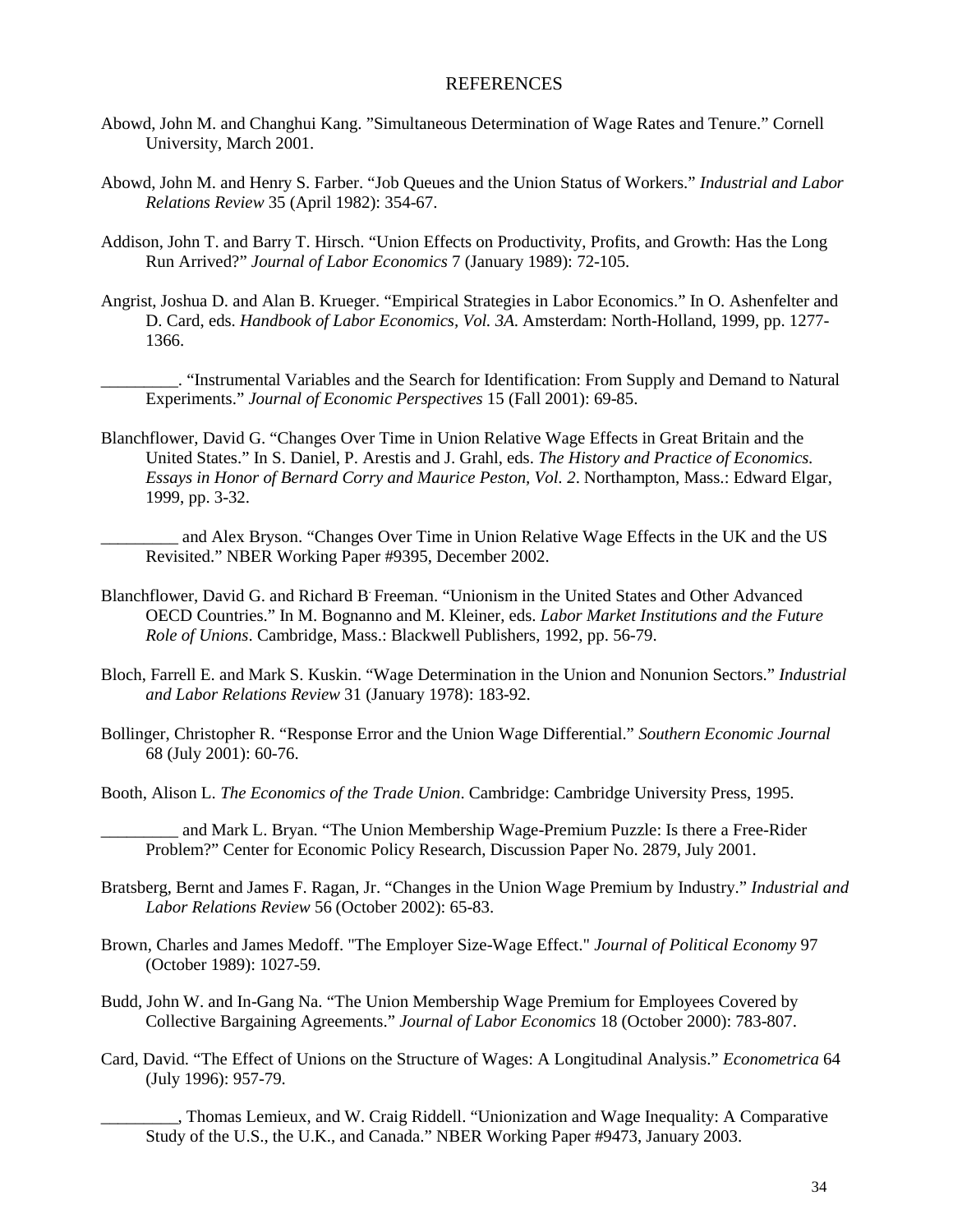- Clark, Kim B. "Unionization and Firm Performance: The Impact on Profits, Growth, and Productivity." *American Economic Review* 74 (December 1984): 893-919.
- Curme, Michael and David A. Macpherson. "Union Wage Differentials and the Effects of Industry and Local Union Density: Evidence from the 1980s." *Journal of Labor Research* 12 (Fall 1991): 419-27.
- Duncan, Greg J. and Frank P. Stafford. "Do Union Members Receive Compensating Wage Differentials?" *American Economic Review* 70 (June 1980): 355-71.
- Duncan, Gregory M. and Duane E. Leigh. "Wage Determination in the Union and Nonunion Sectors: A Sample Selectivity Approach." *Industrial and Labor Relations Review* 34 (October 1980): 24-34.
- Farber, Henry S. "The Determination of the Union Status of Workers." *Econometrica* 51 (September 1983): 1417-38.

\_\_\_\_\_\_\_\_\_. "The Analysis of Union Behavior." In O. Ashenfelter and R. Layard, eds. *Handbook of Labor Economics, Vol. II*. Amsterdam: North-Holland, 1986, pp. 1039-89.

\_\_\_\_\_\_\_\_\_. "Mobility and Stability: The Dynamics of Job Change in Labor Markets." In O. Ashenfelter and D. Card, eds. *Handbook of Labor Economics, Vol. 3B*. Amsterdam: North-Holland, 1999, pp. 2439-83.

\_\_\_\_\_\_\_\_\_ and Bruce Western. "Accounting for the Decline of Unions in the Private Sector, 1973-1988." In James T. Bennett and Bruce E. Kaufman, eds. *The Future of Private Sector Unionism in the United States*. Armonk, N.Y.: M.E. Sharpe, 2002, pp. 28-58.

Freeman, Richard B. "The Exit-Voice Tradeoff in the Labor Market: Unionism, Job Tenure, Quits and Separations." *Quarterly Journal of Economics* 94 (June 1980): 643-74.

\_\_\_\_\_\_\_\_\_. "Unionism and the Dispersion of Wages." *Industrial and Labor Relations Review* 34 (October 1980): 3-23.

\_\_\_\_\_\_\_\_\_. "The Effect of Unionism on Fringe Benefits." *Industrial and Labor Relations Review* 34 (July 1981): 489-509.

\_\_\_\_\_\_\_\_\_. "Union Wage Practices and Wage Dispersion Within Establishments." *Industrial and Labor Relations Review* 36 (October 1982): 3-21.

\_\_\_\_\_\_\_\_\_. "Longitudinal Analyses of the Effects of Trade Unions." *Journal of Labor Economics* 2 (January 1984): 1-26.

\_\_\_\_\_\_\_\_\_. "In Search of Union Wage Concessions in Standard Data Sets." *Industrial Relations* 25 (Spring 1986): 131-45.

and James L. Medoff. "The Impact of the Percent Organized on Union and Nonunion Wages." *Review of Economics and Statistics* 63 (November 1981): 561-72.

\_\_\_\_\_\_\_\_\_. *What Do Unions Do?* New York: Basic Books, 1984.

- Fuchs, Victor R., Alan B. Krueger, and James M. Poterba. "Economists' Views about Parameters, Values, and Policies: Survey Results in Labor and Public Economics." *Journal of Economic Literature* 36 (September 1998): 1387-425.
- Giles, D.E.A. "The Interpretation of Dummy Variables in Semilogarithmic Equations: Unbiased Estimation." *Economics Letters* 10 (1982): 77-79.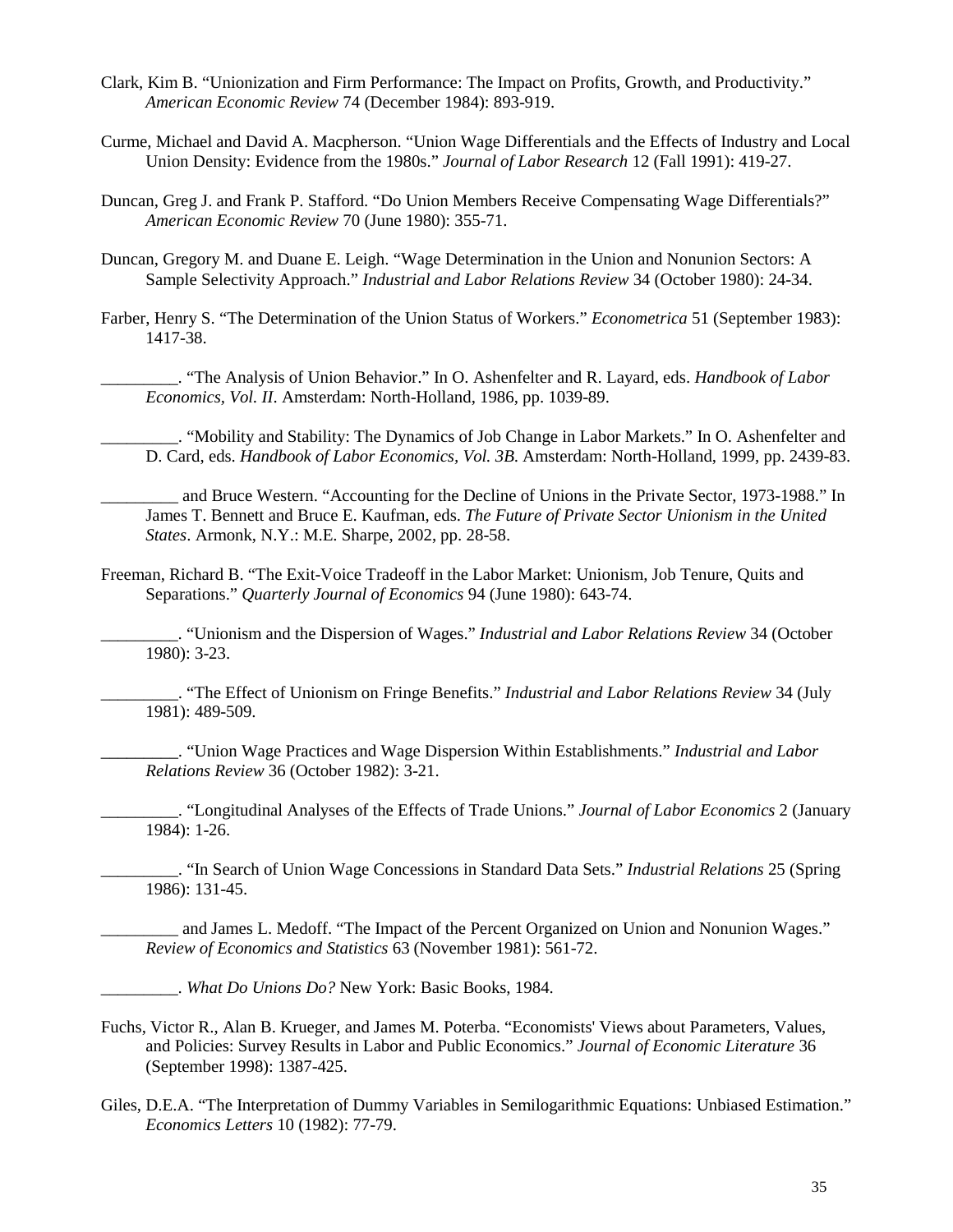- Grant, Darren. "A Comparison of the Cyclical Behavior of Union and Nonunion Wages in the United States." *Journal of Human Resources* 36 (Winter 2001): 31-57.
- Heckman, James J. and Solomon W. Polachek. "Empirical Evidence on the Functional Form of the Earnings-Schooling Relationship." *Journal of the American Statistical Association* 69 (June 1974): 350-54.
- Hirsch, Barry T. "The Interindustry Structure of Unionism, Earnings, and Earnings Dispersion." *Industrial and Labor Relations Review* 36 (October 1982): 22-39.

\_\_\_\_\_\_\_\_\_. *Labor Unions and the Economic Performance of U.S. Firms*. Kalamazoo, Mich.: Upjohn Institute for Employment Research, 1991.

\_\_\_\_\_\_\_\_\_ and John T. Addison. *The Economic Analysis of Unions: New Approaches and Evidence.* Boston: Allen & Unwin, 1986.

- Hirsch, Barry T. and Mark C. Berger. "Union Membership Determination and Industry Characteristics." *Southern Economic Journal* 50 (January 1984): 665-79.
- Hirsch, Barry T. and David A. Macpherson. "Union Membership and Coverage Database from the Current Population Survey: Note," *Industrial and Labor Relations Review* 56 (January 2003): 349-54, and accompanying data site http://www.unionstats.com/.
- Hirsch, Barry T., David A. Macpherson, and J. Michael DuMond. "Workers' Compensation Recipiency in Union and Nonunion Workplaces." *Industrial and Labor Relations Review* 50 (January 1997): 213-36.
- Hirsch, Barry T., David A. Macpherson, and Edward J. Schumacher. "Measuring Union and Nonunion Wage Growth: Puzzles in Search of Solutions." In P. Wunnava, ed. *The Changing Role of Unions: New Forms of Representation*. Armonk, N.Y.: M.E. Sharpe, 2003.
- Hirsch, Barry T. and Edward J. Schumacher. "Match Bias in Wage Gap Estimates Due to Earnings Imputation." *Journal of Labor Economics* 22 (July 2004): forthcoming.

\_\_\_\_\_\_\_\_\_. "Unions, Wages, and Skills." *Journal of Human Resources* 33 (Winter 1998): 201-19.

- Hirsch, Barry T., Michael L. Wachter, and James W. Gillula. "Postal Service Compensation and the Comparability Standard." *Research in Labor Economics* 18 (1999): 243-79.
- Hwang, Hae-shin, W. Robert Reed, and Carlton Hubbard. "Compensating Wage Differentials and Unobserved Productivity." *Journal of Political Economy* 100 (August 1992): 835-58.
- Jarrell, Stephen B. and T.D. Stanley. "A Meta-Analysis of the Union-Nonunion Wage Gap." *Industrial and Labor Relations Review* 44 (October 1990): 54-67.
- Jones, Ethel B. "Union/Nonunion Wage Differentials: Membership or Coverage?" *Journal of Human Resources* 17 (Spring 1982): 276-85.
- Kalachek, Edward and Frederic Raines. "Trade Unions and Hiring Standards." *Journal of Labor Research* 1 (Spring 1980): 63-75.
- Lazear, Edward P. "A Competitive Theory of Monopoly Unionism." *American Economic Review* 73 (September 1983): 631-43.
- Lee, Lung-Fei. "Unionism and Wage Rates: A Simultaneous Equations Model with Qualitative and Limited Dependent Variables." *International Economic Review* 19 (June 1978): 415-34.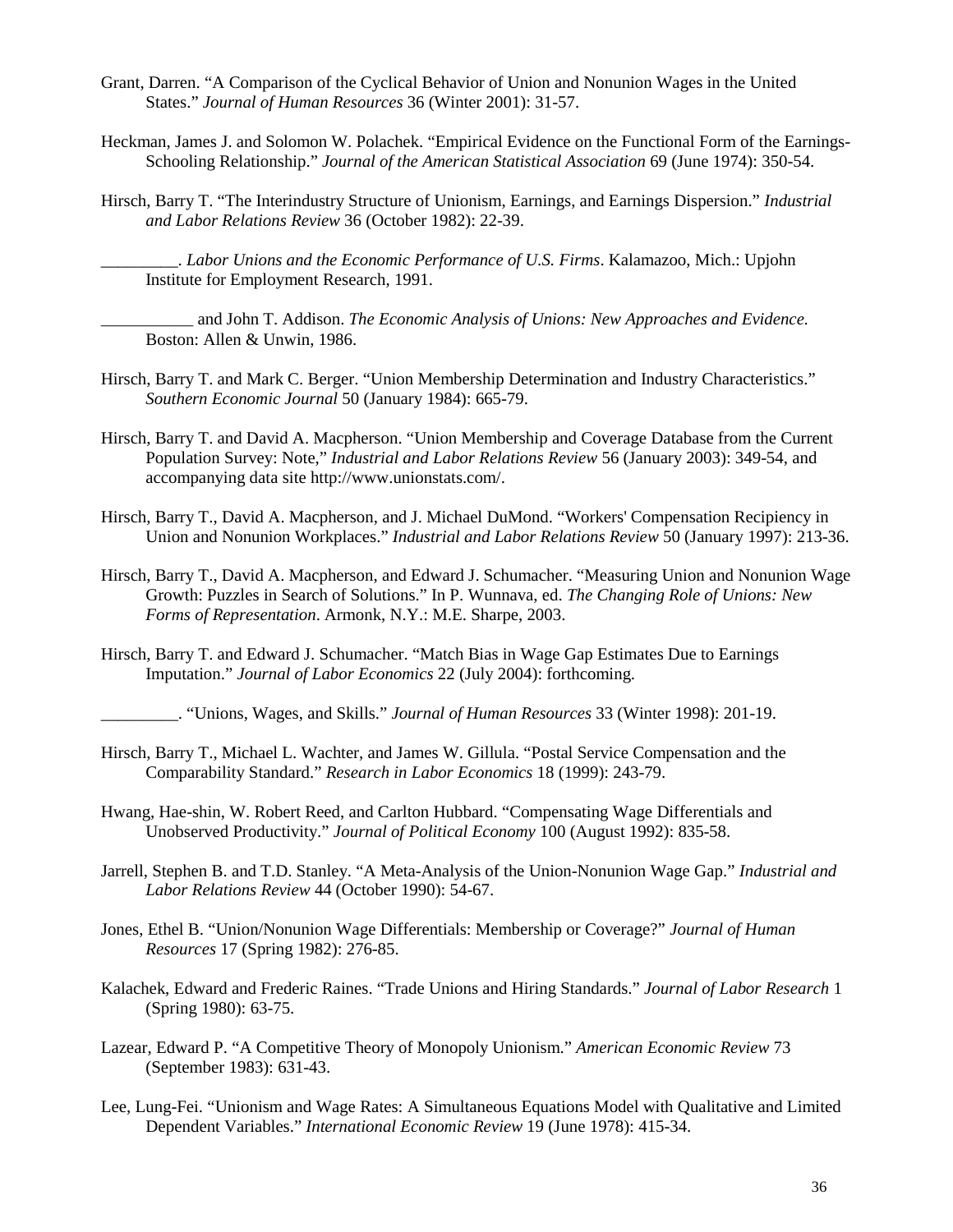- Lemieux, Thomas. "Estimating the Effects of Unions on Wage Inequality in a Panel Data Model with Comparative Advantage and Non-Random Selection." *Journal of Labor Economics* 16 (June 1978): 261-91.
- Lettau, Michael K., Mark A. Loewenstein, and Aaron T. Cushner. "Explaining the Differential Growth Rates of the ECI and the ECEC." *Compensation and Working Conditions* 2 (Summer 1997): 15-23.
- Lewis, H. Gregg. *Unionism and Relative Wages in the United States: An Empirical Inquiry*. Chicago: University of Chicago Press, 1963.

\_\_\_\_\_\_\_\_\_. *Union Relative Wage Effects: A Survey*. Chicago: University of Chicago Press, 1986.

- Macpherson, David A. "Trade Unions and Labor's Share in U.S. Manufacturing Industries." *International Journal of Industrial Organization* 8 (March 1990): 143-51.
- Mellow, Wesley. "Unionism and Wages: A Longitudinal Analysis." *Review of Economics and Statistics* 63 (February 1981): 43-52.

\_\_\_\_\_\_\_\_\_ and Hal Sider. "Accuracy of Response in Labor Market Surveys: Evidence and Implications." *Journal of Labor Economics* 1 (October 1983): 331-44.

Mincer, Jacob. *Schooling, Experience, and Earnings*. New York: Columbia University Press, 1974.

\_\_\_\_\_\_\_\_\_. "Union Effects: Wages, Turnover, and Job Training." In J.D. Reid, Jr., ed. *New Approaches to Labor Unions.* Greenwich, Conn.: JAI Press, 1983, pp. 217-52.

- Oi, Walter Y. and Todd L. Idson. "Firm Size and Wages." In O. Ashenfelter and D. Card, eds. *Handbook of Labor Economics, Vol. 3B*. Amsterdam: North-Holland, 1999, pp. 2165-2214.
- Pencavel, John H. "The Demand for Union Services: An Exercise." *Industrial and Labor Relations Review* 24 (January 1971): 180-90.
- Robinson, Chris. "The Joint Determination of Union Status and Union Wage Effects: Some Tests of Alternative Models." *Journal of Political Economy* 97 (June 1989): 639-67.
- Rosen, Sherwin. "The Theory of Equalizing Differentials." In O.C. Ashenfelter and R. Layard, eds. *Handbook of Labor Economics, Vol. 1*. Amsterdam: North-Holland, 1986, pp. 641-92.
- Schumacher, Edward J. "What Explains Wage Differences Between Union Members and Covered Nonmembers?" *Southern Economic Journal* 65 (January 1999): 493-512.
- Viscusi, W. Kip and Joseph E. Aldy. "The Value of a Statistical Life: A Critical Review of Market Estimates throughout the World." NBER Working Paper #9487, February 2003.

Wessels, Walter. "Do Unionized Firms Hire Better Workers?" *Economic Inquiry* 32 (October 1994): 616-29.

- Willis, Robert J. "Wage Determinants: A Survey and Reinterpretation of Human Capital Earnings Functions." In O.C. Ashenfelter and R. Layard, eds. *Handbook of Labor Economics, Vol. 1*. Amsterdam: North-Holland, 1986, pp. 525-602.
- U.S. Department of Labor, Bureau of Labor Statistics. *Employment Cost Index, Historical Listing*. January 30, 2003. Available at http://www.bls.gov/ncs/ect/.
- U.S. Department of Labor, Bureau of Labor Statistics. *Employer Costs for Employee Compensation, Historical Listing (Annual) 1986-2001*. June 19, 2002. Available at http://www.bls.gov/ncs/ect/.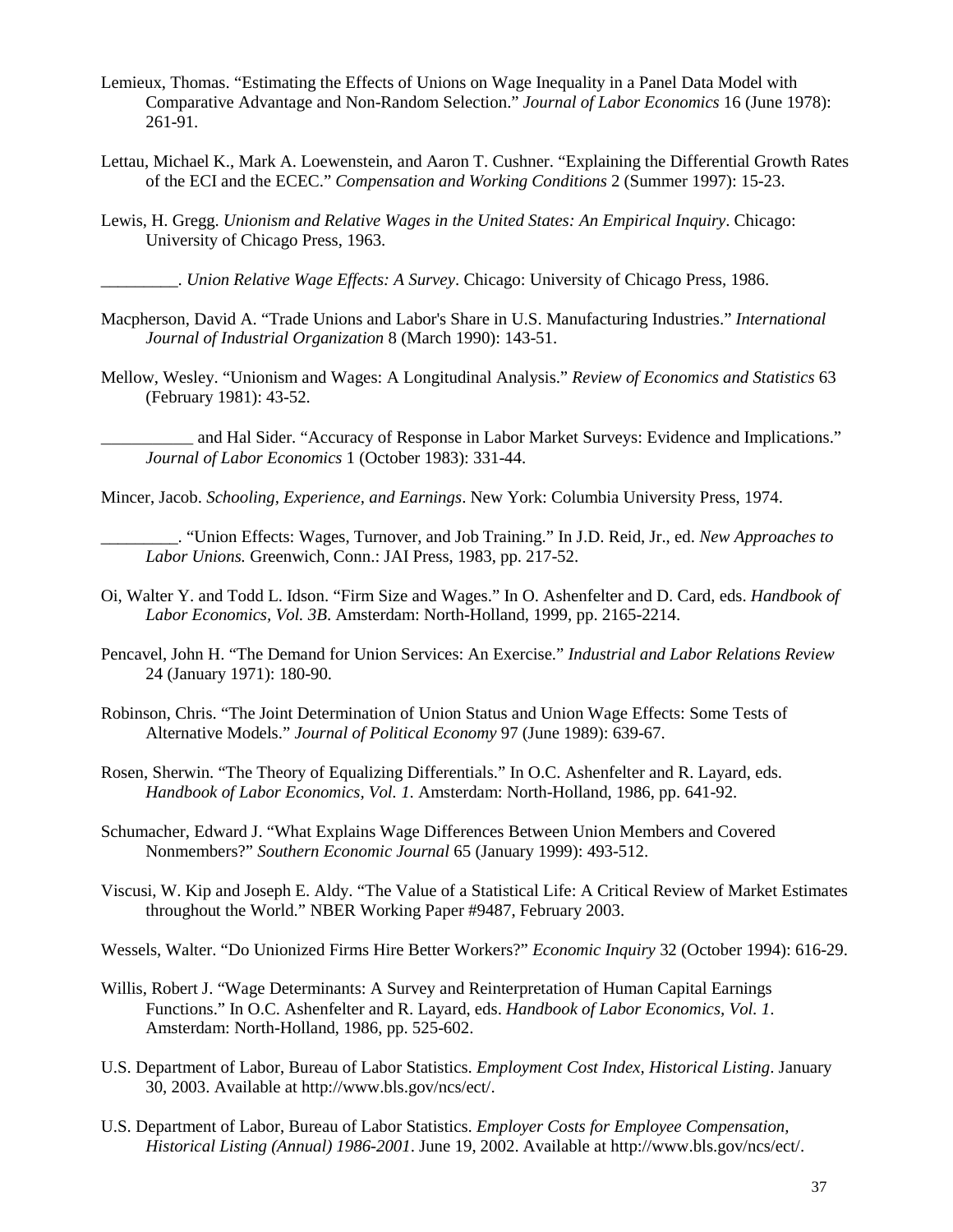Figure 1 *Private Sector Union Wage Gaps, With and Without Match Bias and Misclassification Bias Corrections, 1973-2001*



Source for the "Base" and "Base Plus Match Bias Correction" is Hirsch and Schumacher (2004). The series shown with "triangles" corrects for misclassification bias based on a 2 percent misclassification rate (see text). Data for 1973-1981 are from the May CPS Earnings Supplements and for 1983-2001 from the monthly CPS-ORG earnings files. There was no union status variable in 1982. The sample includes employed private sector nonagricultural wage and salary workers ages 16 and over with positive weekly earnings. The union gap for each year is the coefficient on a membership dummy variable in a regression where the log of hourly earnings is the dependent variable. Control variables included are years of schooling, experience and its square (allowed to vary by gender), and dummy variables for gender, race and ethnicity (3), marital status (2), part-time status, region (8), large metropolitan area, industry (8), and occupation (12). The series labeled "Base" include the full sample (workers with and without earnings imputed) for the years 1979-2001 and estimates of the full sample for 1973-1978. The "Corrected" series include only workers reporting earnings. Researchers who use all valid earnings records in CPS files would obtain gap estimates similar to the "squares" for 1973- 1978 when CPS files do not include imputed earnings, and the "diamonds" beginning in 1979 when CPS files include imputed earnings values. See Hirsch and Schumacher (2004) and the text for details.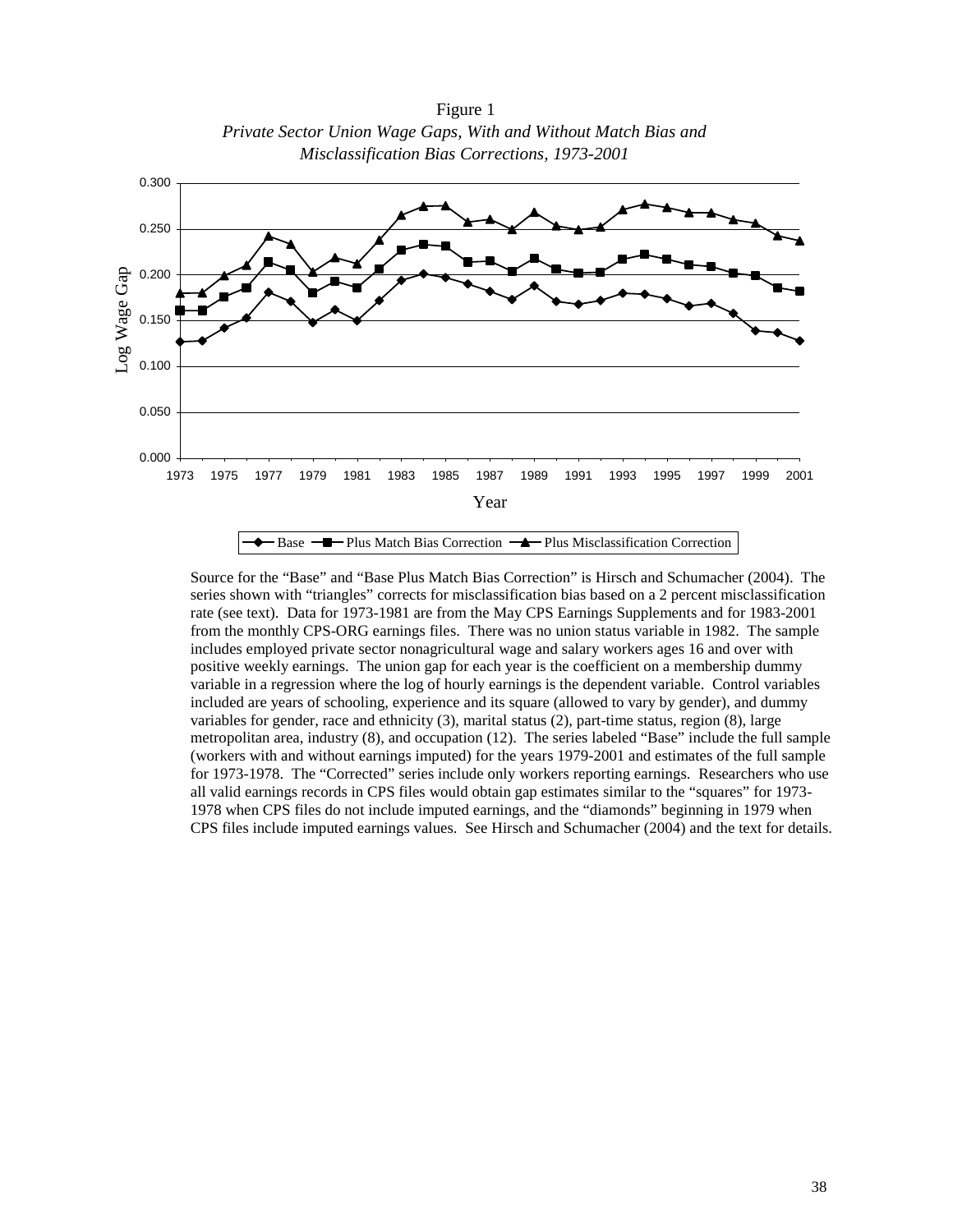Figure 2 *Private Sector Union Wage Gaps with Alternative Misclassification Rate Assumptions, 1973-2001* 



See the note to Figure 1. Each set of wage gap estimates starts with the series corrected for match bias, followed by corrections for misclassification bias based on assumed rates of 1 percent (diamonds), 2 percent (squares), and 3 percent (triangles). See the text for details.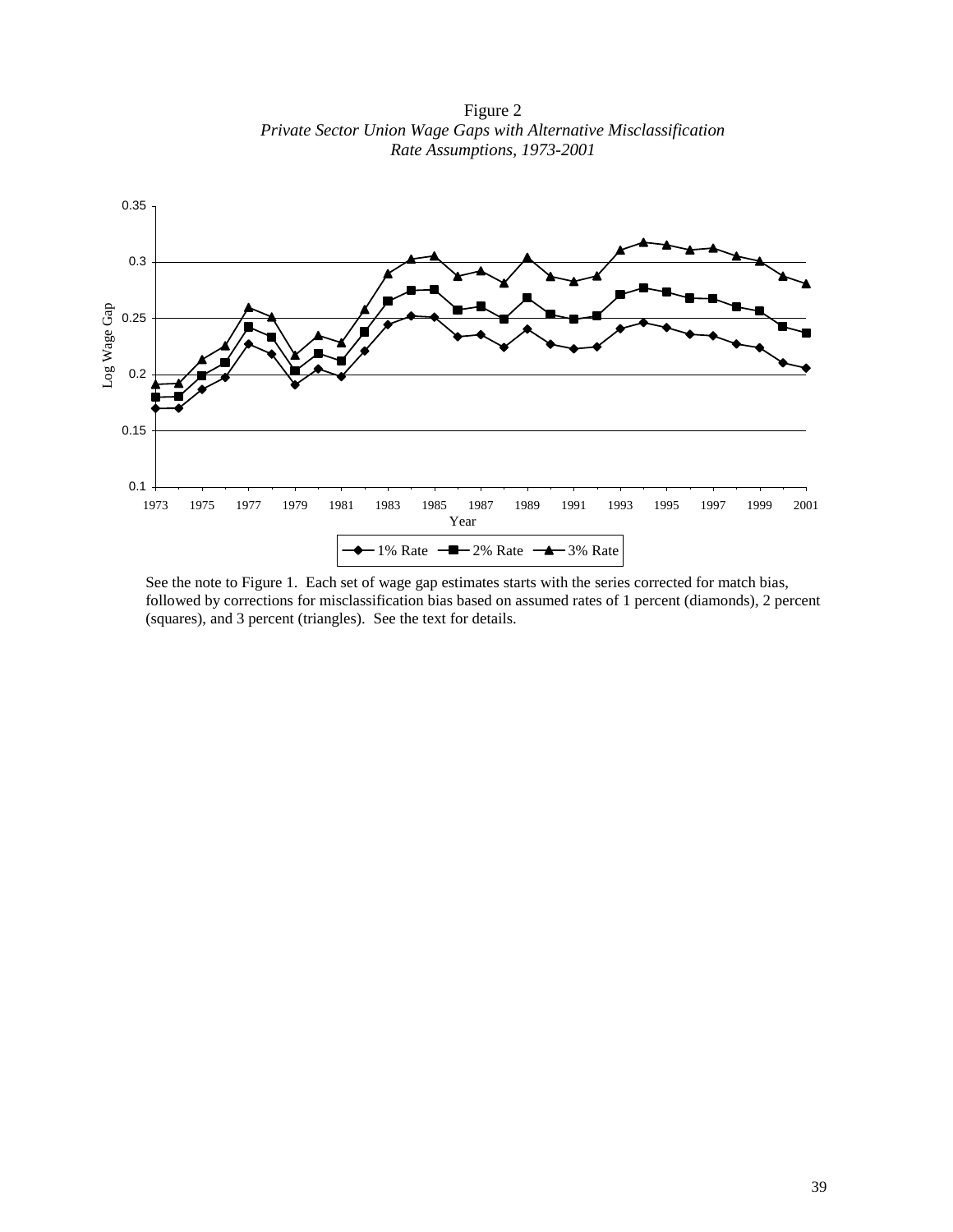Figure 3 *Union and Nonunion Differences in ECI Annual Wage Change*



ECI Wage index values for 1975:3 through 2002:4 are from U.S. Bureau of Labor Statistics, Office of Compensation Levels and Trends, *Employment Cost Index: Historical Listing*, January 30, 2003, Table 7. U-N Wage Change Differences represent the 4-quarter change in log values for the union ECI index minus the nonunion change. A positive (negative) value represents an increase (decrease) in the unionnonunion wage gap.